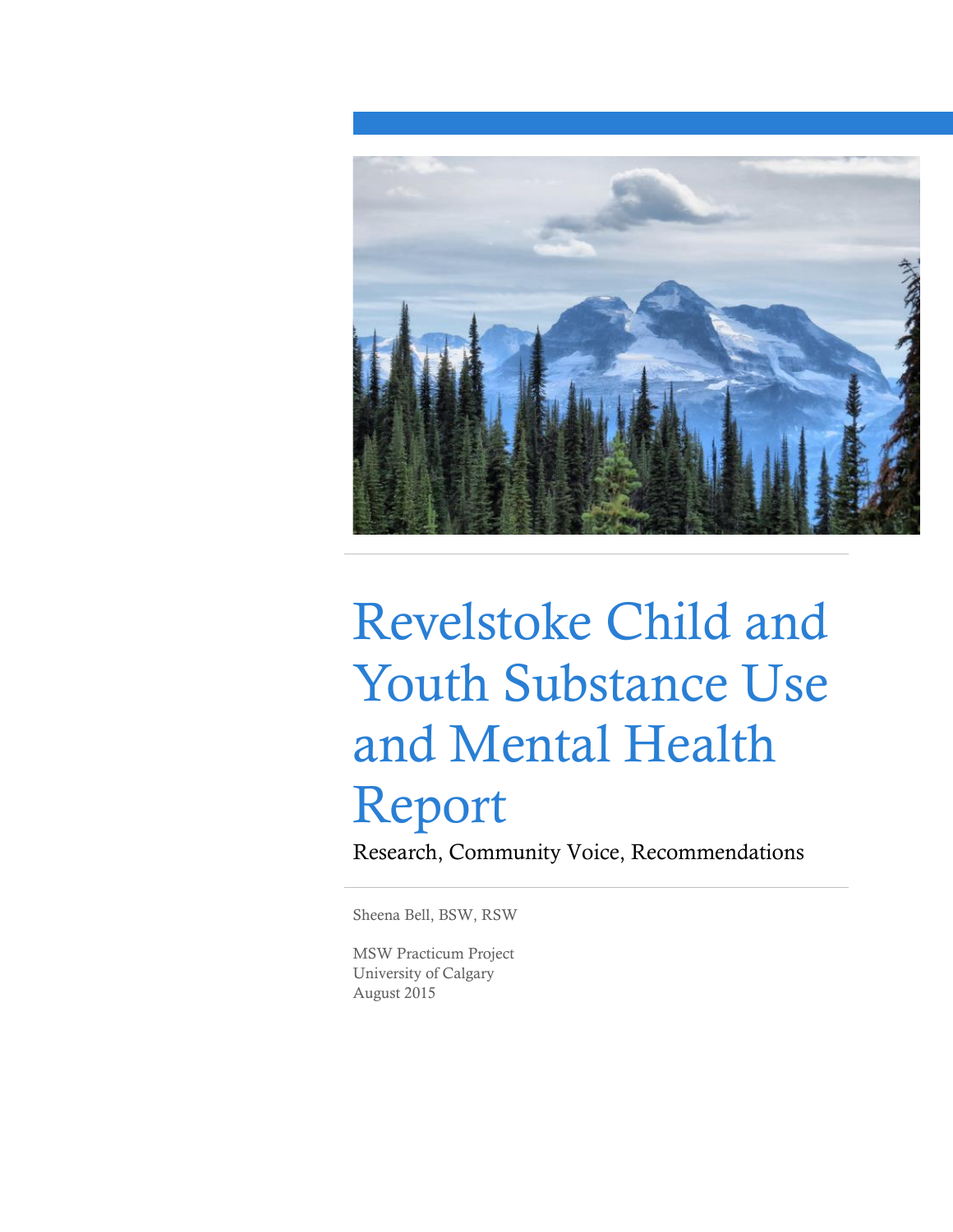#### **Report Prepared By**

Sheena Bell

#### **In Partnership With**

City of Revelstoke: Alan Mason and Jill Zacharias

Community Connections (Revelstoke) Society: Doug Egan

University of Calgary Masters in Social Work Faculty: Myra Baynton

#### **Appreciation**

This report has been prepared under the guidance of a steering committee and direct feedback from residents. The project lead thanks the committee members and community stakeholders for their many contributions and Business and Visitor Information Centre staff for their support.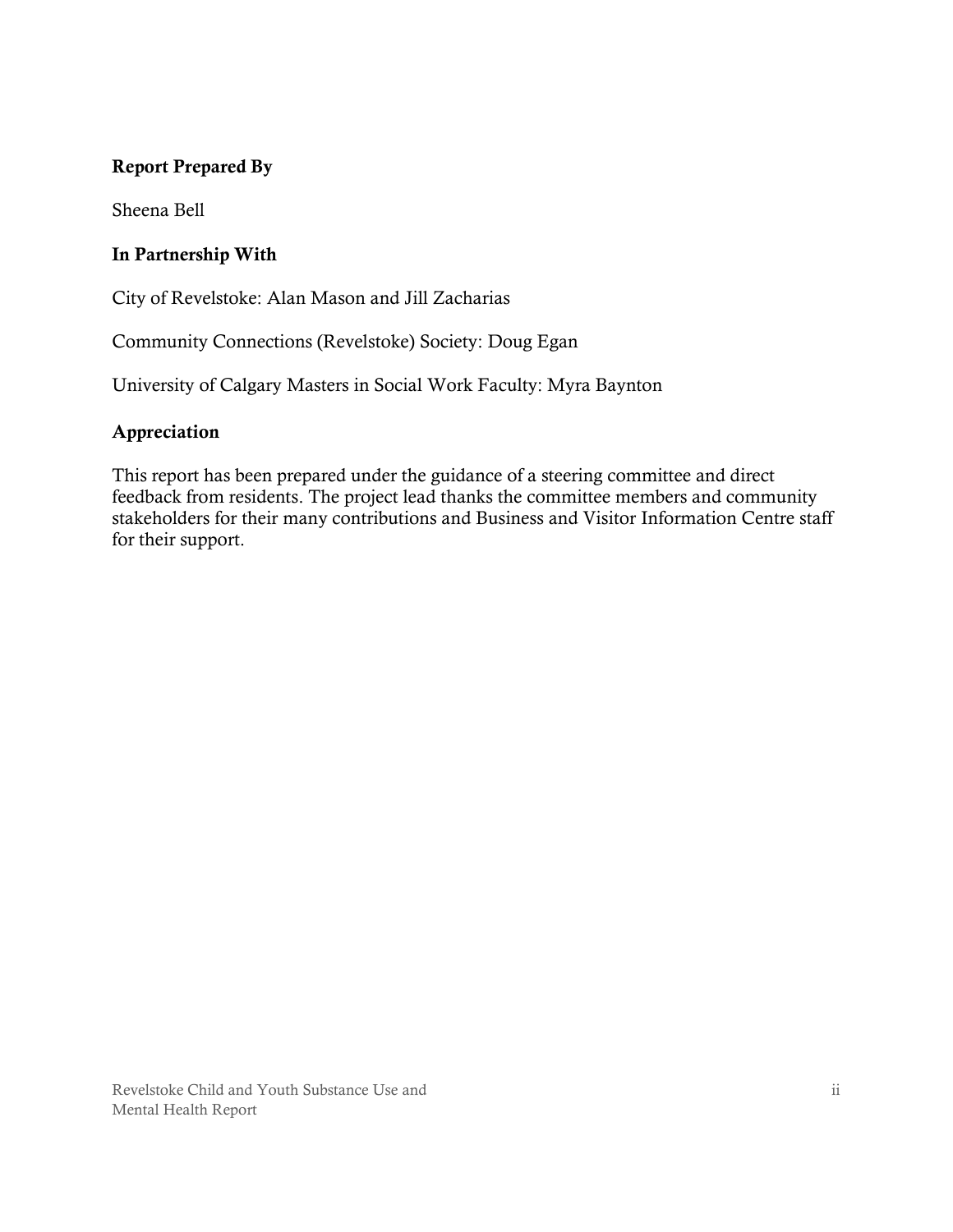## **Table of Contents**

| Connections From Existing Plans and Strategies: OCP, ICSP, SUS, YAP  3                         |  |
|------------------------------------------------------------------------------------------------|--|
|                                                                                                |  |
|                                                                                                |  |
|                                                                                                |  |
|                                                                                                |  |
|                                                                                                |  |
|                                                                                                |  |
|                                                                                                |  |
|                                                                                                |  |
|                                                                                                |  |
|                                                                                                |  |
|                                                                                                |  |
|                                                                                                |  |
|                                                                                                |  |
|                                                                                                |  |
|                                                                                                |  |
|                                                                                                |  |
| Table 4: Youth who reported having ever tried different substances (Zacharias, 2014, p. 9)  17 |  |
|                                                                                                |  |
|                                                                                                |  |
|                                                                                                |  |
| Early Development Instrument (EDI) (Human Early Learning Partnership, 2014) 20                 |  |
|                                                                                                |  |
| Middle Years Development Instrument (MDI) (Human Early Learning Partnership, 2015a; Human      |  |
|                                                                                                |  |
|                                                                                                |  |
|                                                                                                |  |
|                                                                                                |  |
|                                                                                                |  |
|                                                                                                |  |
|                                                                                                |  |
|                                                                                                |  |
|                                                                                                |  |
|                                                                                                |  |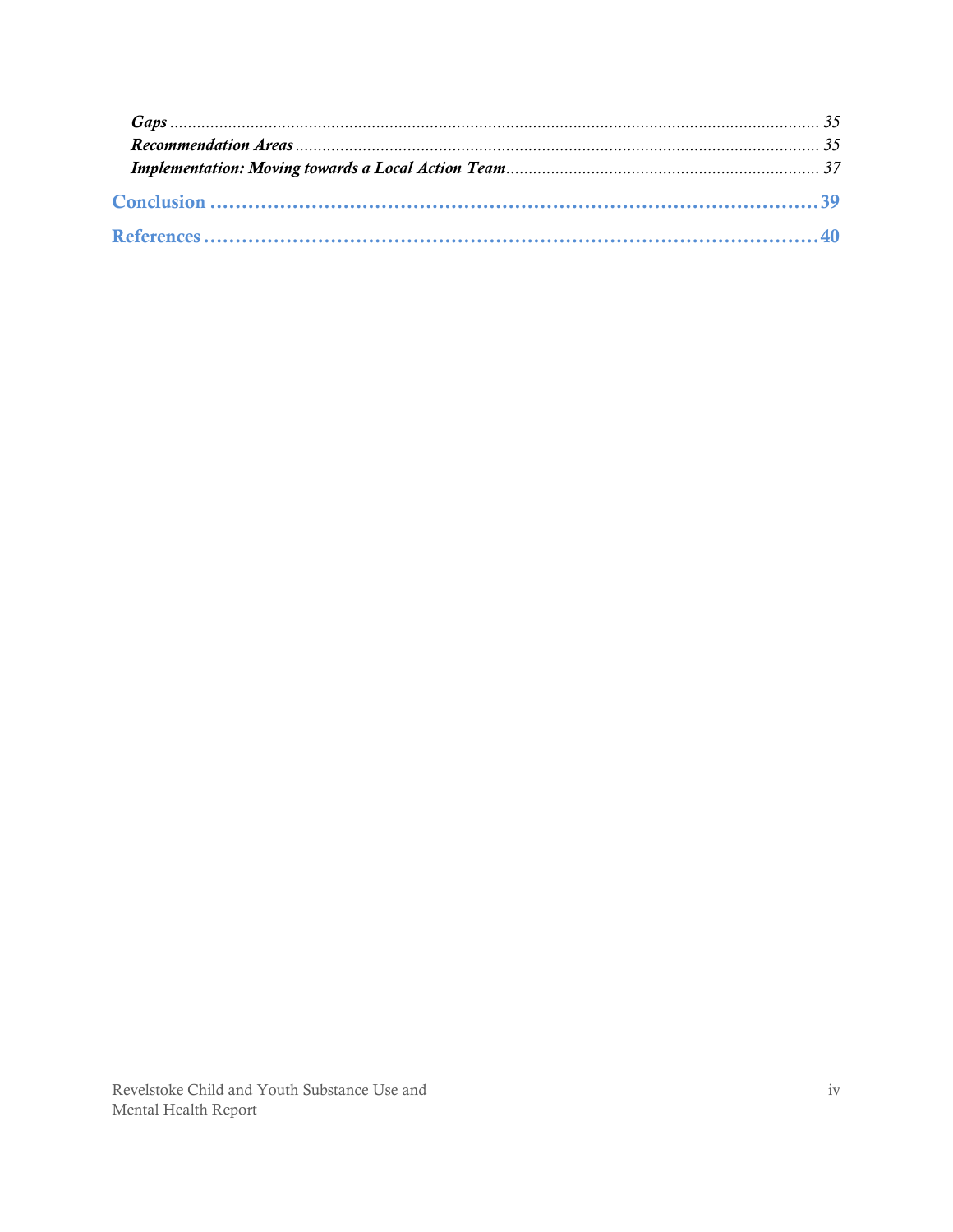## Executive Summary

<span id="page-4-0"></span>*"Children's connections to their parents, peers, and the people in their schools and communities play a central role in their development. These connections promote mental health and can act as protective factors to children's well-being. Research shows that a single caring adult, be it a family member, a teacher, or a neighbour, can make a very powerful difference in a child's life" (HELP, 2015a, p. 13)*

This report was created through a Masters of Social Work practicum project with the City of Revelstoke Social Development department. The scope of research and literature reviewed included topics addressing community development, social programming and policy, bestpractices with children and families, resilience and relational contexts of working in the area of child and youth substance use and mental health. A review of local statistical information from a variety of reports is also included in this report. Through the project interviews and focus groups were conducted with community stakeholders and individuals, families, and groups of residents to gain an understanding of local culture on the topic areas and the areas where there is a desire for change or improvement. A survey with 174 respondents at Revelstoke Secondary School was conducted in May which asked youth about their worries, how they manage, and what supports them. The survey responses and interviews were conducted from a lens of resilience and privileged respondent knowledge and experiences as the context for recommendations in this report.

Research indicates best-practice to be constructed as a focus on prevention and building resilience in children, families, and communities (Miller-Day & Hecht, 2013; Ungar, 2015). This is consistent with local findings and local indications for direction.

Based on high reporting of importance of the relational context in all levels of engagement, it is essential as we go forward to include this frame in all planning and service and community development.

#### *"Local results also highlighted the importance of supportive relationships with peers and adults including family, teachers, and other professionals" (Poon et al., 2014, p. 4).*

#### **Recommendations:**

- **Parent engagement and developing further supports for children aged 6-12 has been** highlighted as a priority for our families, schools, and community.
- Seeking to encourage language and dialogue that supports the learning in the community, at home, from a foundation of family culture, values and beliefs.
- Accessibility must be a paramount consideration in community development and addressing social supports and issues. In determining what is accessible we need to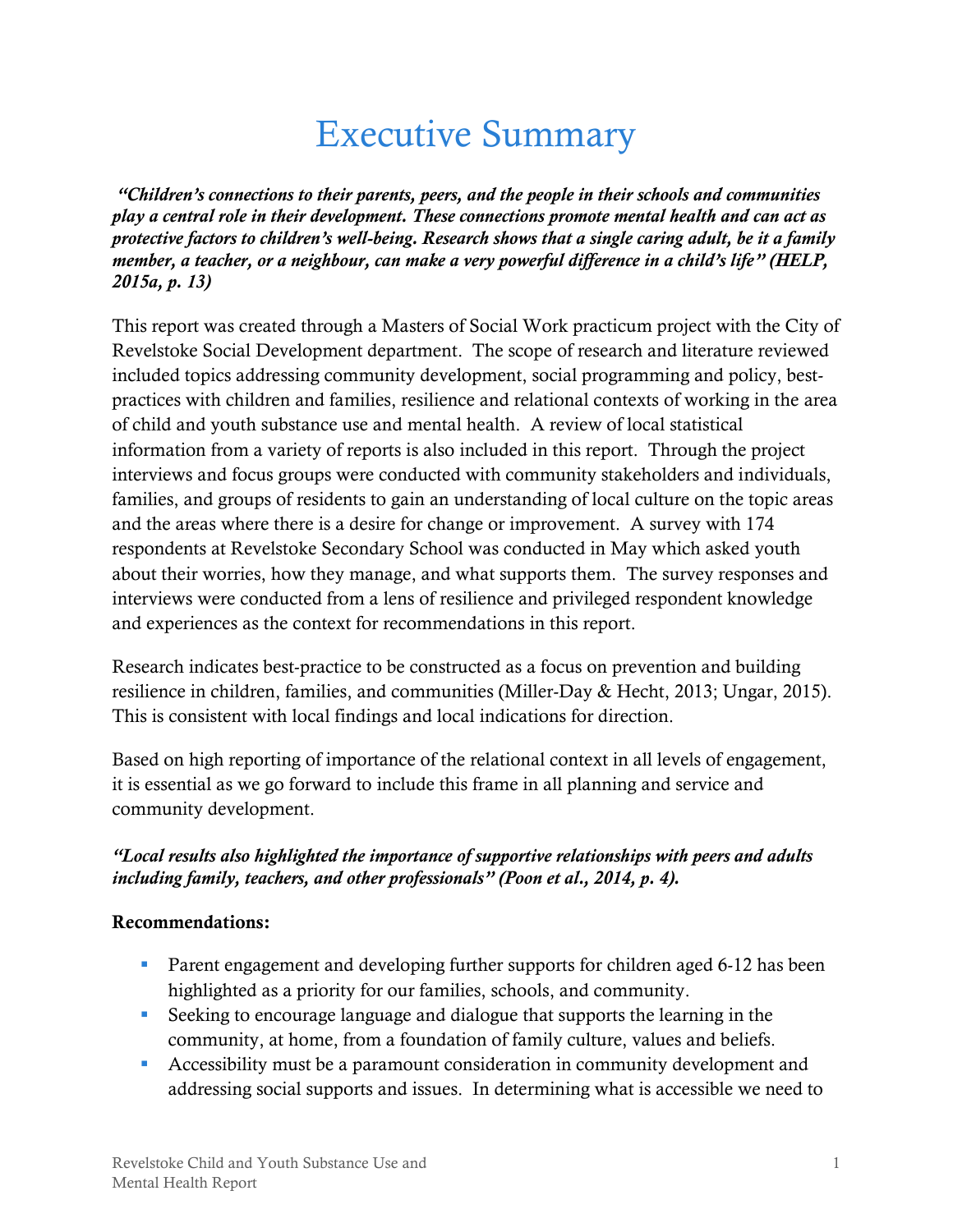privilege local knowledge and culture to create meaningful and supportive experiences that build resilience.

#### **SharedCare Child and Youth Mental Health and Substance Use (CYMHSU) Collaborative, Local Action Team (LAT)**

In terms of setting and meeting objectives that fit well in our community context, there has been discussion in interviews and meetings suggesting the following action areas for consideration (guided from The Charter (2015)).

2. Increase referrals to existing local and provincial resources to enhance wraparound care (Support sustainable models of collaborative care)

- Joint consultation: ICAT Model for consideration
- Building partnerships and trust and communication in relationships between service providers

4. Increase school and community participation to enhance support and protective factors for children and youth (Support 'Caring Adults' in community)

- **Further develop and support services for ages 6-12** 
	- Extend wellness fair in to elementary schools and offer an after school time for parents
	- Deliver relationships program to target grades
	- **Extend school mentorship program**
- Continue service delivery and evolution with ages 12-18
	- Extend wellness fair to offer after school time for parents
- **Establish and build on transition services 18-25**
- **Support committee and working group involvement**

8. Test and implement system-level prototypes, guidelines and protocols as recommended by the system Working Groups

- **ICAT Model to be considered**
- **Collective Impact Outcome Measurement and Evaluation?**
- **Tests of Change**
- **Crisis Response-Referral Line/Texting**
- **Resilience inventory**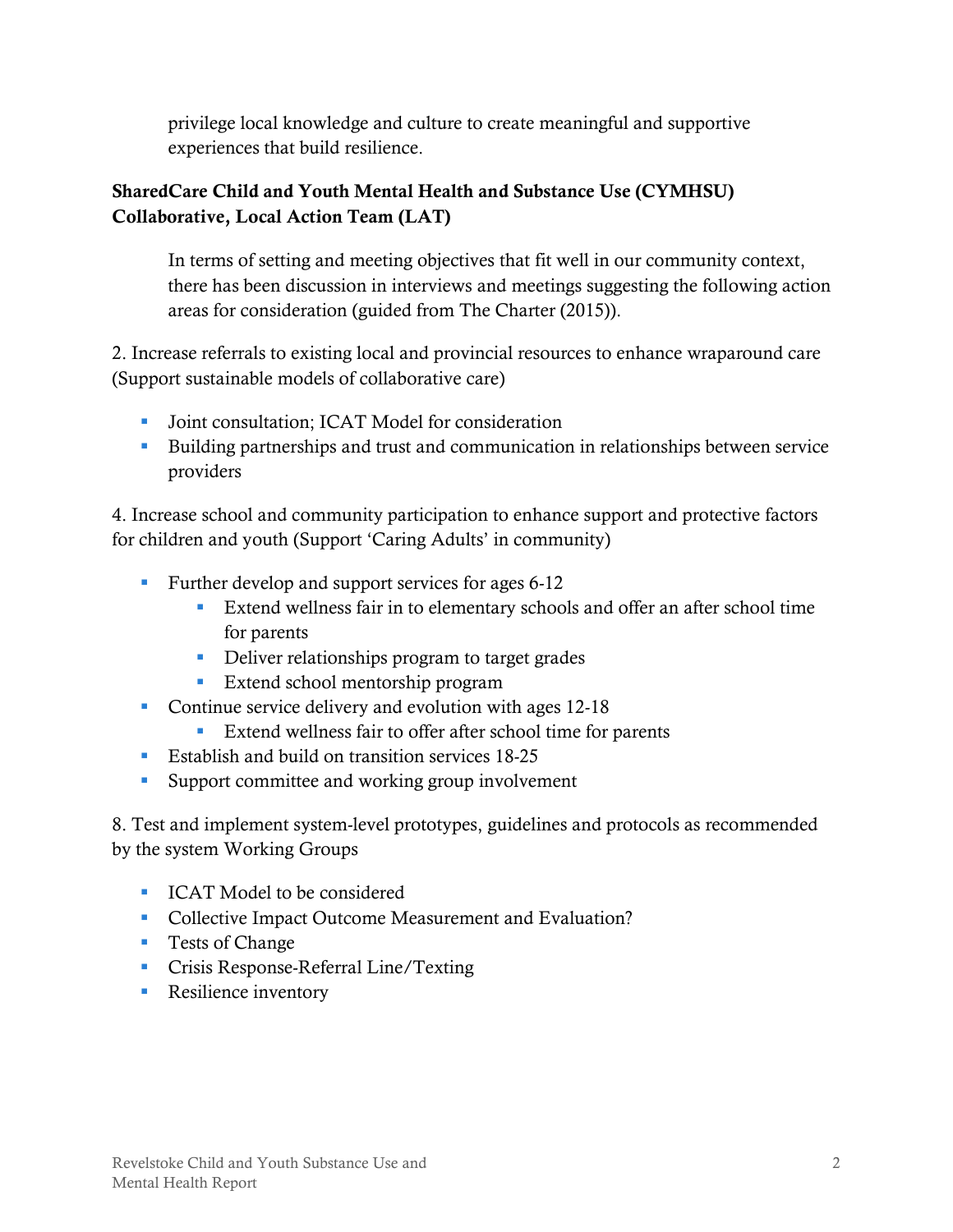## <span id="page-6-0"></span>Connections From Existing Plans and Strategies: OCP, ICSP, SUS, YAP

This report draws from existing community plans to provide local relevance and context on the strategies and direction of the City of Revelstoke. Below are the areas of the plans that are connected to a focus on children and family, community and resident health and wellbeing, and the strategies pertaining to youth and substance use in Revelstoke.

<span id="page-6-1"></span>**The Official Community Plan 2009**

Community Vision

## *Community Vision Statement*

*Revelstoke will be a leader in achieving a sustainable community by balancing environmental, social and economic values within a local, regional and global context.* 

*Building on its rich heritage and natural beauty this historic mountain community will pursue quality and excellence. Revelstoke is seen as vibrant, healthy, clean, hospitable, resilient and forward thinking. It will be committed to exercising its rights with respect to decisions affecting the North Columbia Mountain region.* 

*Community priorities include: Opportunities for youth; economic growth and stability; environmental citizenship; personal safety and security; a responsible and caring social support system; a first-class education system and local access to lifelong learning; spiritual and cultural values, and diverse forms of recreation.* 

*All residents and visitors shall have access to the opportunities afforded by this community.*

Part 3: Charting Our Future (relevant goals and policies noted)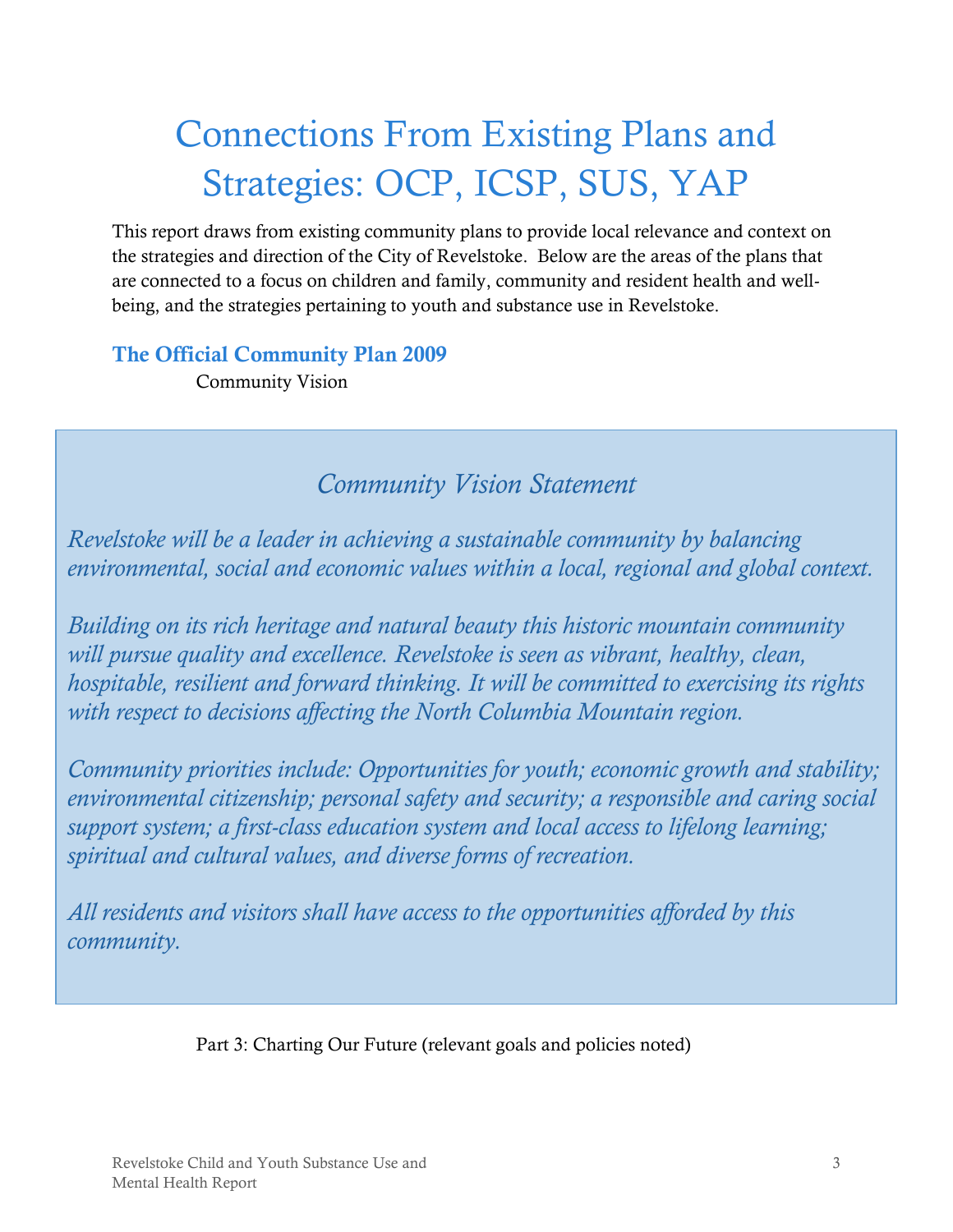## <span id="page-7-0"></span>3.1 The People Community Character

#### *Community Goals*

A distinct, diverse community where all residents, families and visitors feel welcome and respected.

Foster a sense of place consistent with historical and cultural values, and collaborate with agency and public partners especially Parks Canada.

#### *Policies*

Retain Revelstoke's friendly small town character.

Foster a sense of place consistent with historical and cultural values, through mutual planning efforts with agency and public partners, especially Parks Canada.

Support the high quality of life that individuals and families enjoy by fulfilling their lifelong health, cultural, educational, spiritual, recreational and economic needs.

#### Health and Wellness

#### *Community Goals*

A healthy community with adequate health and wellness facilities and services including outreach and emergency supports.

#### *Policies*

Meet the needs of a growing population with appropriate outreach and emergency supports and health and wellness facilities and services, including access to out-oftown health care.

Promote and encourage healthy lifestyle choices for all residents

Citizens must have equal access to resources, employment, services, low income rental housing and opportunities they need to meet their basic needs.

Work with all levels of government to ensure all citizens (including our seniors) maintain incomes about the Poverty Line.

#### **Promote programs that limit the negative impacts of substance use on the social and economic wellbeing of individuals, families, and the community.**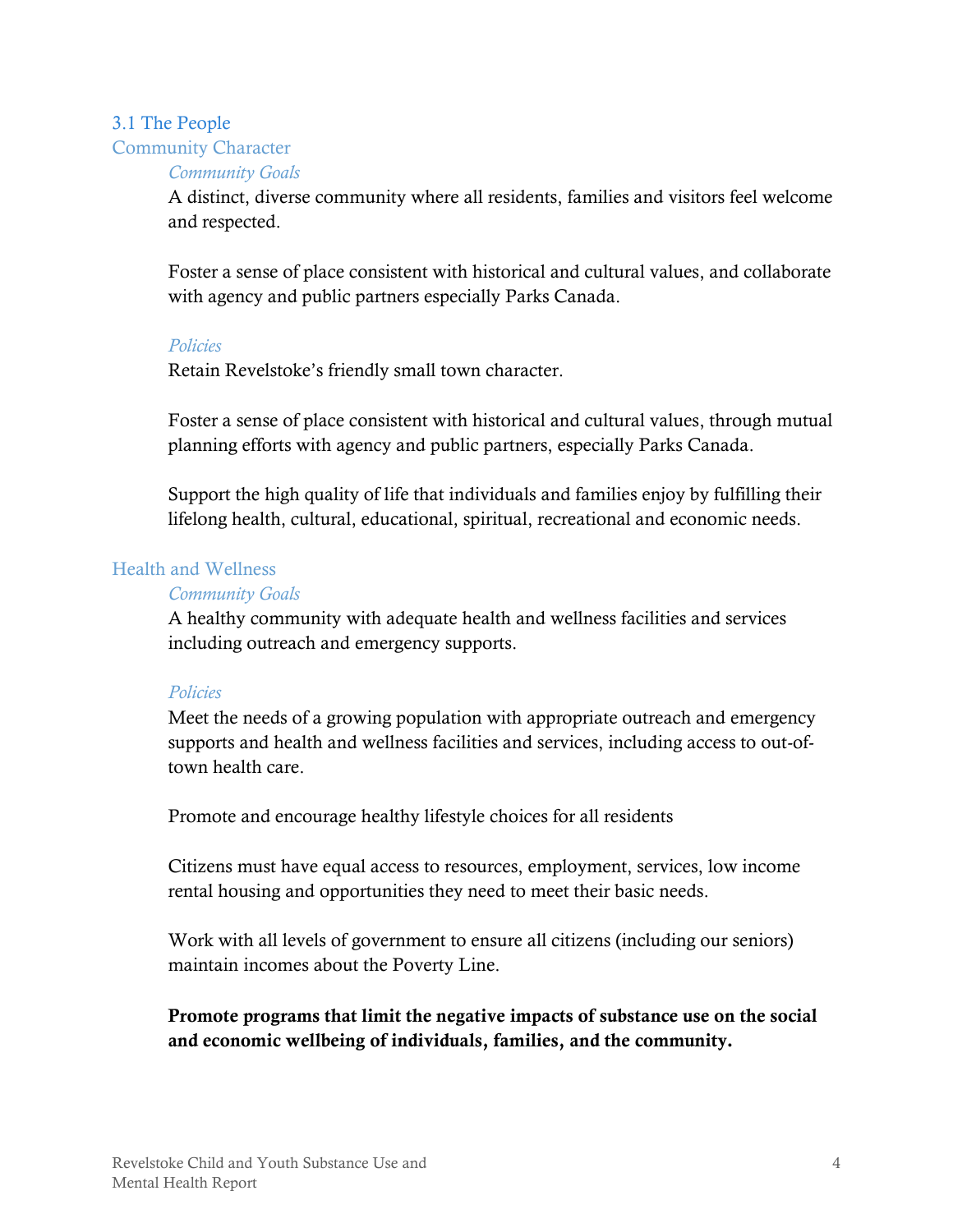**Identify shortcomings and address issues of accessibility and inclusiveness for residents and visitors with disabilities.**

Integrate strategies of 'age-friendly' planning through the Social Plan.

## <span id="page-8-0"></span>**Integrated Community Sustainability Plan 2013**

- Part 3 of 3 Documents
- **Integrating Strategies and Goals**

### <span id="page-8-1"></span>3.2 Strong Community Capacity: Integrating Goal

### 3.2.1 Healthy Living

Support individuals who are challenged to meet their basic needs, and promote and encourage healthy lifestyles choices for all residents

## <span id="page-8-2"></span>3.5 Responsive, Caring Social Systems: Integrating Goals

#### 3.5.2 Health Services

Meet the needs of a growing and changing population with appropriate outreach and emergency supports and health and wellness facilities and services, including access to outof-town health care

#### 3.5.3 Recreation

Maintain, develop and manage a well- integrated and linked system of parks, trails, and recreational facilities serving the needs of residents and visitors that is accessible for all citizens

### 3.5.4 Families and Children

Continue to demonstrate that our community is 'family friendly' and actively supports our children, youth, and families.

#### 3.5.5 Youth

Meet the physical and psychological needs of youth associated with a positive transition to adulthood and as guardians of Revelstoke's future, including the needs for belonging, independence, mastery and generosity.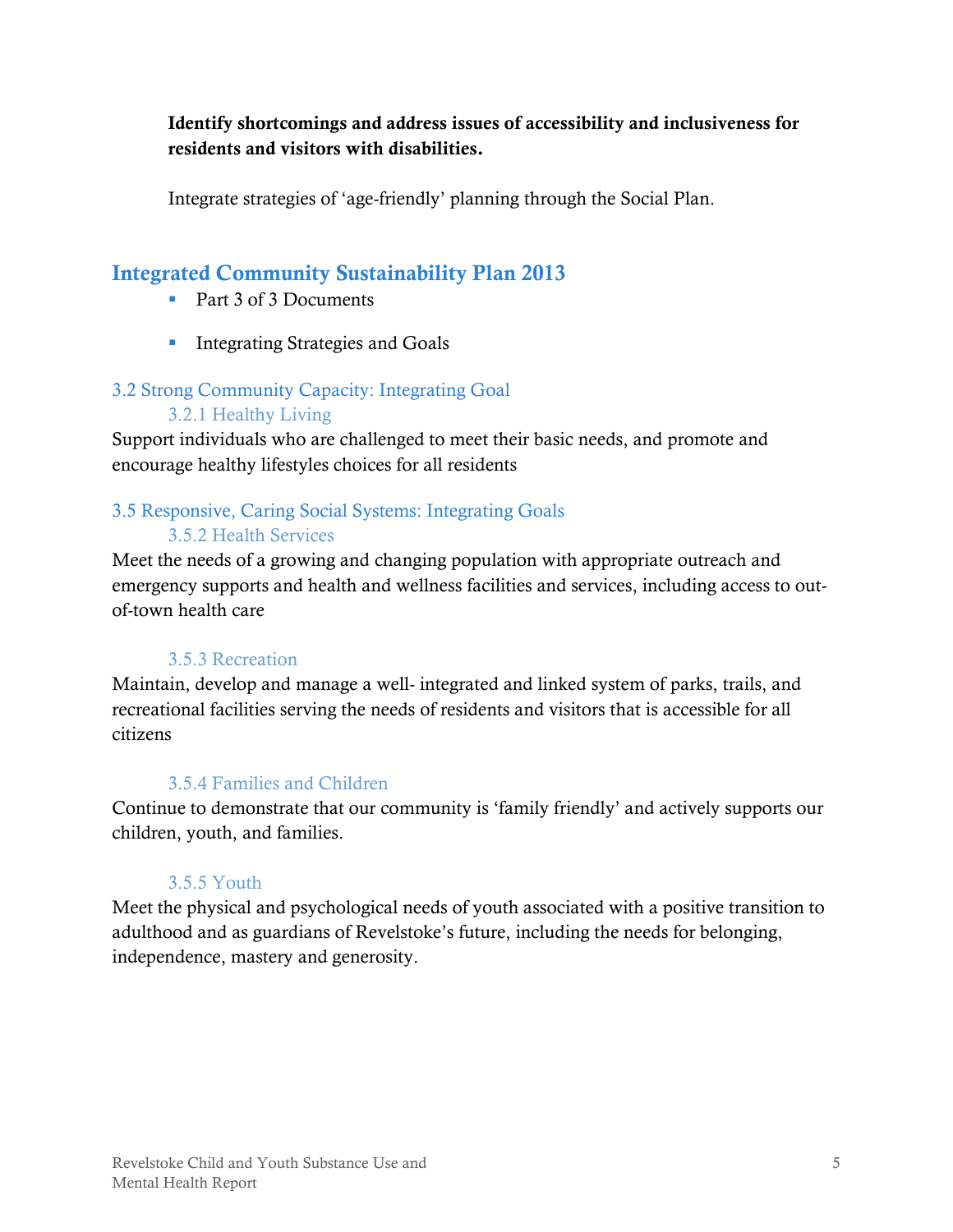#### <span id="page-9-0"></span>**Revelstoke Community Substance Use Strategy 2010 (Zacharias, 2010)**

- **Part Two: Understanding the Challenges**
- **Part Three: The Way Forward**
- Revelstoke Youth Drug Survey Final Report 2014 (Zacharias, 2014)

#### <span id="page-9-1"></span>Table 1: 2.1 Children (0-12 years): Protective and Risk Factors (Zacharias, 2010, p. 12)

|            | Protective Factors                                                                                                                                                                                                                                                                                                           | <b>Risk Factors</b>                                                                                                                                                                                                                                                                                                                |
|------------|------------------------------------------------------------------------------------------------------------------------------------------------------------------------------------------------------------------------------------------------------------------------------------------------------------------------------|------------------------------------------------------------------------------------------------------------------------------------------------------------------------------------------------------------------------------------------------------------------------------------------------------------------------------------|
| Individual | Acceptance of & respect for parents' positive values<br>Favourable attitude towards restricting use                                                                                                                                                                                                                          | Genetic predisposition to mental illness -<br>Favourable attitude towards use<br>Early initiation of substance use<br>Use perceived as low risk                                                                                                                                                                                    |
|            | Strong personal social skills<br>Self-esteem, sense of optimism<br>Good literacy & capacity for problem-solving                                                                                                                                                                                                              | Low self-esteem<br>Limited social skills<br>Temperament (aggression, poor impulse<br>control, sensation seeking)                                                                                                                                                                                                                   |
| Family     | Warm & affectionate parent-child relationships - Family<br>nurturance<br>Shared family activities<br>Parents encouraging positive social activities<br>Parents providing appropriate supervision/discipline<br>Children having responsibilities at home - High level of<br>participation (being and interacting) with adults | Parents' substance misuse<br>Parents providing/condoning substance use<br>Substance use problems or mental illness in<br>family<br>Positive family attitudes towards antisocial<br>behaviour and/or substance use<br>Neglectful parenting<br>Family conflict<br>Unstructured home environment<br>General low parental expectations |
| Peer       | Positive peer affiliations and role models - Pro-social peer<br>group                                                                                                                                                                                                                                                        | Substance using friends and/or role models<br>Antisocial friends or member of deviant<br>peer group<br>Peer rejection and bullying                                                                                                                                                                                                 |
| School     | Positive school climate<br>Caring relationships within school community<br>High but achievable expectations<br>Opportunities for meaningful participation and<br>contribution<br>School connectedness                                                                                                                        | Poor attachment to school<br>Academic failure<br>Difficulty at transition points (e.g. entering<br>school, transition to high school)                                                                                                                                                                                              |
| Community  | Substance-free community events (family friendly)<br>Laws/norms discouraging use<br>Substances unavailable<br>Opportunities for positive social involvement &<br>meaningful participation in community groups/activities<br>Involvement with adult mentors and role models<br>High community cohesion                        | Substances readily available and high<br>tolerance for use<br>Substances at community events (beer<br>gardens etc)<br>Economic disadvantage<br>Social/cultural discrimination/isolation<br>Positive media portrayals of substance use                                                                                              |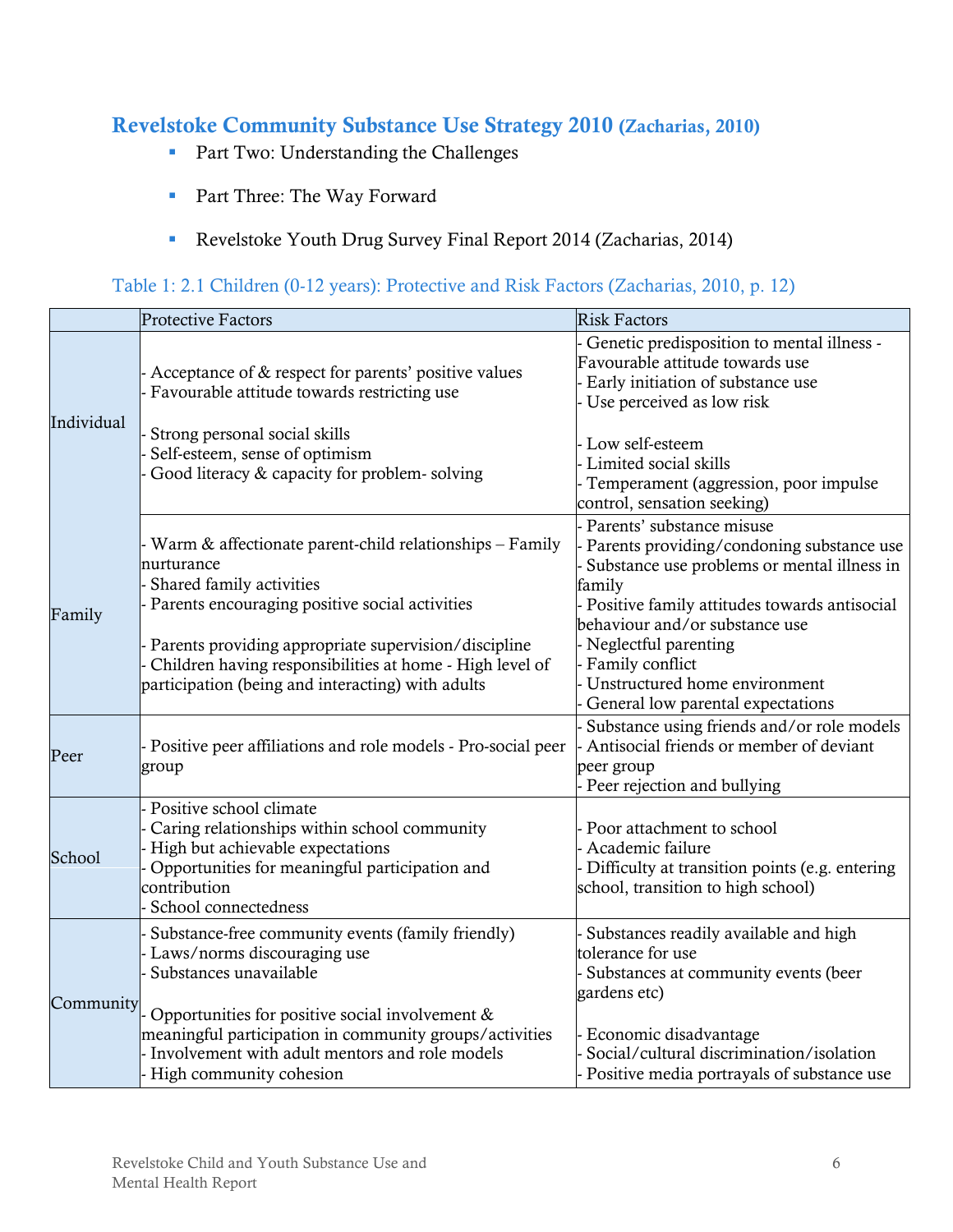#### 2.1 Children (0-12 years): What we could be doing better (Zacharias, 2010, p. 15)

In Revelstoke, there is an opportunity to move forward with a school-family-community partnership and the development of a comprehensive effort. A key factor for success is to promote the formation of a partnership between the School District, Interior Health and other organizations to implement the following:

- 1. Assess whether best practices for substance use prevention are being used in individual, peer, family/cultural, school, community, societal.
- 2. Critically review the range of services offered for children, youth and families in Revelstoke, identify where gaps might exist (e.g. that left by the loss of Interior Health's School Based Prevention Program), and how to support existing services (e.g. Community Connections programs, DARE program).
- 3. Investigate partnering with regional organizations to better enhance services.
- 4. Investigate the feasibility of enhancing local services (see Implementation Summary).

|            | <b>Protective Factors</b>                                                                                                                                                                                | <b>Risk Factors</b>                                                                                                                                                                                                                                                                                                                                                      |
|------------|----------------------------------------------------------------------------------------------------------------------------------------------------------------------------------------------------------|--------------------------------------------------------------------------------------------------------------------------------------------------------------------------------------------------------------------------------------------------------------------------------------------------------------------------------------------------------------------------|
| Individual | - Girls – positive body image,<br>ability to always contact<br>mother/parent<br>- Healthy self esteem<br>- Religiosity or spirituality<br>- Favourable attitude towards<br>restricting use               | Lack of knowledge of (or not caring about) consequences, harms of<br>substance use or what is in whatever he/she is using<br>Poly-substance use<br>Persistent antisocial behaviour<br>Use perceived as low risk<br>Girls – early menstruation, anxiety, depression, eating disorders, teen<br>pregnancy - Low self-esteem<br>History of trauma, physical or sexual abuse |
| Family     | - Going home after school<br>- Mother's/parent's knowledge<br>of whereabouts & companions<br>- Family rules against substance<br>use/encouraging youth to<br>abstain - Continued parental<br>involvement | Tolerant parental attitudes towards teen alcohol/drug use<br>Parents providing substances<br>Lack of after school supervision<br>Not enough family time                                                                                                                                                                                                                  |
| Peer       | - Peer pressure (anti-substance<br>use)                                                                                                                                                                  | Friends or older siblings using substances - Exposure to older<br>youth/adults at bush parties<br>Peer pressure (pro-substance use)<br>Gang involvement                                                                                                                                                                                                                  |
| School     | See previous table                                                                                                                                                                                       | See previous table                                                                                                                                                                                                                                                                                                                                                       |
| Community  | - Active after school<br>involvement/options -<br>Minimizing cost of pro-social<br>activities - Active enforcement of<br>consequences for under age<br>drinking and marijuana use                        | Lack of pro-social, affordable activities for youth<br>Marketing/Media influences<br>Lack of privacy/confidentiality (small town) can act as a barrier to<br>seeking help<br>Lack of enforcement (under age drinking) - Community norms<br>favouring use                                                                                                                 |

#### <span id="page-10-0"></span>Table 2: 2.2 Youth (12-19 years): Protective and Risk Factors (Zacharias, 2010, p. 17)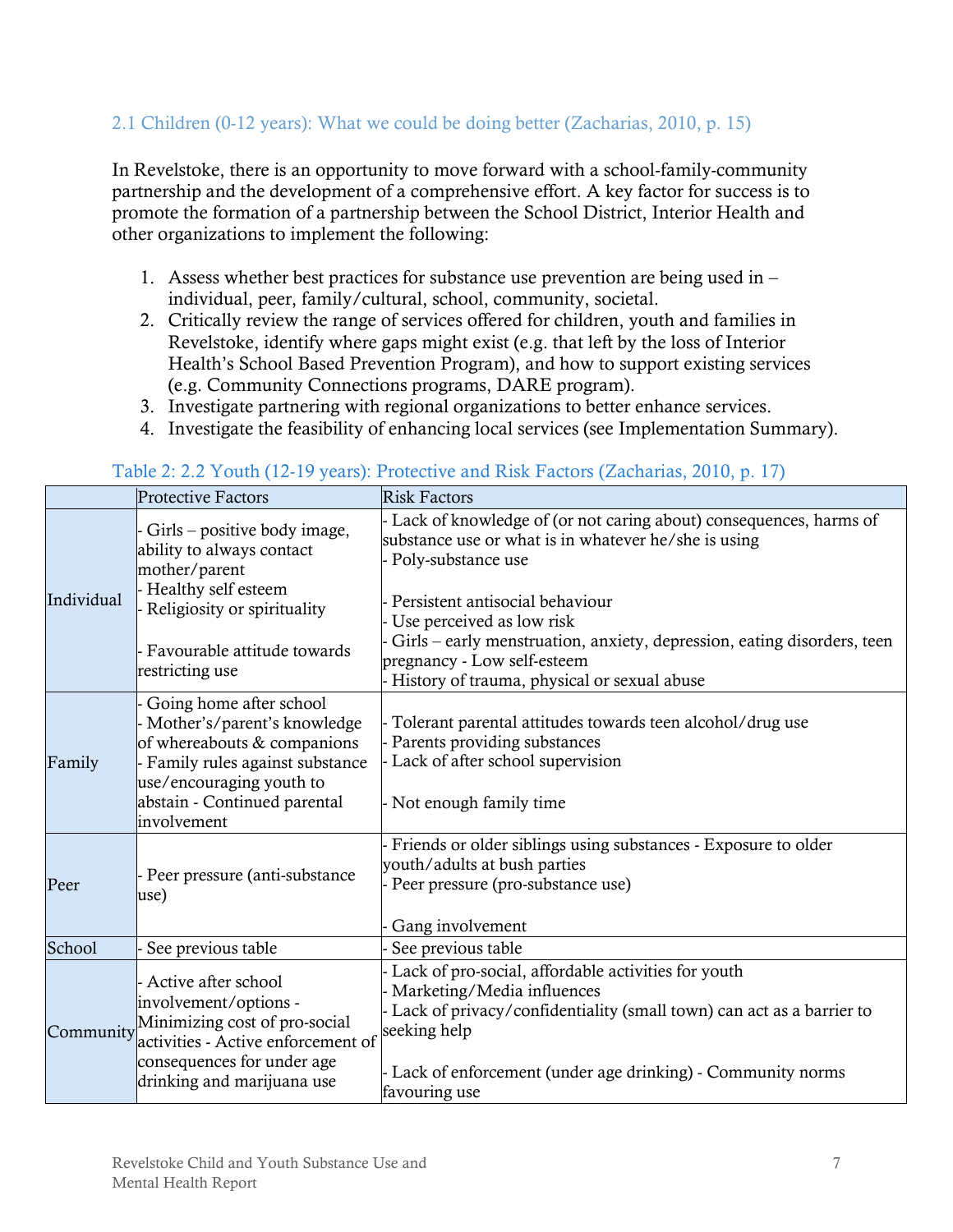#### 2.2 Youth (12-19 years): What we could be doing better (Zacharias, 2010, p. 19)

Also pertaining to youth is the recommendation to coordinate and develop partnerships and collaboration to create a comprehensive prevention framework to strengthen protective factors and address risk factors for children and youth involved in problem substance use. The following are examples of best practices:

- Mentorship programs have been found to have a positive influence, especially where youth are matched with mentors who have similar issues and a genuine respect for youth. Mentors can provide social support and friendship.
- Targeted skill building and education programs for parents. Utilizing school transition points for universal parenting education.
- Targeted skill-building programs for students (e.g. gender-specific programs).
- FASD prevention education for youth.
- Additional teacher training and professional development around substance use.
- Additional training for counsellors and staff facilitating support groups for students who are substance users on brief interventions and motivational interviewing - youth can be more open to interventions in a group setting.
- Implement high school DARE program.
- Questions about substance use could be incorporated into health and rehabilitation protocols (medical check-ups).
- Best practice counselling for problem substance use.
- Brief interventions for secondary school students with mild to moderate substance use problems (a brief intervention takes place through motivational interviewing in which the goal is simply to see their substance use in a different way and begin to think about changing it; the next step is to provide the person with skills to help them change).
- Extra training for organizations (Community Connections, Employment Centre) in early/brief interventions.
- Specific services for high-risk youth.
- Working together with stakeholders to implement community mobilization programs that aim to reduce perceived norms and restrict access; education/awareness campaign targeting underage alcohol use.
- Education/awareness campaign targeting use of caffeinated energy drinks.

Community consultation indicates that one of the most critical challenges has been to engage parents. Some school districts have implemented mandatory education sessions for families of youth suspended from school for substance use issues. Education also needs to extend to the community at large.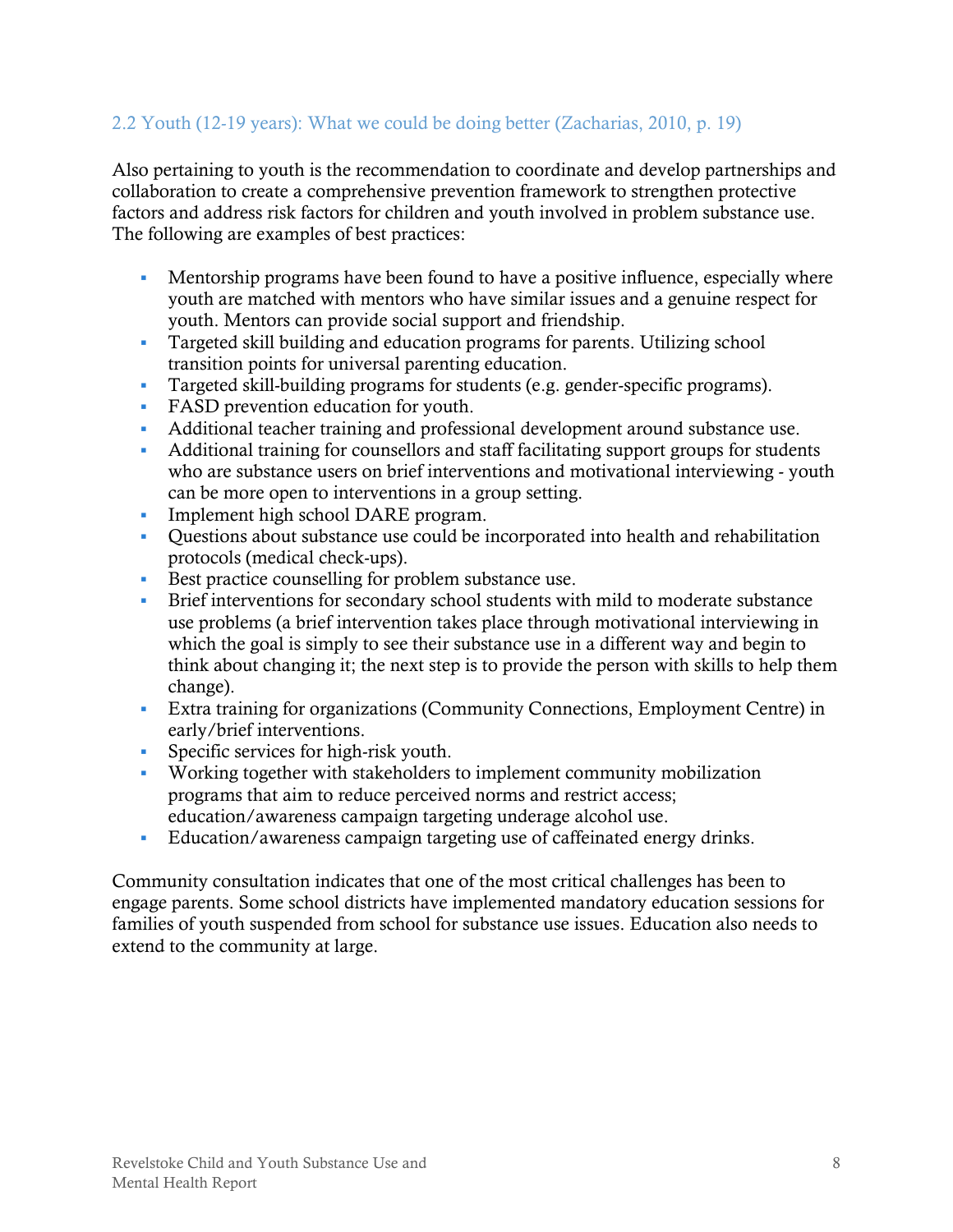## <span id="page-12-0"></span>**Youth Action Plan 2014**

#### 3. Home, Health and Safety Priority Actions

*Objective 3: Encourage healthy choices, harm reduction and injury prevention* Relevant Priority Actions:

3. Support the work of the Youth Mental Health and Substance Use Committee

4. Develop opportunities that teach youth how to assess and manage risk

5. Implement priority actions, particularly around community and parent educations, prevention supports for youth, and reducing alcohol-related harms in the community.

6. Critically review the range of services offered for youth and families in Revelstoke and look where gaps might exist (e.g. school based prevention program) and how to support existing services (e.g. Community Connections Youth Program, DARE program).

7. Assess whether best practices for substance use prevention are being used – individual, peer, family/cultural, school, community, societal.

8. Enhance community partnerships to restore a high level of school-based substance use prevention in all schools.

11. Provide information and support for parents to communicate with their children

#### <span id="page-12-1"></span>Connecting Local and Provincial

The local plans, strategies and reports are included to provide a base understanding of the work that has been done and of the priorities and direction of the work going forward in the area of children, youth, and families. The provincial initiative being implemented in Revelstoke is the SharedCare Child and Youth Mental Health and Substance Use (CYMHSU) Collaborative. Bringing together community consultation, direction, and planning with the objectives and intent of the Collaborative will set the foundation for the Local Action Team (LAT) coming together in the fall of 2015.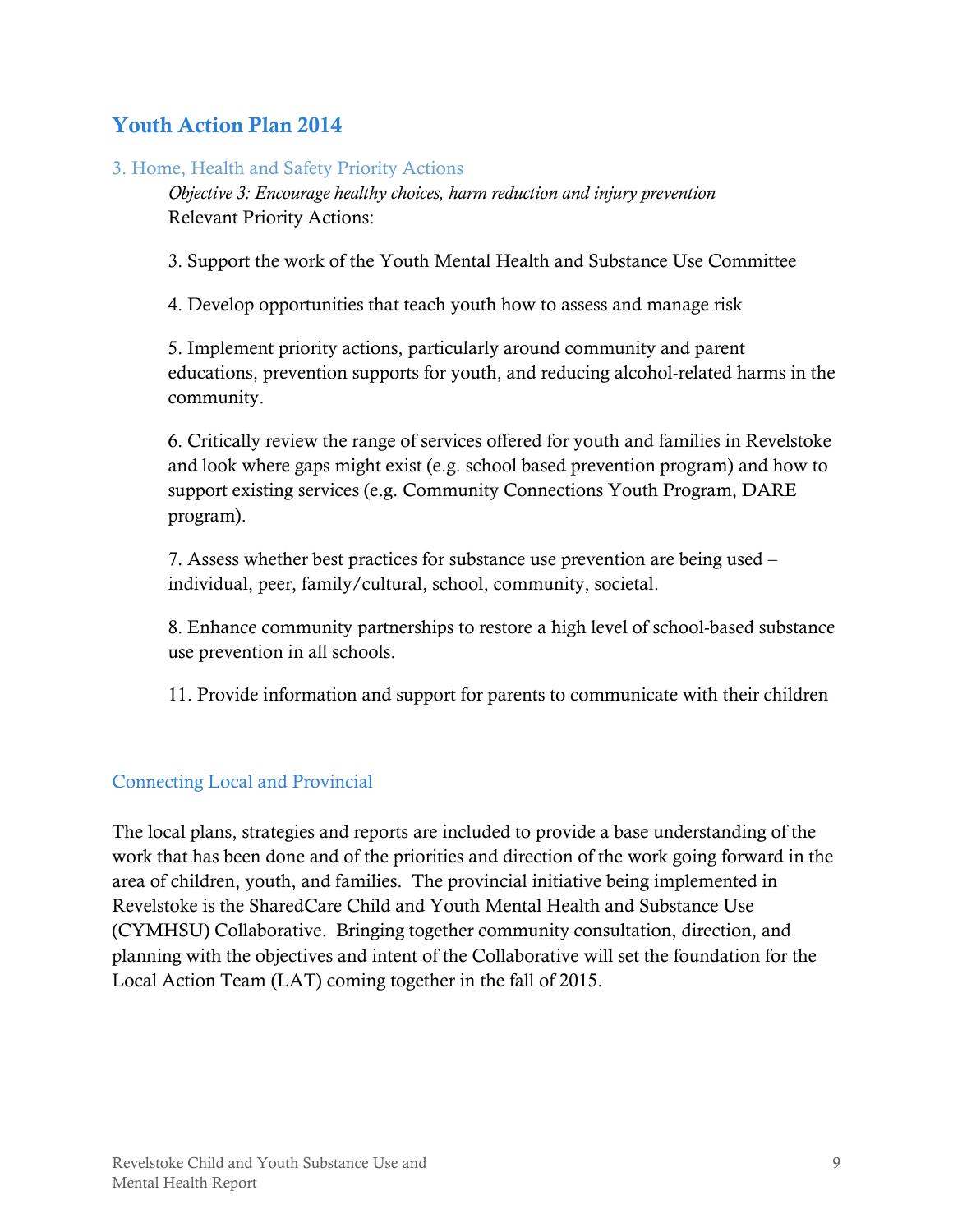## <span id="page-13-0"></span>**CYMHSU Collaborative, LAT**

The CYMHSU Collaborative is a provincial initiative brought forward by a partnership between the Doctors of BC and the Ministry of Health under the umbrella of SharedCare. The intention is to improve and increase timely access to and through health services; to integrate child and youth mental health and substance use services locally and throughout the province (CYMHSU Collaborative, 2015).

The LATs "are key components in the structure of the Collaborative and provide the foundation for approaching improvements at the local level. The long-term goal is to establish multi-sector partnerships for a sustainable infrastructure to support local children, youth and families experiencing mental health and substance use challenges." (CYMHSU Collaborative, 2015, p. 9)

There is intentional collaboration with the F.O.R.C.E. Society for Kids' Mental Health (Families Organized for Recognition and Care Equality) that helps inform and direct the process of the provincial initiative and the work of LATs. It "is a provincial organization that supports and empowers families and works collaboratively with professionals and systems in understanding and meeting the mental health needs of children, youth and their families" (CYMHSU Collaborative, 2015, p. 4).

In moving forward in Revelstoke, taking the existing planning and prior consultation (outlined above) in to consideration will be essential along with local and provincial leadership. Leadership in the context of local involvement, experience, interest and commitment matched a with child, youth and family focus is paramount. "Leadership is key: Physicians, MCFD, Health Authorities, parents, schools, RCMP, school boards and the Ministries of Health and Education, as well as local government have been key to success" (CYMHSU Collaborative, 2015, p. 6).

In establishing a LAT for Revelstoke, there will be an extension of the previously existing work and commitment from the Child and Youth Mental Health and Substance Use Committee for continued commitment and engagement of a diverse cross-section of partners in child, youth and family services, other stakeholders, and individual youth and families from the community. In moving forward the LAT will identify one or more of the following objectives to achieve and will implement means of measurement that is meaningful in the local context.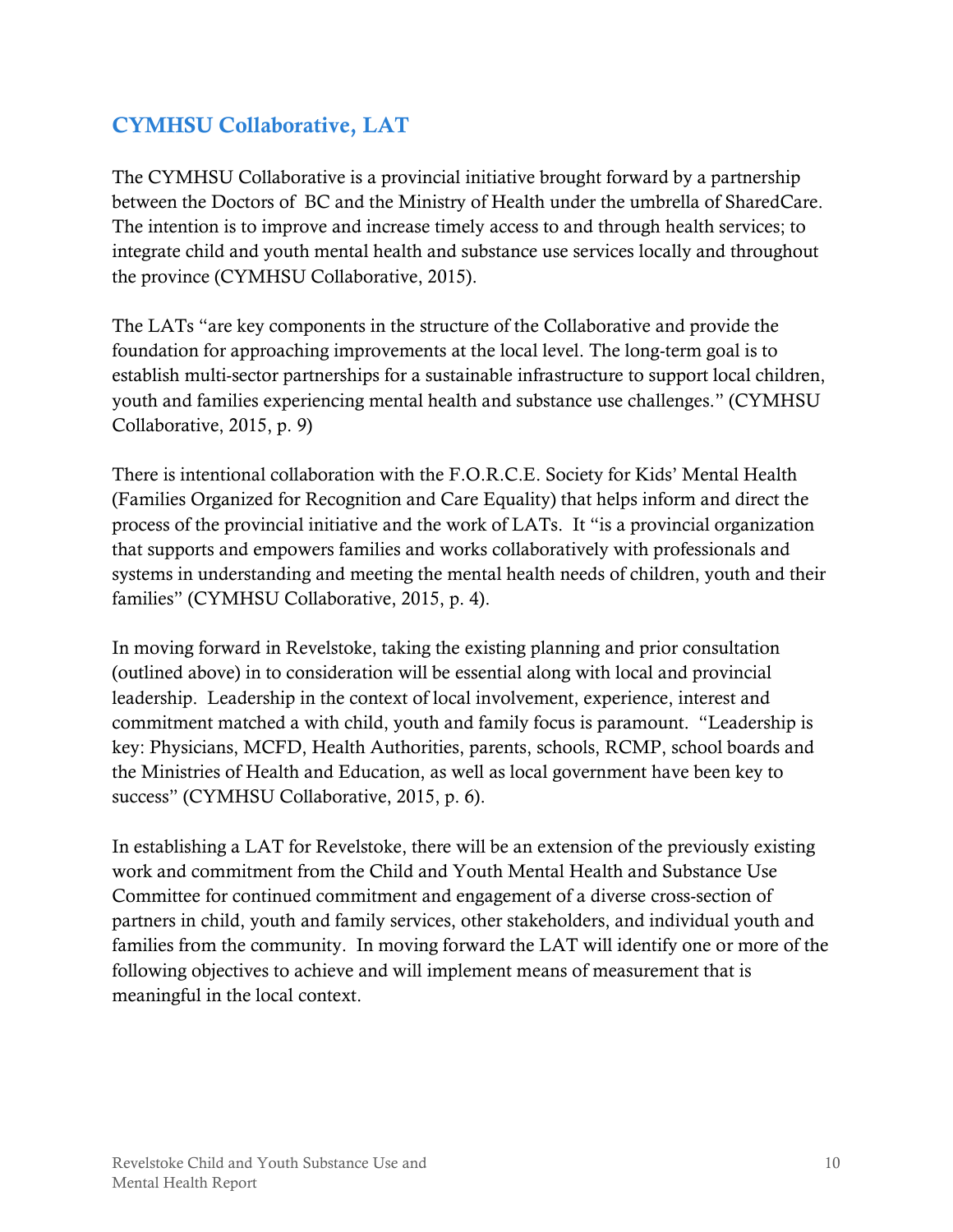## <span id="page-14-0"></span>Table 3: Key Objectives

|    | <b>Key Objectives</b>                                                                                                                                                                                                                                                                                                                            | <b>Local Context</b>                                                                                                                                                                                                                                                                                                                               |
|----|--------------------------------------------------------------------------------------------------------------------------------------------------------------------------------------------------------------------------------------------------------------------------------------------------------------------------------------------------|----------------------------------------------------------------------------------------------------------------------------------------------------------------------------------------------------------------------------------------------------------------------------------------------------------------------------------------------------|
|    | (Child and Youth Mental Health and Substance Use)<br>Collaborative, 2015, p. 10)                                                                                                                                                                                                                                                                 |                                                                                                                                                                                                                                                                                                                                                    |
| 1. | "Identify and communicate to service providers and<br>community members how to access local and<br>provincial mental health and substance use services<br>and supports for children, youth, youth in<br>transition, and their families in their local<br>communities, to move towards FamilySmart<br>Practice."                                  | <b>Youth Survival Guide</b><br>Could be added                                                                                                                                                                                                                                                                                                      |
| 2. | "Establish multi-sector, sustainable practices of care<br>that are effective for children, youth and their<br>families. These practices can include any areas of<br>care that align with community priorities, for<br>example: i.e. crisis intervention, suicide and self-<br>harm prevention, early intervention care for mild to<br>moderate." | Joint consultation? ICAT<br>Model<br>Building partnerships and trust<br>and communication in<br>relationships between service<br>providers                                                                                                                                                                                                         |
| 3. | "Integrate new provincially developed system-level<br>information sharing guidelines into existing local<br>practices."                                                                                                                                                                                                                          | <b>ICAT Model</b>                                                                                                                                                                                                                                                                                                                                  |
| 4. | "Increase participation of schools and communities<br>in fostering "caring adults" to provide support and<br>protective factors for children and youth."                                                                                                                                                                                         | Further develop and support<br>services for ages 6-12<br>Extend wellness fair in<br>to elementary schools<br>and offer an after<br>school time for parents<br>Deliver relationships<br>program to target<br>grades<br>Extend school<br>mentorship program<br>Continue service delivery and<br>evolution with ages 12-18<br>Extend wellness fair to |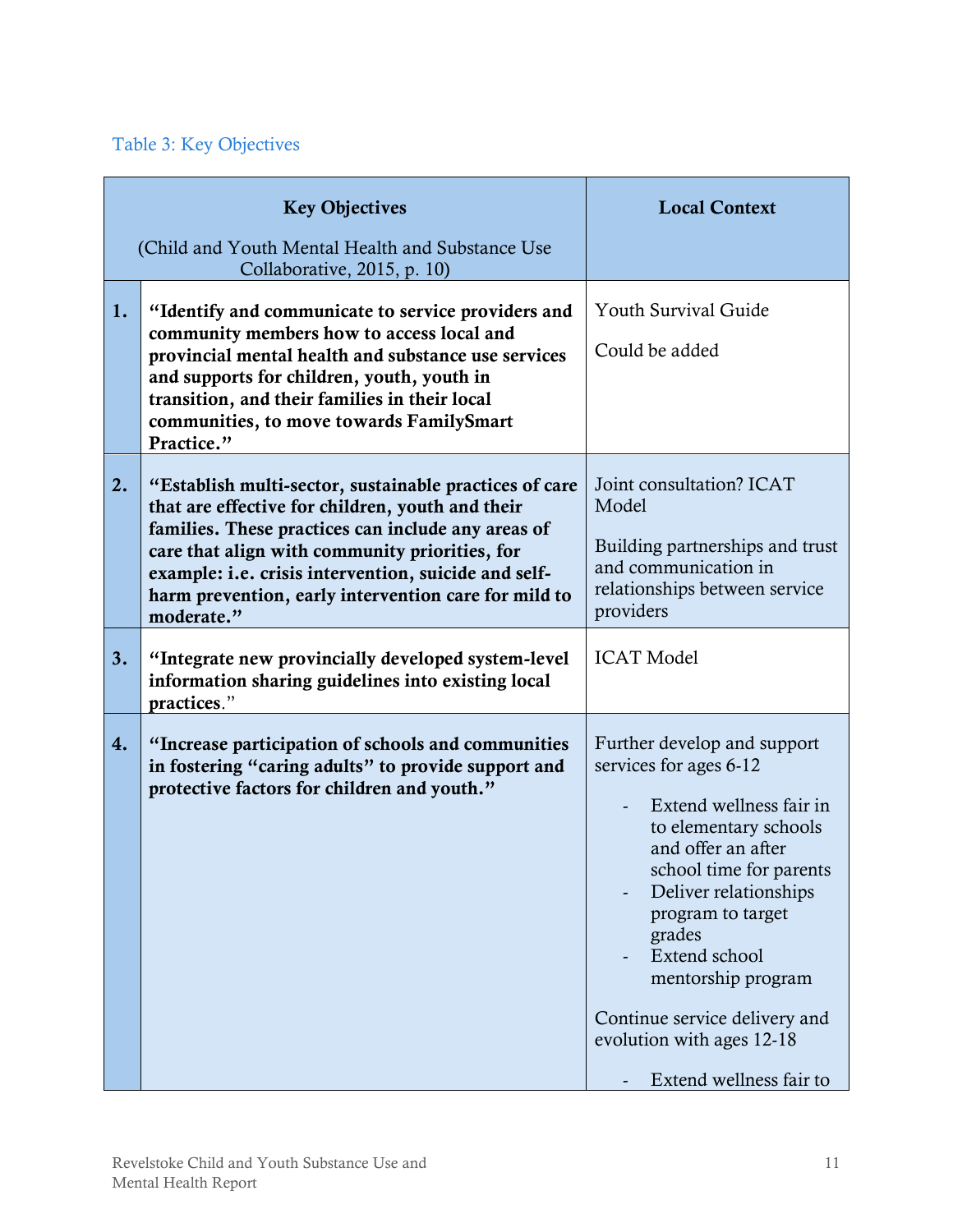|    |                                                                                                                                                                                                                                                                                                                                                                                                                                                                                     | offer after school time<br>for parents<br>Establish and build on<br>transition services 18-25<br>Support committee and<br>working group involvement                                      |
|----|-------------------------------------------------------------------------------------------------------------------------------------------------------------------------------------------------------------------------------------------------------------------------------------------------------------------------------------------------------------------------------------------------------------------------------------------------------------------------------------|------------------------------------------------------------------------------------------------------------------------------------------------------------------------------------------|
| 5. | "Partner with schools to provide mental health and<br>substance use literacy for teachers, students, school<br>personnel and families through initiatives targeted<br>to address specific and community needs."                                                                                                                                                                                                                                                                     | Mental Health First Aid<br>September 2015                                                                                                                                                |
| 6. | "In consultation with PSP Regional Support<br>Teams, increase participation in the Practice<br>Support Program's (PSP) Child and Youth Mental<br>Health Module by family and specialist physicians,<br>as well as CYMHSU partners and service providers,<br>such as MCFD, CYMH, school counsellors,<br>psychologists and community agencies. Targets for<br>improvement will be locally determined in<br>conjunction with the PSP program and should be<br>robust and significant." | September 2015                                                                                                                                                                           |
| 7. | "Promote uptake of the PHSA Indigenous Cultural"<br>Competency (ICC) Training and/or other education<br>and practices to address and enhance cultural safety<br>and competency in child and youth mental health<br>and substance use for Aboriginals."                                                                                                                                                                                                                              | Could partner with the newly<br>established Friendship Centre                                                                                                                            |
| 8. | "Test and implement system-level guidelines and<br>protocols in the local community, as recommended<br>by the Collaborative Working Groups."                                                                                                                                                                                                                                                                                                                                        | <b>ICAT Model</b><br><b>Collective Impact Outcome</b><br>Measurement and Evaluation?<br><b>Small-Tests of Change</b><br>Crisis Response-Referral<br>Line/Texting<br>Resilience inventory |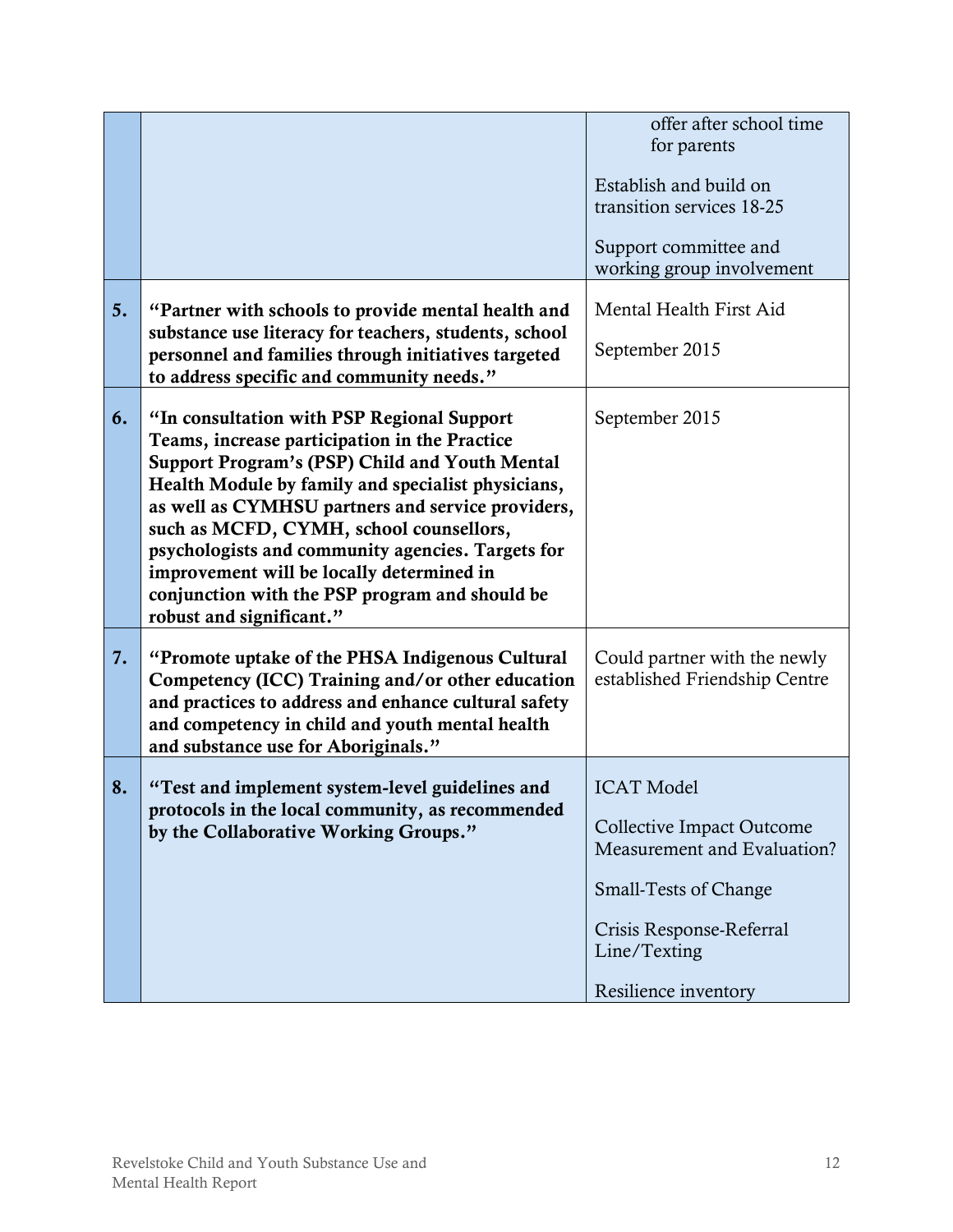## Research and Relevant Literature

<span id="page-16-0"></span>This section summarizes the results of previous research and data that is relevant to our community, the interior region, and the province of British Columbia. The focus areas of the following data and analyses are health, mental health, substance use, relational aspects and connection, and protective factors. Generally the data shows that Revelstoke scores better than provincial averages and highlights some areas of concern with regards to substance use and mental health; specifically the incidence of young people experiencing feels of despair. There is also a review of best practices on the target areas of this report indicating suggestions for direction in service delivery and development and considerations for community focus in supporting local social efforts and sustainability. It is interesting to note that for comparable community size, geography (rural) and demographics, there was little to no available research, or available practice literature or strategies, to compare Revelstoke with. It leads to the thought that our community is progressive in it's social efforts and that it would greatly contribute to available research to document what is being done in our local context; what we are doing and why, what are the outcomes, and how will we sustain it.

## <span id="page-16-2"></span><span id="page-16-1"></span>**Statistics**

## **McCreary Centre Adolescent Health Survey** (Poon et al., 2014, p. 6)

*Local results highlighted the importance of supportive relationships with peers and adults including family, teachers, and other professionals.* 

#### THOMPSON CARIBOO SHUSWAP HEALTH SERVICE DELIVERY AREA



#### **PARTICIPATING SCHOOL DISTRICTS**

- 19 Revelstoke
- 27 Cariboo-Chilcotin
- 58 Nicola-Similkameen
- 73 Kamloops/Thompson
- 74 **Gold Trail**
- 83 North Okanagan-Shuswap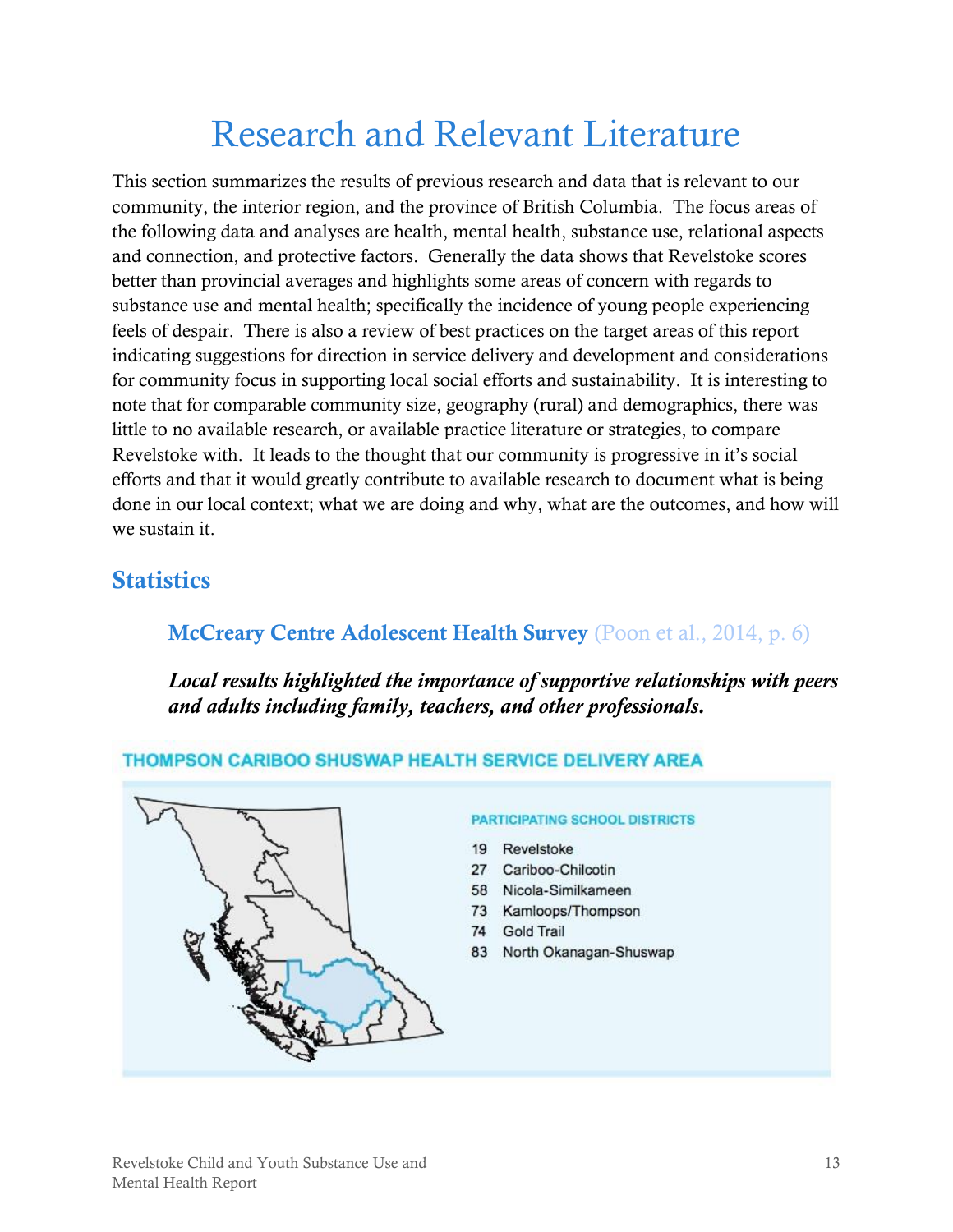#### **Key Findings (Poon et al., 2014, p. 16-19)**

Students were asked about specific mental health conditions. Females were more likely than males to have at least one condition (27% vs. 19%). They were also more likely to have multiple conditions (11% vs. 5% of males).

Youth most commonly reported having Depression (11%), Anxiety Disorder (10%), and/or Attention Deficit/Hyperactivity Disorder (ADHD; 8%). Other conditions included an addiction to alcohol or other drugs (3%), Post-Traumatic Stress Disorder (PTSD; 1%), Autism or Asperger's (1%), and Fetal Alcohol Spectrum Disorder (FASD; 1%).

Females were more likely than males to report Depression (16% vs. 6%), Anxiety Disorder (15% vs. 4%), and PTSD. Males were more likely to have ADHD (10% vs. 6% of females) and Autism or Asperger's.

Local female students were more likely than females across the province to report having any condition (27% vs. 22%), and specifically an addiction to alcohol or other drugs (3% vs. 2% provincially). Local males were comparable to those of males across BC.

**Students were also asked the extent to which they felt so sad, discouraged, or hopeless that they wondered if anything was worthwhile. Thirty-eight percent of males reported feeling some level of despair in the past month, which was similar to the local rate among males in 2008 and 2003. Fifty- six percent of females felt some level of despair, which was similar to the rate in 2008 but a decrease from 2003 (62% among local females).**



- Most students (80%) reported feeling stressed in the past month. Females were more likely than males to experience extreme stress that prevented them from functioning properly.
- Extreme levels of stress and despair were higher among students aged 14 or older than among younger ones.
- Although youth in this area reported higher rates of some health risk behaviours than seen provincially, there were many local improvements. For example, **there were decreases in the percentage of youth trying alcohol, marijuana, or tobacco;** and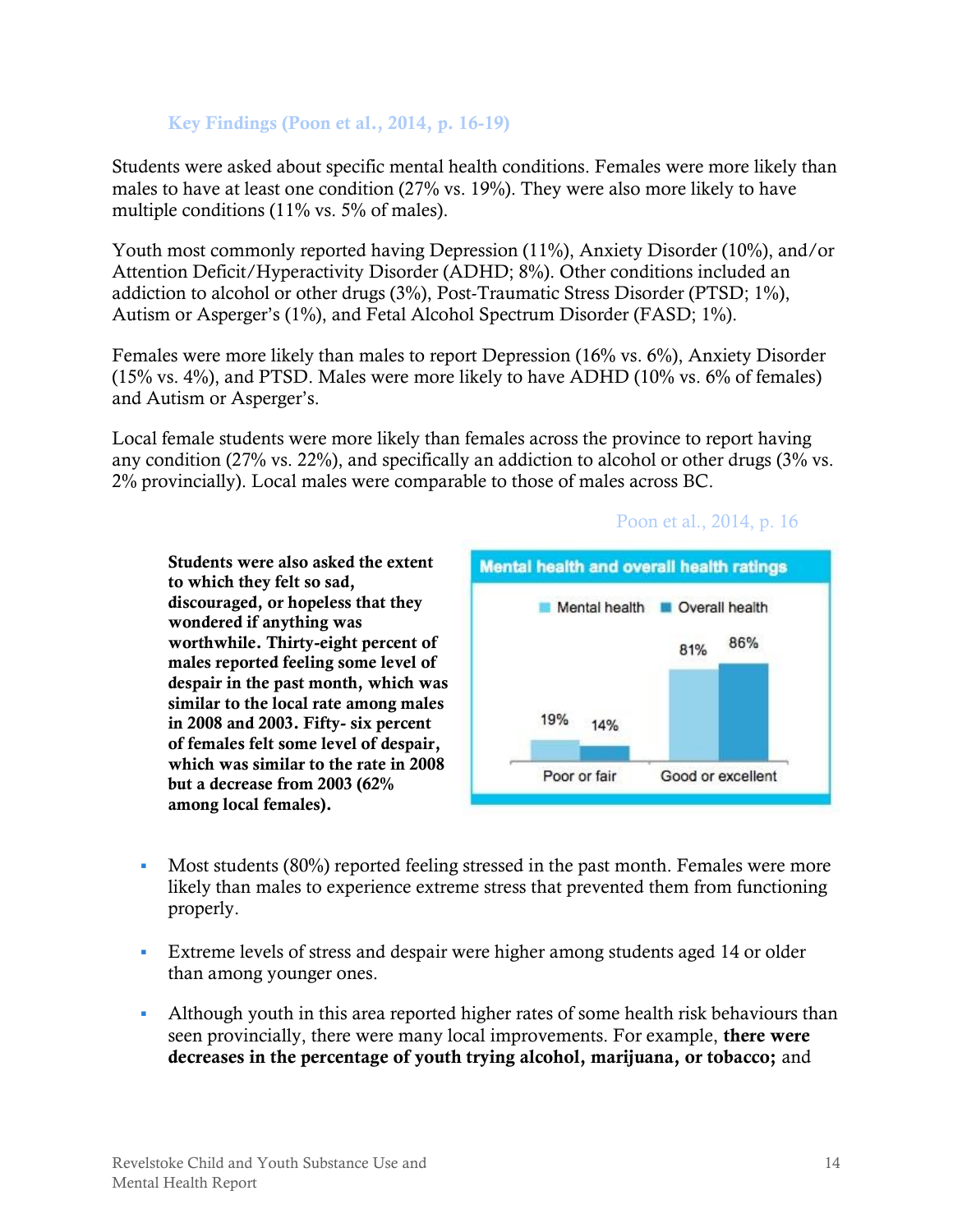decreases in the percentage of youth who reported engaging in oral sex or having a sexually transmitted infection.

 Compared to the provincial picture, youth in this area were more likely to be engaged in physical activity and exercise, including weekly informal sports (such as road hockey, hiking and skateboarding; 63% vs. 58% provincially).



Note: Youth could choose more than one response.

**The survey showed that local students were less likely to miss out on needed medical care than their peers in 2008. However, there was no such improvement in missing out on mental health care. Also, as was seen provincially, there was a local increase in the percentage of youth who did not seek necessary mental health care because they did not want their parents to know.**

**Mental health, particularly for female youth, was an area of concern highlighted by the survey findings. Females were more likely than males to report a mental health condition (such as depression or anxiety). They were also more likely than males to report extreme stress, extreme despair, self-harm, suicidal ideation, and suicide attempts.** 



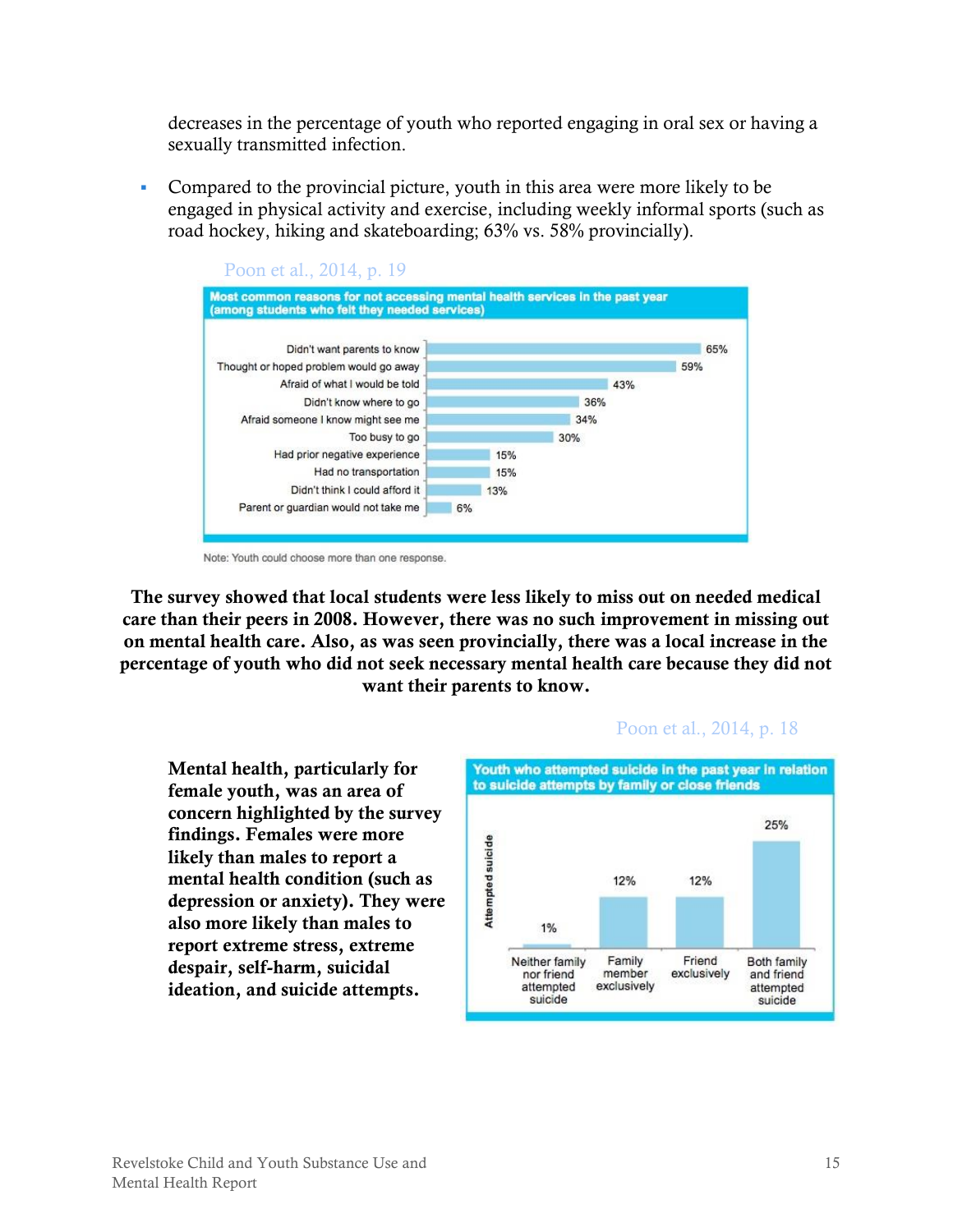- **Results also showed the link between sleep and mental health, and highlighted that most local students (77% of males and 83% of females) were doing something such as homework or using their cellphone after the time they were expected to be asleep.**
- Sixty-eight percent of students (65% of males vs. 72% of females) in this region reported having an adult in their neighbourhood or community (beyond their school or family) who cared about them. This was higher than the provincial rate of 61% (59% of males vs. 63% of females).

#### **Protective Factors**

- The survey identified protective factors that appear to be linked to better outcomes for even the most vulnerable youth. These included physical activity, nutrition, and sleep.
- More than three quarters of youth had an adult in their family they could turn to if faced with a serious problem, which was also above the provincial rate.
- Youth with a caring adult in their life were more likely to report positive mental health, as well as positive aspirations for the future.
- School connectedness appeared to have positive associations for all youth. For example, youth who had been teased, excluded, and/or assaulted in the past year were more likely to have only positive aspirations for the future if they felt more connected to their school. In addition, youth with a mental or emotional health condition were more likely to feel good about themselves if they felt more connected to their school.

#### <span id="page-19-0"></span>Analysis

In this survey the included areas are relatively broad and Revelstoke may not be completely representative of the findings. Used as general data the themes noted are that females are more likely to report struggles with mental health conditions and experiences and that students aged 14 or older reporting extreme levels of stress and despair is higher than for younger students. This may indicate that support for kids earlier on will help them manage as they reach middle teenage years. It was noted that there were decreases in the percentage of youth trying alcohol and substances and that youth in this area were more likely to be engaged in physical activity and exercise than the provincial picture. More than three quarters of youth had an adult they could turn to for support when facing a serious problem and it was also noted that those indicating they have a caring adult in the life were more likely to report positive mental health. Further, school connectedness appeared to have positive associations for all respondents and that those experiencing this connection were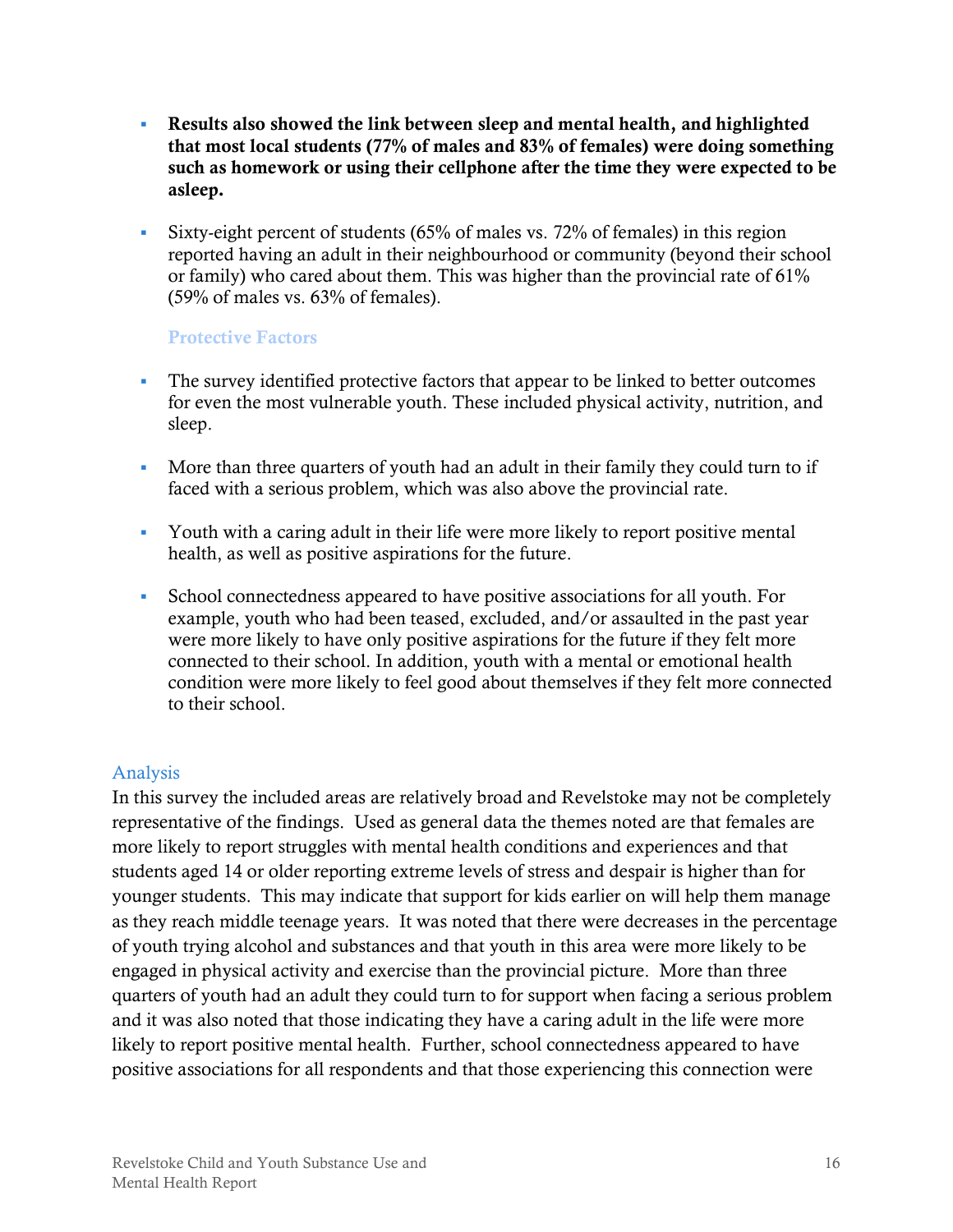more likely to feel good about themselves even when reporting a mental or emotional health condition.

## <span id="page-20-0"></span>**Revelstoke Youth Drug Survey** (Zacharias, 2014)

(This report compares the 2009 and 2013 results of the Youth Drug Survey)

"In October 2009, as part of a community-wide Substance Use Strategy first local Youth Drug Survey was administered at Revelstoke Secondary School. The survey was developed by Jill Zacharias, Social Development Coordinator for the City of Revelstoke, in partnership with Lory Borges, who at the time was the Interior Health School-based Prevention Worker.

The survey covers a wide range of topics from personal substance use to how much RSS students know or have experienced about harms related to drugs and alcohol. The survey was administered again in November 2013, during National Drug Awareness Week. In both 2009 and 2013, the survey was done on-site and in partnership with Revelstoke Secondary School, with over 85% of students completing the survey. In 2009, there were 399 valid responses (out of 450 students), while in 2013 there were 340 valid responses (out of 397 students). Surveys that were obviously 'spoiled' were discarded. The goals of the survey were to:

- Better inform those who work with youth on the scope and patterns of use.
- Use the survey as a tool to increase awareness of use that may lead to a variety of harms.
- Measure the impact of preventative and supportive strategies over time."  $(p, 3)$

| <b>Substance</b> | <b>BC (2013 Adolescent Health Survey)</b> Revelstoke (Youth Drug Survey) |     |
|------------------|--------------------------------------------------------------------------|-----|
| Alcohol          | 45%                                                                      | 77% |
| Marijuana        | 26%                                                                      | 36% |
| Tobacco          | 21%                                                                      | 22% |

#### <span id="page-20-1"></span>Table 4: Youth who reported having ever tried different substances (Zacharias, 2014, p. 9)

The above result, combined with the perception of parents' lack of concern (specifically for use of alcohol and marijuana), is a 'red flag'. It speaks to a culture of acceptance of substance use as 'the norm' not only for youth, but for parents as well.

The Revelstoke Community Substance Use Strategy (2010) was based on a comprehensive community health-based approach. For children and youth, the overarching community goal was to "Develop partnerships and collaboration to create a comprehensive prevention framework to strengthen protective factors and address risk factors (see Appendix One) for children and youth involved in problem substance use." (Zacharias, 2014, p. 9)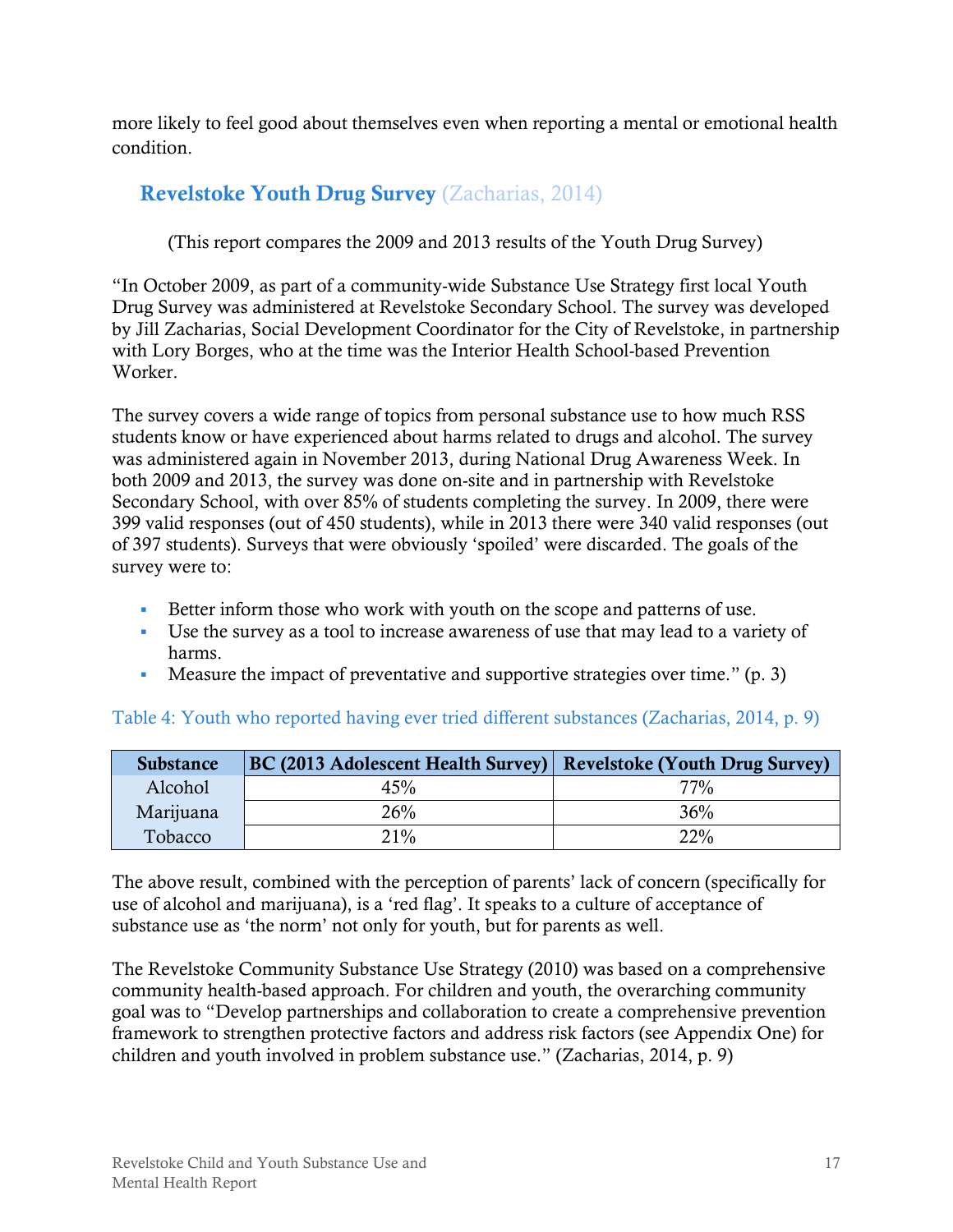#### **Alcohol (Zacharias, 2014, p. 3-4)**

- The survey asked, 'have you ever had alcohol to drink'? In both 2009 and 2013, about 23% students said **NO** & 77% said **YES.** Of those who said **YES,** 
	- In both 2009 and 2013, about 33% reported that they have never been drunk.
	- Between 2009 and 2013, the average age of first use increased slightly, as did the average age of 'first time drunk' (from age 13 to age 14).
- The percentage of students who reported having alcohol occasionally increased while those who reported using daily or every weekend decreased by 5%.
- Finally, the percentage of students who reported drinking "until you get really drunk" decreased by 3.5%, from 16.7% in 2009 to 13.2% in 2013. This shows a slight decrease in reported binge drinking.

#### **Marijuana (Zacharias, 2014, p. 4-5)**

- Ever tried smoking marijuana? In both 2009 and 2013, about 64% students said **NO**  & 36% said **YES.**
- Of those who said **YES**, between 2009 and 2013, again the average age of first use increased a little.

#### **Tobacco (Zacharias, 2014, p. 5)**

- The number of students who reported having tried smoking cigarettes decreased 16% between 2009 (38%) & 2013 (22%). Again, the average age of first use increased slightly.
- Of those who said, **YES**, in 2013, only 18.6% of students reported smoking cigarettes daily, compared to 32.6% in 2009.
- We also asked about other forms of tobacco. Between 2009 and 2013, the percentage of students who reported having tried cigars or little (flavoured) cigars decreased by nearly 17%, with a significant decrease in the number of students who reported regular use.
- There was also a  $2\%$  decrease in those who reported using smokeless tobacco in 2009, 17 students reported using smokeless tobacco regularly compared to 13 students in 2013.

#### **Other Drugs (Zacharias, 2014, p. 6)**

The survey asked about a number of other drugs, from caffeinated energy drinks and prescription drug *misuse* to ecstasy, magic mushrooms, LSD and the like. Between 2009 and 2013, reported use of other drugs dropped considerably.

In both 2009 and 2013, caffeinated energy drinks held the top spot for reported 'other' drug use, followed misuse of a variety of prescription drugs, magic mushrooms and ecstasy.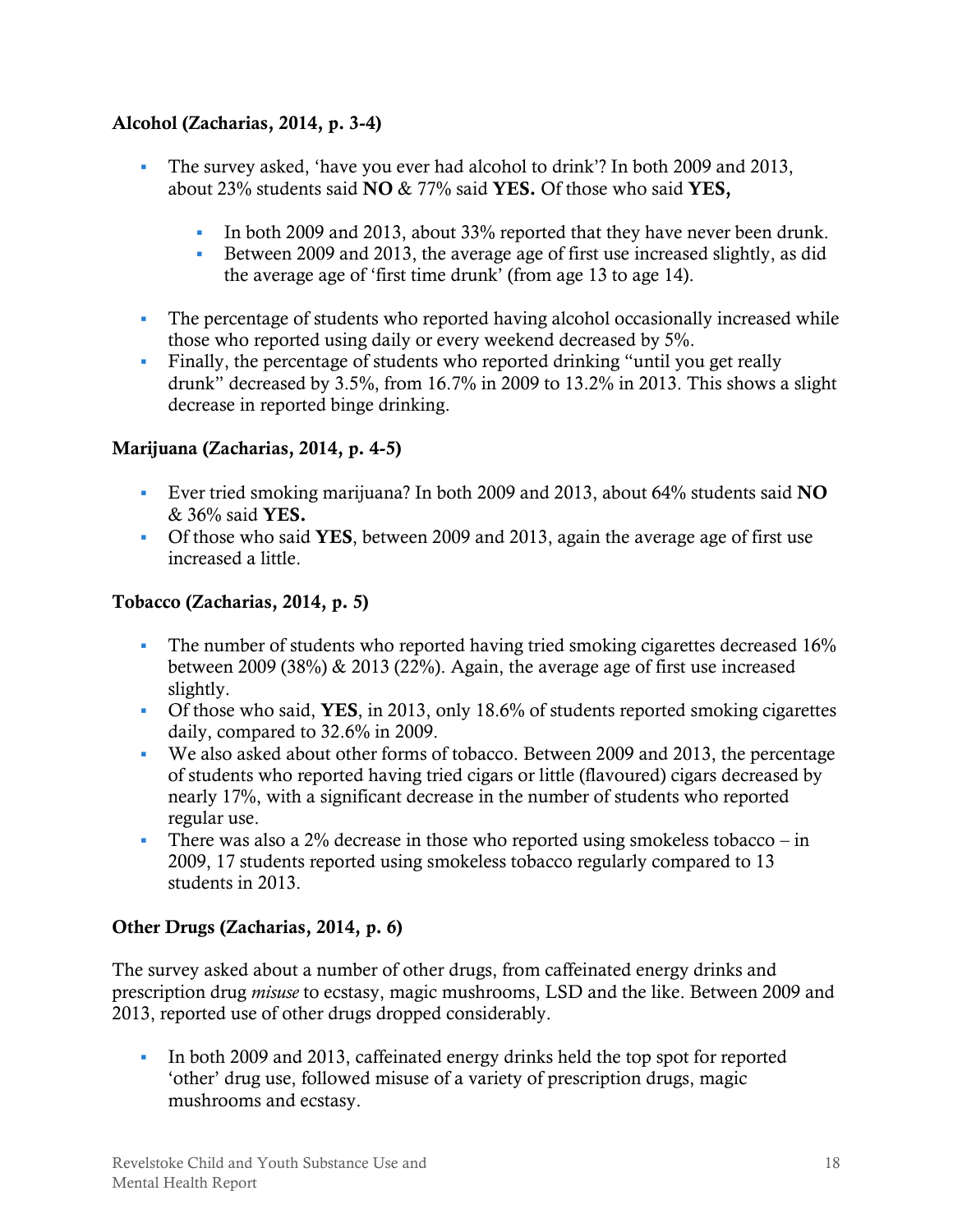- In 2009, 259 respondents reported having tried caffeinated energy drinks compared to 140 in 2013, and in 2009, 71 students reported that they had tried magic mushrooms, compared to 25 in 2013.
- In 2013, reported regular use of other drugs was relatively minimal and again, dropped considerably. Of all substances in the 'other' category, reported regular use of caffeinated energy drinks was most commonplace but still decreased considerably. In 2009, 60 students reported using caffeinated energy drinks 'daily or every weekend', whereas in 2013, only 12 students reported using at this level.

Students' perception of how easy it is to acquire alcohol was constant between 2009 and 2013, with over 80% of respondents reporting that it was 'easy' to get alcohol. However, between 2009 and 2013, there was a 13% increase in the percent of students who thought it was 'easy' to acquire marijuana. (Zacharias, 2014, p. 7)

#### <span id="page-22-0"></span>Analysis

This survey has been conducted twice (2009 and 2013) and has created an opportunity to take a snap shot of substance use for youth in Revelstoke. It was noted that across alcohol, marijuana and tobacco, local youth are reporting higher instances of having tried substances compared to provincial data. From the analysis of the findings it seems that there is a culture of 'lack of concern' over youth substance use and that it is commonly seen as the norm for youth and parents to use marijuana and alcohol. Further it is noted that students reported that their perception of access and acquiring alcohol or drugs is that it's easy available to get.

## **RCMP** (Grabinsky, K., personal communication, August 5, 2015)

<span id="page-22-1"></span>Youth Intoxicated in public, Prisoners held in custody and or released to parents:

- 2012 there were 5 youth, plus 3 files where youths were released directly to parents
- 2013 there were 9 youths lodged in cells plus 2 released to parents and
- <sup>2014</sup> there was 1 youth lodged into cells plus 5 released to parents

#### <span id="page-22-2"></span>Analysis

In personal communication it was noted that these numbers to not show the incidences of youth who have been taken home or interactions and support being provided by members where files are not opened. Further, access to mental health data was not available possibly due to the nature of the problem (confidentiality, not opened files, service as a support to medical services).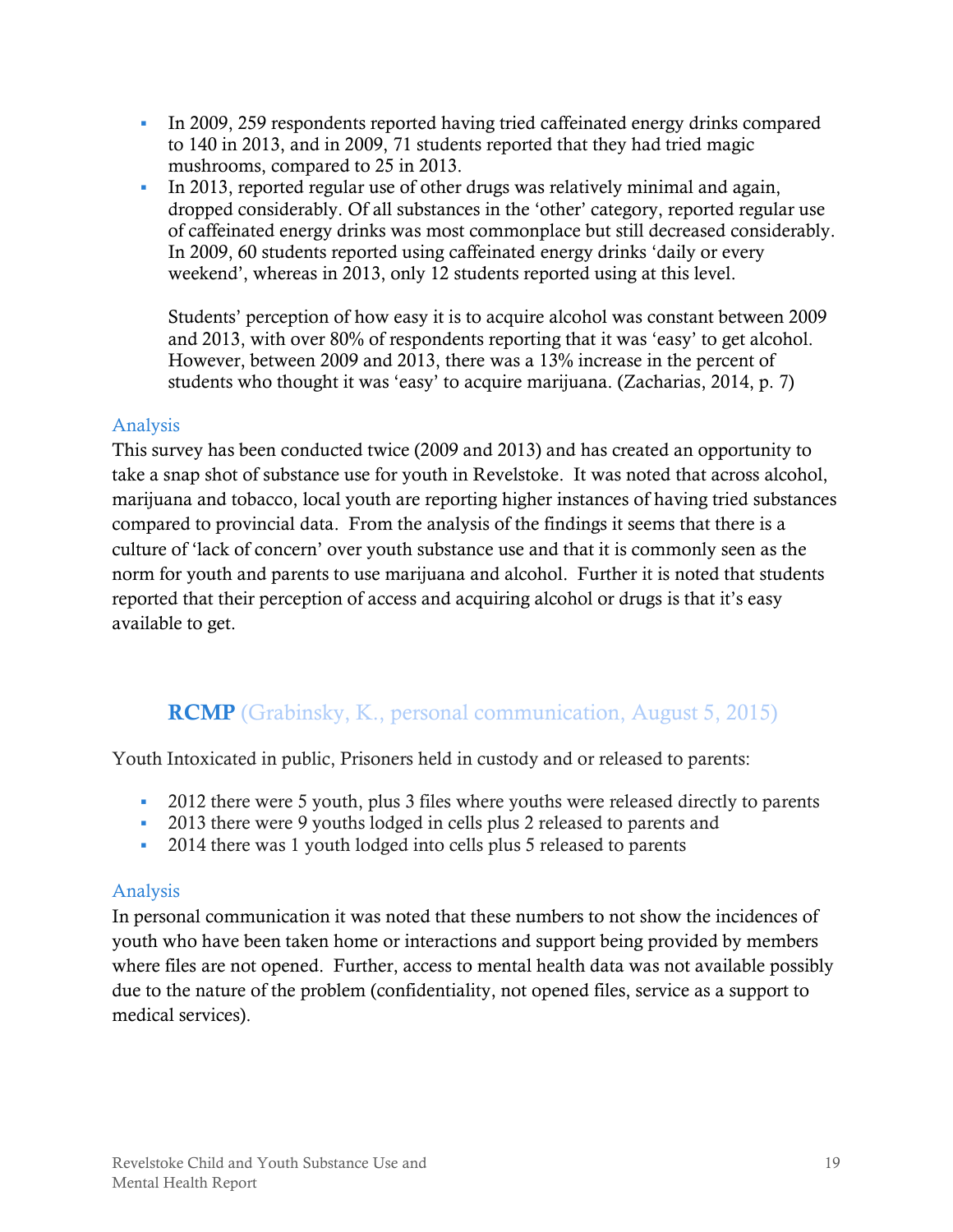## <span id="page-23-0"></span>**Early Development Instrument (EDI)** (Human Early Learning Partnership, 2014)

#### **Wave 5 Results**

The Revelstoke School District (19) has participated in all 5 waves of EDI data collection. Wave 5 results were collected in 2011/12-2012/13 from 7 schools in 1 neighbourhood(s). A total of 165 kindergarten children participated in Revelstoke in Wave 5. EDI results are mapped based on children's neighbourhood of residence, not where they go to school (HELP, 2014, p. 1).

The Early Development Instrument (EDI) is HELP's longest running and most well-known population-level research project. Both the EDI and MDI measure trends in populations of children at different ages (5, 9 and 12 years). The EDI is a questionnaire completed by Kindergarten teachers, while the MDI is a self-report questionnaire that gathers data directly from children in grades 4 and 7. These tools illustrate the variations in children's well-being across time and place. Understanding how populations of children are doing, during Kindergarten and again during grade 4 and 7, allows program delivery organizations and policy makers to make informed decisions that better support children and families (HELP, 2015a, p. 5).

#### **Key Findings (HELP, 2014, p. 1)**

#### **Overall, Revelstoke had a vulnerability rate of 11% compared to the provincial vulnerability rate of 32.5%.**

District wide, vulnerability was highest on the Physical Health & Well-Being scale at: 5%. Child vulnerability was lowest on the Social Competence and Language & Cognitive Development scales at: 2%.

12 years of community ECD action using EDI and other data have shown that effectiveness can be enhanced by paying attention to the following (HELP, 2014, p. 5):

- **Strong intersectoral leadership**
- A focus on local research, including EDI outcomes
- Alignment between the school system and the early care, learning and development sectors
- A plan to increase access to service by decreasing barriers for families; and
- A commitment to advocacy

#### <span id="page-23-1"></span>Analysis

Revelstoke's vulnerability rate is much lower than provincial averages, indicating as a community support for young children and families is having effective impact on the wellbeing of children.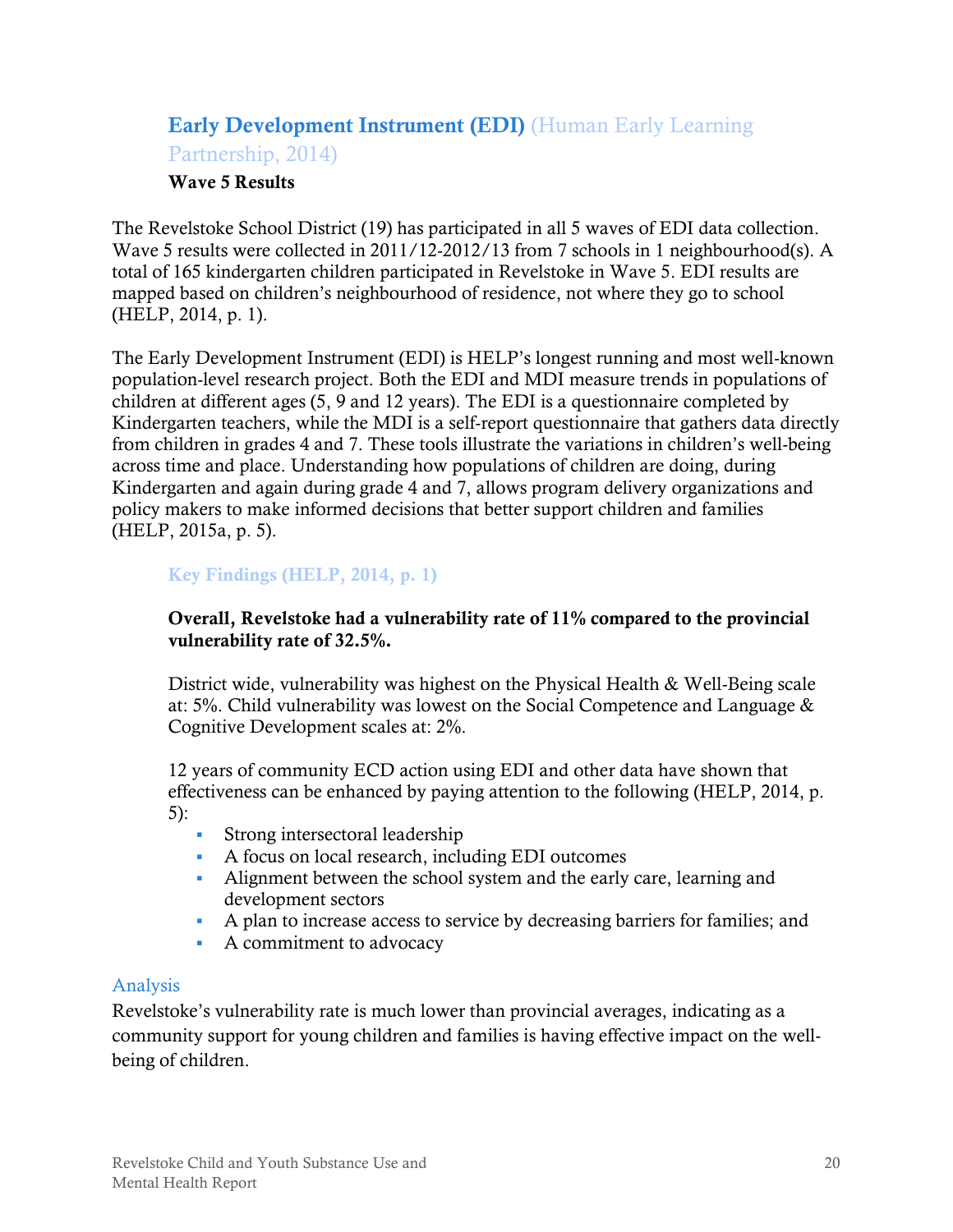## <span id="page-24-0"></span>**Middle Years Development Instrument (MDI)** (Human Early

Learning Partnership, 2015a; Human Early Learning Partnership, 2015b)

#### **2015 School District and Community Report Grade 4 (HELP, 2015a,p. ) Grade 7 (HELP, 2015b, p. )**

| <b>DEMOGRAPHICS</b>                                  |                 |          |                           | <b>DEMOGRAPHICS</b> |          |
|------------------------------------------------------|-----------------|----------|---------------------------|---------------------|----------|
| District total sample: 73<br>Participation rate: 96% | Gender: Boys 38 | Girls 35 | District total sample: 61 | Gender:             | Boys 34  |
| Languages spoken at home:                            |                 |          | Participation rate: 95%   |                     | Girls 27 |
| Aboriginal 1%                                        | Korean 0%       |          |                           |                     |          |
| English 97%                                          | Mandarin 1%     |          |                           |                     |          |
| Cantonese 0%                                         | Punjabi 0%      |          | Languages spoken at home: |                     |          |
| Filipino/Tagalog 0%                                  | Spanish 0%      |          | Aboriginal 0%             | Korean 0%           |          |
| French 6%                                            | Vietnamese 0%   |          | English 96%               | Mandarin 0%         |          |
| Hindi 0%                                             | Other 6%        |          | Cantonese 0%              | Punjabi 0%          |          |
| Japanese 0%                                          |                 |          | Filipino/Tagalog 0%       | Spanish 2%          |          |
|                                                      |                 |          | French 2%                 | Vietnamese 0%       |          |
|                                                      |                 |          | Hindi 0%                  | Other 5%            |          |
|                                                      |                 |          | Japanese 0%               |                     |          |

#### **Key Findings (HELP, 2015a, p. 26)**



Children's connections to their parents, peers, and the people in their schools and communities play a central role in their development. These connections promote mental health and can act as protective factors to children's well-being. Research shows that a single caring adult, be it a family member, a teacher, or a neighbour, can make a very powerful difference in a child's life (HELP, 2015a).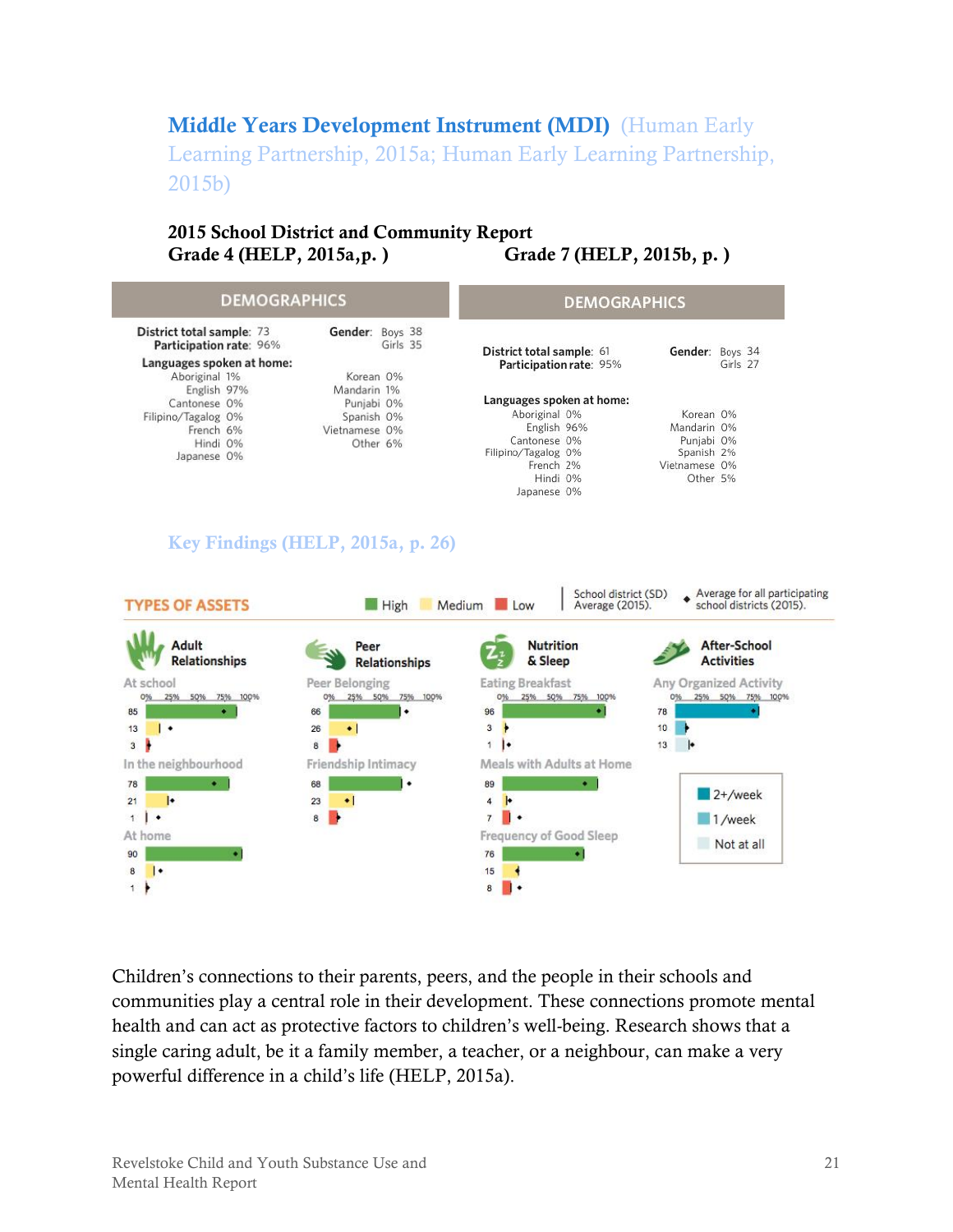| <b>Well-Being</b>                                                          |                                                                          |                                           |            |       |                |                |
|----------------------------------------------------------------------------|--------------------------------------------------------------------------|-------------------------------------------|------------|-------|----------------|----------------|
| Grade 4                                                                    |                                                                          | Grade 7                                   |            |       |                |                |
| 57% of children (73) are shown to be                                       |                                                                          | 61% of children (61) are shown to be      |            |       |                |                |
| experiencing high well-being (thriving)                                    |                                                                          | experiencing high well-being (thriving)   |            |       |                |                |
| 19% of children (73) are shown to be                                       |                                                                          | 21% of children (61) are shown to be      |            |       |                |                |
| experiencing medium to high well-being                                     |                                                                          | experiencing medium to high well-being    |            |       |                |                |
| 25% of children (73) are shown to be                                       |                                                                          | 18% of children (61) are shown to be      |            |       |                |                |
| experiencing low well-being                                                |                                                                          | experiencing low well-being               |            |       |                |                |
|                                                                            | Connectedness                                                            |                                           |            |       |                |                |
| 94% of children reporting the                                              |                                                                          | 90% of children reporting the presence of |            |       |                |                |
| presence of adult relationship assets                                      |                                                                          | adult relationship assets at school       |            |       |                |                |
| at school                                                                  |                                                                          |                                           |            |       |                |                |
| 90% of children reporting the                                              |                                                                          | 90% of children reporting the presence of |            |       |                |                |
| presence of peer relationship assets                                       |                                                                          | peer relationship assets                  |            |       |                |                |
| 85% of children reporting the                                              |                                                                          | 80% of children reporting the presence of |            |       |                |                |
| presence of nutrition and sleep assets                                     |                                                                          | nutrition and sleep assets                |            |       |                |                |
| 88% of children reporting the<br>86% of children reporting the presence of |                                                                          |                                           |            |       |                |                |
|                                                                            | presence of after-school activity assets<br>after-school activity assets |                                           |            |       |                |                |
| <b>Social and Emotional Development</b>                                    |                                                                          |                                           |            |       |                |                |
|                                                                            |                                                                          | % High Well-                              | % Medium   |       | % Low Well-    |                |
|                                                                            | being                                                                    |                                           | Well-being |       | being          |                |
| Grade                                                                      |                                                                          | Grade                                     | Grade      | Grade | Grade          | Grade          |
|                                                                            | 4                                                                        | 7                                         | 4          | 7     | 4              | 7              |
| Optimism: the mindset of having positive                                   | 78                                                                       | 64                                        | 19         | 33    | $\overline{3}$ | $\overline{3}$ |
| expectations for the future                                                |                                                                          |                                           |            |       |                |                |
| Empathy: the experience of understanding and                               | 90                                                                       | 84                                        | 8          | 15    | $\mathbf{1}$   | $\overline{2}$ |
| sharing the feelings of others                                             |                                                                          |                                           |            |       |                |                |
| Pro-social behavior: refers to actions that benefit                        | 42                                                                       | 43                                        | 40         | 43    | 18             | 15             |
| others                                                                     |                                                                          |                                           |            |       |                |                |
| Self-esteem: refers to a person's sense of self-                           | 86                                                                       | 84                                        | 12         | 10    | 1              | $\overline{7}$ |
| worth                                                                      |                                                                          |                                           |            |       |                |                |
| Happiness: refers to how content or satisfied                              |                                                                          | 70                                        | 19         | 23    | 8              | $\overline{7}$ |
| children are with their lives                                              | 71                                                                       |                                           |            |       |                |                |
| Absence of sadness: sadness measures the                                   |                                                                          | 68                                        | 17         | 22    | 13             | 10             |
| beginning symptoms of depression                                           |                                                                          |                                           |            |       |                |                |
| Absence of worries: worries measure the                                    | 42                                                                       | 53                                        | 38         | 27    | 20             | 20             |
| beginning symptoms of anxiety                                              |                                                                          |                                           |            |       |                |                |
| Long-term self-regulation: requires adapting                               | 71                                                                       | 65                                        | 27         | 28    | $\mathbf{1}$   | $\overline{7}$ |
| present behaviour to achieve a goal in the                                 |                                                                          |                                           |            |       |                |                |
| future                                                                     |                                                                          |                                           |            |       |                |                |

### <span id="page-25-0"></span>Table 5: MDI 4&7 Local Comparison (compiled from HELP 2015a & HELP 2015b)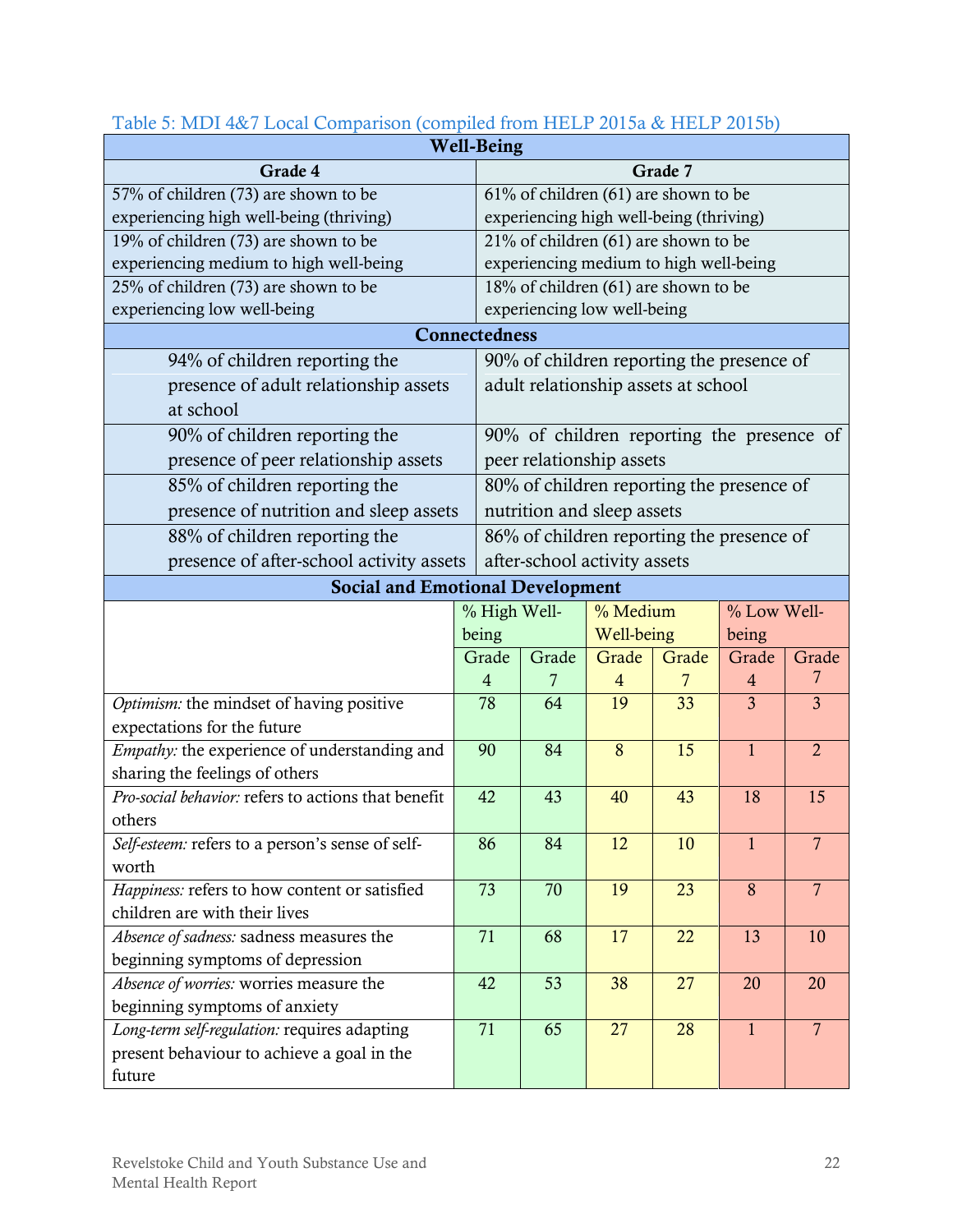| Short-term self-regulation: is about impulse           | 58  | 63 | 31  | 25 | 11  | 12             |
|--------------------------------------------------------|-----|----|-----|----|-----|----------------|
| control. It requires adapting behaviour or             |     |    |     |    |     |                |
| emotions to meet an immediate goal                     |     |    |     |    |     |                |
| Responsible decision-making: is about                  | N/A | 77 | N/A | 18 | N/A | $\overline{5}$ |
| understanding the consequences of one's                |     |    |     |    |     |                |
| actions and making good choices about                  |     |    |     |    |     |                |
| personal behaviour.                                    |     |    |     |    |     |                |
| Self-awareness: is the ability to recognize one's      | N/A | 54 | N/A | 36 | N/A | 10             |
| emotions and thoughts while understanding              |     |    |     |    |     |                |
| their influence on behaviour                           |     |    |     |    |     |                |
| <i>Perseverance:</i> refers to determination. It means | N/A | 52 | N/A | 30 | N/A | 18             |
| putting in persistent effort to achieve goals,         |     |    |     |    |     |                |
| even in the face of setbacks                           |     |    |     |    |     |                |
| Assertiveness: means communicating a                   | N/A | 69 | N/A | 23 | N/A | 8              |
| personal point of view. It includes the ability        |     |    |     |    |     |                |
| to stand up for oneself                                |     |    |     |    |     |                |

#### <span id="page-26-0"></span>Analysis

This survey indicates that the children in grades 4 and 7 experience a high level of connectedness at school, with adults, and with peer relationships. This connectedness plays a central role in their development and has been highlighted as a local priority in how services are made accessible and how they are delivered. These connections promote mental health and it is believed locally that support for this relational context of how kids experience their world is essential in prevention and resilience.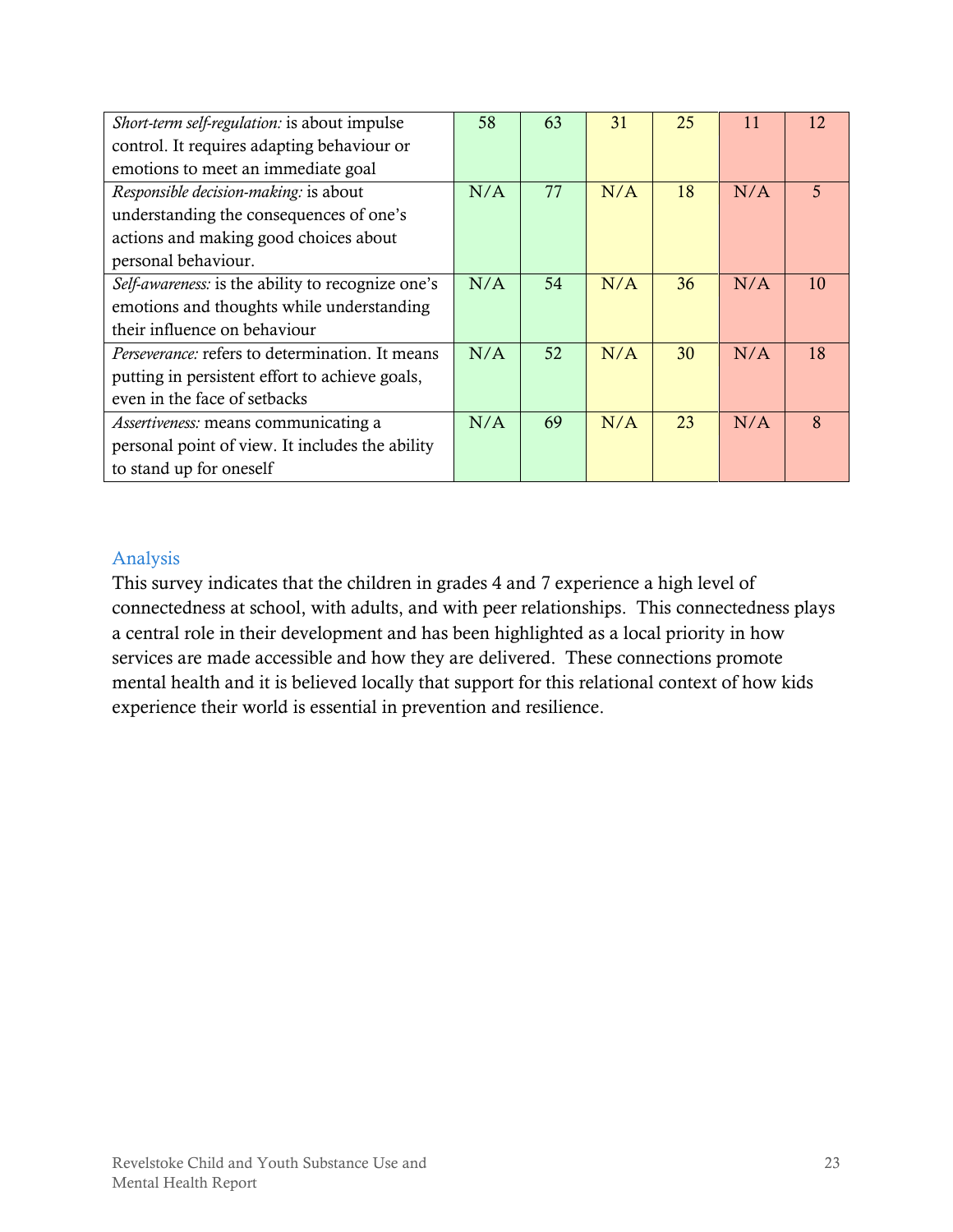## <span id="page-27-0"></span>**Best Practices**

Ultimately best-practice research and literature indicate a shift to meaningful evaluation and outcome measurement for all levels of work in communities and the social sector (Morino, 2011; Phillips, 2014). There are many articles and studies demonstrating that modality for interventions in mental health services are not the most important factor, and that 'local knowledge' and relationships are the critical aspects in change.

In community development literature it is being suggested that policies and initiatives build in aspects of measurement as opportunities for learning and accountability to funders and stakeholders. At the governance level it is being recommended that to support healthy and vibrant communities, municipal policies and practices adopt a triple bottom line approach to supporting residents and promoting a sustainable community (Siu, 2014; Tamarack Institute). The equal support and focus on economic, environmental, and social efforts will benefit all aspects of a community (Kline, 1997).

Funders, service leaders, and clients are seeking ways to understand change and to improve on outcomes. Meta-analyses have been conducted that show support for meaningful outcome measurement as a way to evolve the nature of services (Tilsen & Nylund, 2010; Wampold & Bhati, 2004). Best-practice approaches on the issues of child and youth services and mental health and substance use are to embrace harm reduction principles and programs; to look at accessibility and client preference, local knowledge, and to take a resilience focus to addressing problems (Ministry of Health, 2005; Poulin, 2006; Wampold & Imel, 2015). There are many studies indicating a lack of desirable outcomes in D.A.R.E. programs and there are suggestions in the literature of programs that far better support the delivery of information and support of children, youth and families addressing substance use issues (Gregg, 2012; Krieger et al., 2013; Lynam et al., 1999; Shin, Miller-Day, Pettigrew, Hecht & Krieger, 2014). With regard to mental health services and treatment, the evidence suggests that the type of treatment only accounts for a small percentage of the impact on client outcome and that client factors, preference, and alliance in the relationship account for up to 80% of client outcomes (Tilsen & Nylund, 2010).

It is important to note that the concept of resilience has the potential to further marginalize populations by implying that by working harder to bounce back they can overcome poverty and social injustice. For the context of this research and report resilience is meant as a frame by which we look at how people experience problems and the innate qualities individuals, groups, and communities possess (Resilience Research Centre). Resilience is meant to uphold the belief that local knowledge should be privileged and that no matter what the response may look like on the outside, a response to oppression, subjugation, and obstacles is occurring (Ungar, 2015).

It is our responsibility to be curious about what is getting in the way of peoples preferred lives. In community development and social sector work, meaningful change can be achieved by allowing local, relational context to drive the process of addressing issues (Miller-Day & Hecht, 2013).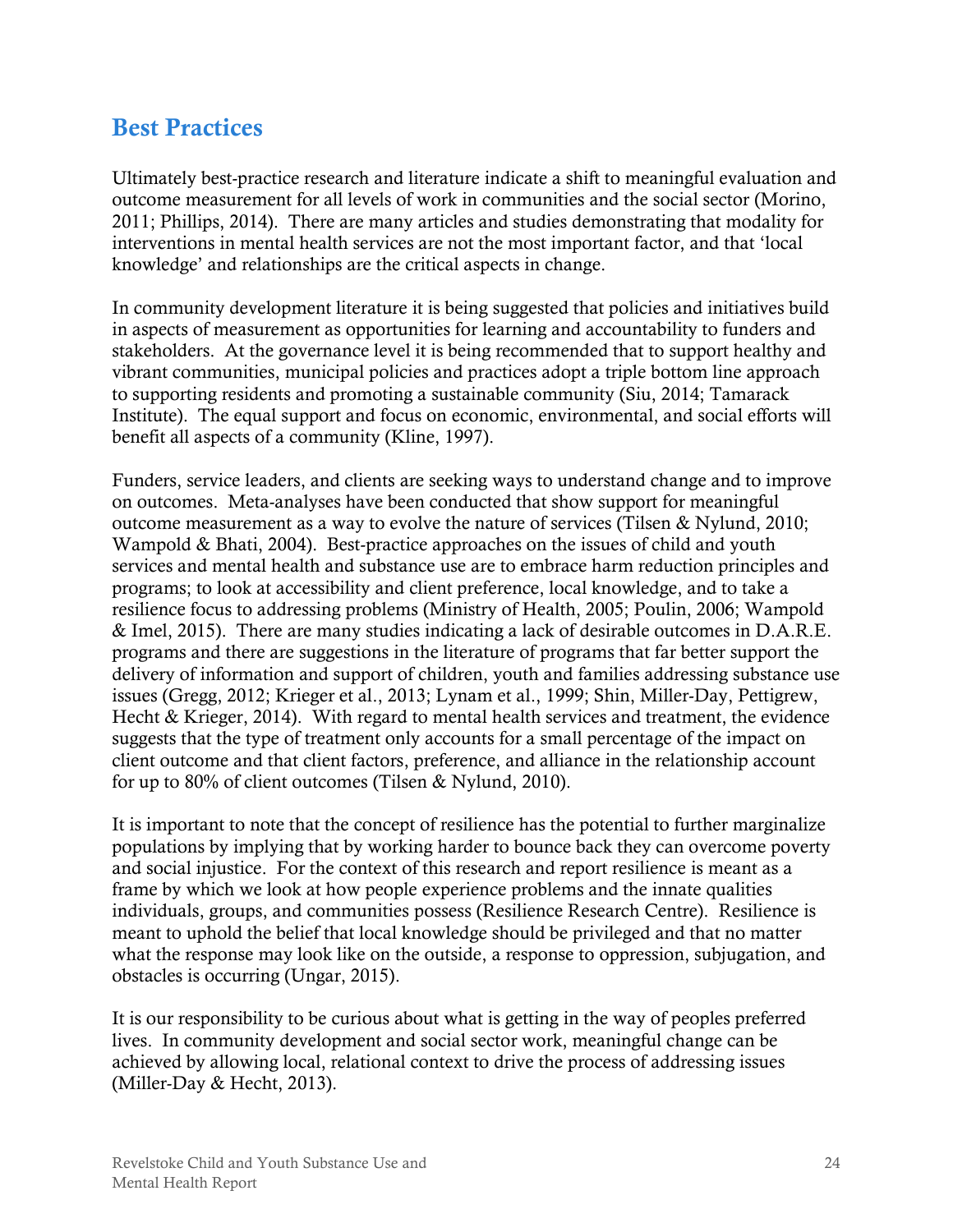## Interviews and Focus Groups

<span id="page-28-0"></span>At the onset of the project I attended the RSS Mental Health and Wellness Fair to engage students in a brief survey about their experiences of worry, what they believe supports them, and what might get in the way of them accessing services in a meaningful way.

From the data we can see that students who responded felt connected to family and friends predominantly. They reported experiencing worry around many different aspects of their lives. They also reported that 'services' play a small role in their lives with regard to the nature and amount of their worries and their preferred support systems (relationships). If we are to move past delivering services that are designed to respond to specific problems, then perhaps we should be making a different kind of list, or inventory. Perhaps we should be inventorying and quantifying the relational engagement of youth and families in our community, as they support each other through challenges and obstacles to their desires.

Through the process of researching this project, local stories, and best practices, I met with a continuum of stakeholders. There were two separate formal interview tools developed from the Resilience Research Centre and the questions were adapted from The Child and Youth Resilience Measure. One set of questions for service providers (in individual or group sessions) and one set for children/youth and families. Beyond these more structured interviews I also engaged in many discussions with residents from our community on how they see the issues and how they relate to the culture, health, and wellbeing of individuals, groups, families, and the community.

### <span id="page-28-1"></span>Stakeholders:

School District: Administration, Teachers, Counsellors, Support Staff (Arrow Heights Elementary, Columbia Park Elementary, Begbie View Elementary, Revelstoke Secondary School)

Ministry for Children and Family Development: Child and Youth Mental Health, Child Protection, Resource Support, Children and Youth with Special Needs

City of Revelstoke: Economic and Social Development

Organizations: Community Connections (Revelstoke) Society (Family Services – Counselling, Supported Child Development, Infant Development, Children and Youth with Special Needs; Outreach Services - Food Bank, Social Justice Advocate), SAFE Spaces, Revelstoke Women's Shelter, Work BC, Early Childhood Development Committee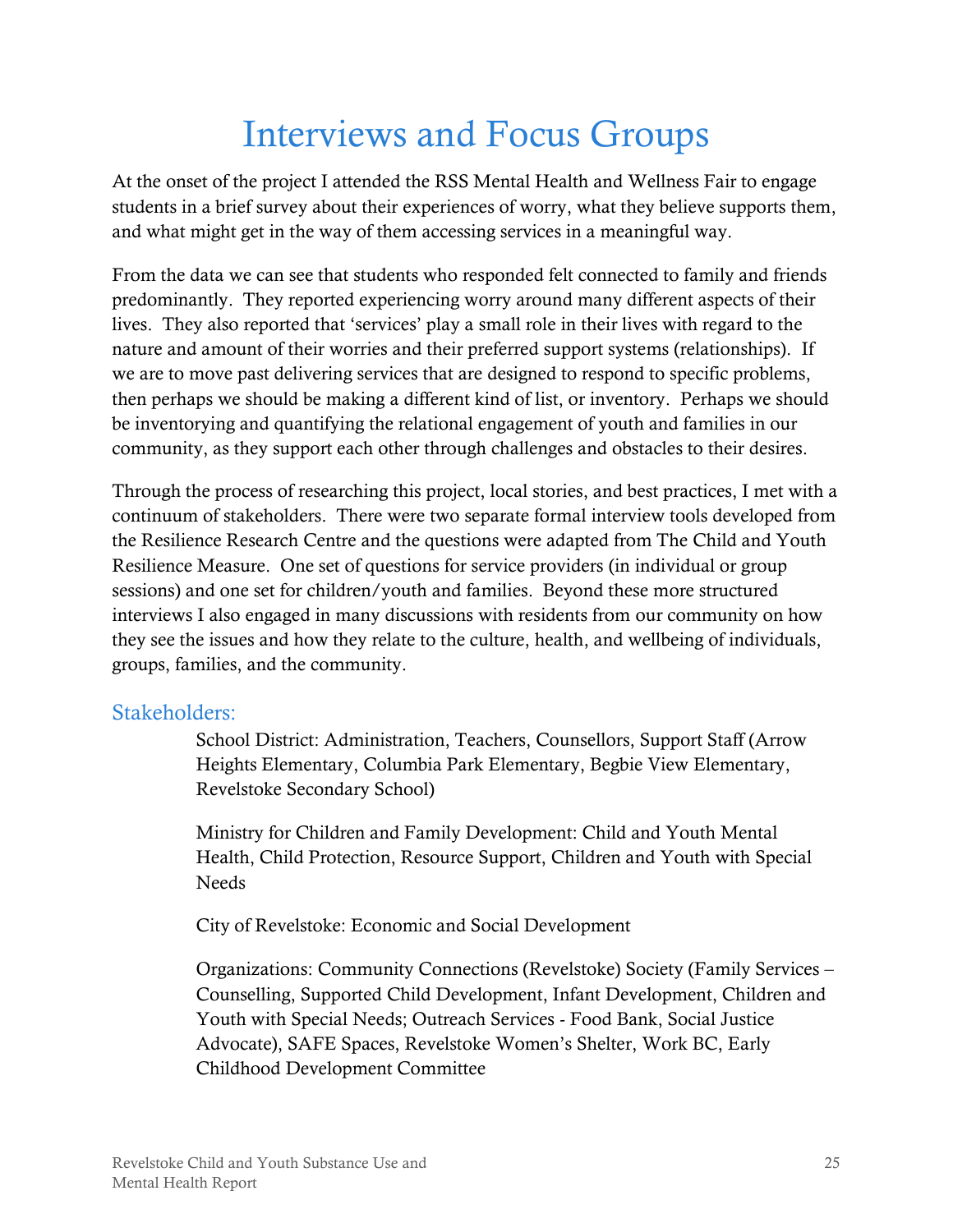Health Services: Chinese Medicine Practitioner, Adult Mental Health, Drug and Alcohol Counsellor, Paramedics, Nurses

Emergency Services: RCMP, Victim Services

Children, youth, families, and interested residents: Focus groups, families and extended families, individual youth interviews and surveys at RSS, and individual sessions with residents

## <span id="page-29-0"></span>Local Findings: Data and Themes

#### **Survey:**

174 respondents

Grade: 8 (51 respondents); 9 (19); 10 (41); 11 (32); 12 (31)

55% Female; 45% Male

#### **Themes from the questions:**

**Biggest worries:** majority said school, and many indicated family, health, and money

**How do worries affect them:** can't sleep, grumpy all the time, losing interest

What stops them from getting help: fear of judgment, feeling others won't understand, not sure who to seek for support

**What helps them manage worries:** majority responded friends, family, and sports; many also indicated sleep music and internet

**8% responded with drinking**

**6% responded with drug/substance use**

**Who do they talk to for support:** mainly friends and family; many mentions of coaches and pets as well as Community Connections Counselling/Services and teachers

**What helps in the school:** Community Connections (Sheena) and presentations/guest speakers (Rob Nash)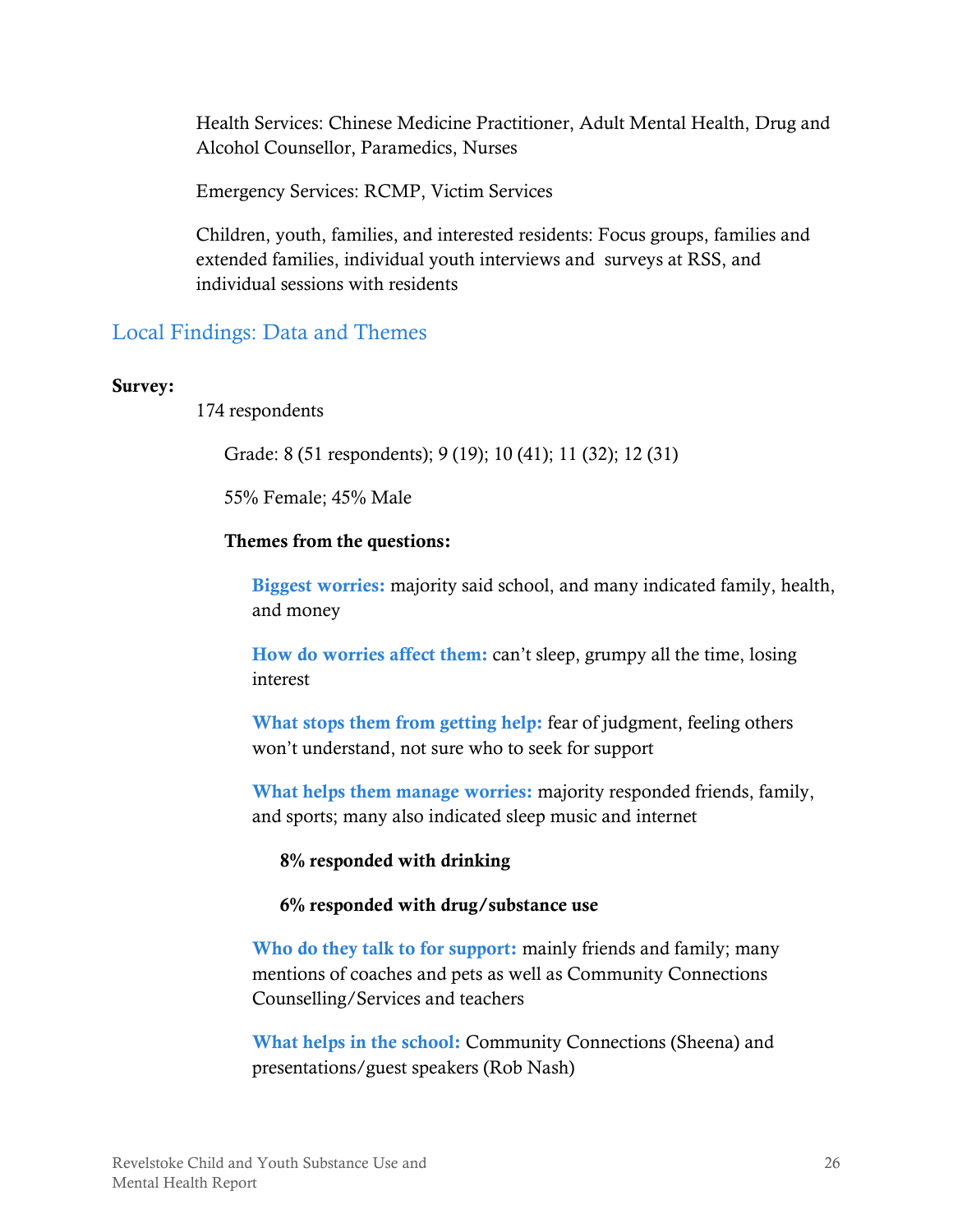**What will they take away from the fair:** learning about all aspects of health; when and where to get help

**Relationships** are essential and should be held with high respect and consideration in the context of the work

> Supporting and building family resilience and engagement from early years in to elementary years and beyond

Building relationships between organizations/groups and services

Trust, respect, and understanding what is being done by whom

Building and supporting relationships between services and children and families is essential to facilitate a meaningful process

**Accessibility** is more than knowing which door to go through

Possibilities for supporting child/youth and family engagement as a priority

Seeing the issues (mental health and substance use) as a symptom or behavior that indicates struggle in peoples preferred lives

It is not seen to be effective to solely be responsive to the issues, but to strengthen response collaboration processes while working to build resilience in preventative support and engagement

Relatable and empowering experiences of seeking support

Having choice and avoiding labeling is a struggle for our community

Engaging parents is seen to be a critical piece that is universally desired to be built on

Participating in opportunities to pass forward learning and knowledge; to engage in the service being accessed and create opportunities to for others to connect and to feel heard and understood from the sharing of someone who has gone before

#### **Interviews and Focus Groups:**

Q1: What do children/youth need to know to grow up well here?

- they are cared about; they are respected
- $\blacksquare$  they are important and a part of the community
	- they have a sense of capacity and contribute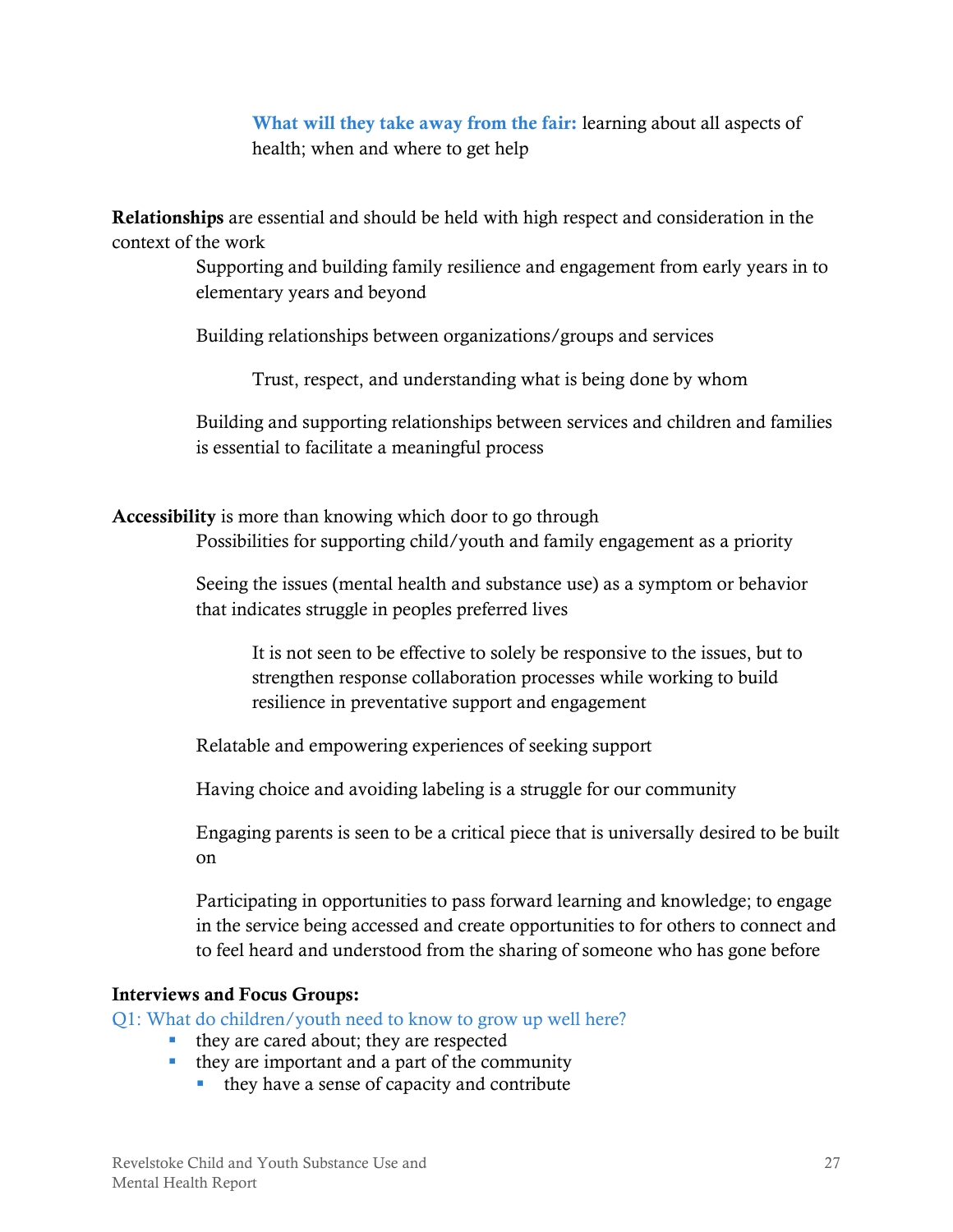- **school connectedness**
- there are supports available; they aren't alone
- a sense of community; that they are visible and connected and that they belong
- how to negotiate relationships
- a sense of self and self-awareness; to be reflective; understand vulnerabilities; understand how they are seen and how their choices impact the context of their identity
- there are happy people despite struggles; getting out and seeing the world perspective
- **beliefs and values about being busy and active**
- **•** okay to make mistakes

#### Q2: What roles do families play in supporting children/youth to grow up well here?

- stay connected to their children; role shifts as they age, the importance does not
- make time amongst business for emotional/social/spiritual needs
	- engaging and interacting, practicing and teaching communication and expression
- **-** looking out for one another, advocating for their children
	- **n** meeting other parents and supporting each other
	- advocating for their children
- provide the structure/context (values, beliefs, opportunities) and safety for growing up
	- **CONSISTED CONSISTENCY AND EXPECTATIONS**
	- role-modelling and learning, education, learning how to manage stress
	- families are children's connections to the community; participating with them
		- activities, sports, social, spiritual, learning and perspective
		- **relational aspects**
- services need to support families to create the space they need to be the best they can for their children
	- **families are the experts in their lives**
	- acknowledging poverty as an issue locating the problem outside of parents or the family

#### Q3: What other factors contribute to children and youth growing up well here?

- **active/outdoor/lifestyle**
- connection and closeness in the community; visibility, working together, multiple connection
	- openness and a variety of learning opportunities
	- connected to an older someone they trust, that they can go to
	- teaching children and youth to create and contribute to a safe environment
- being well-rounded
	- exposure to many different experiences<br>• schools. friends. activities
	- schools, friends, activities
	- **PERS** perspective and dynamic identity
	- **accessibility**
	- healthy friendships and relationships with adults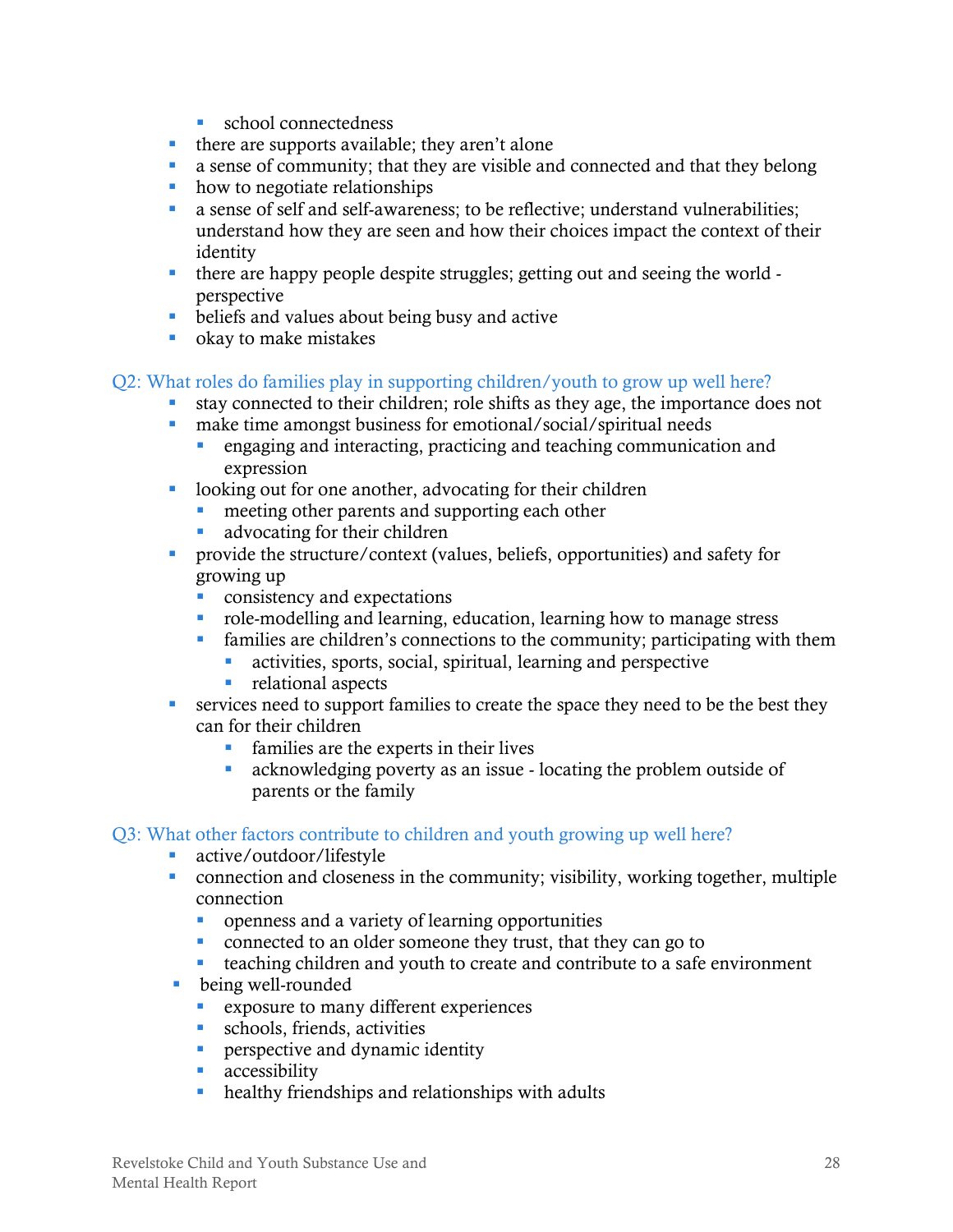- network of collaboration and community connectedness around them
- encouraging families and finding ways to support them to be involved with their children in activities
- **Example 1** getting parents to embrace and believe that getting support is a positive thing

Q4: How do you describe people who grow up well here despite the many problems they face?

- **resilient, leadership, confidence** 
	- $\blacksquare$  they are curious about the world
	- well developed consideration of other
- have an appreciation for connection
	- being a part of a team or club
	- **relationships**
	- $\blacksquare$  they have a healthy respect for adults in the community
- dedicated and connected/supported
	- have had exposure to adversity and perspective
- community limitations can challenge people further to be resourceful and dynamic as they adapt
	- having learned from mistakes, they can share their learning
- children see the kid first, not the struggle first
	- **n** more compassionate
	- they know how important having friends and connection is
- vulnerability fosters a sense of family importance
	- see themselves and each other as strong
	- they think it sucks that they don't have family to look after them?

#### Q5: What does it mean to youth, their family and their community when bad things happen?

- deeply felt
	- failure, collapse, devastating far reaching effects
	- difficulties, loss, etc., can have a legacy
- learning opportunity, many who struggle regularly respond with leadership
	- children and youth need to go through adversity to move beyond and grow, comes back to understanding self and a dynamic identity
- how it is responded to matters, regardless of how big or small the incident
	- little ones are more insidious and big ones can bring people together
	- little ones can make people less trusting, big can create more trust
- **lack of anonymity can be hard** 
	- $\blacksquare$  there is lots of support, but little privacy

#### Q6: What kinds of things are most challenging for youth growing up here?

- MH concerns begin early and aren't supported effectively unhelpful patterns become long standing and hard to break - bullying can be life-long, hard to break labels or reputations, and everyone knows your story
- **EXECUTE:** Limited peer groups or diversity; difficult to develop an appreciation for difference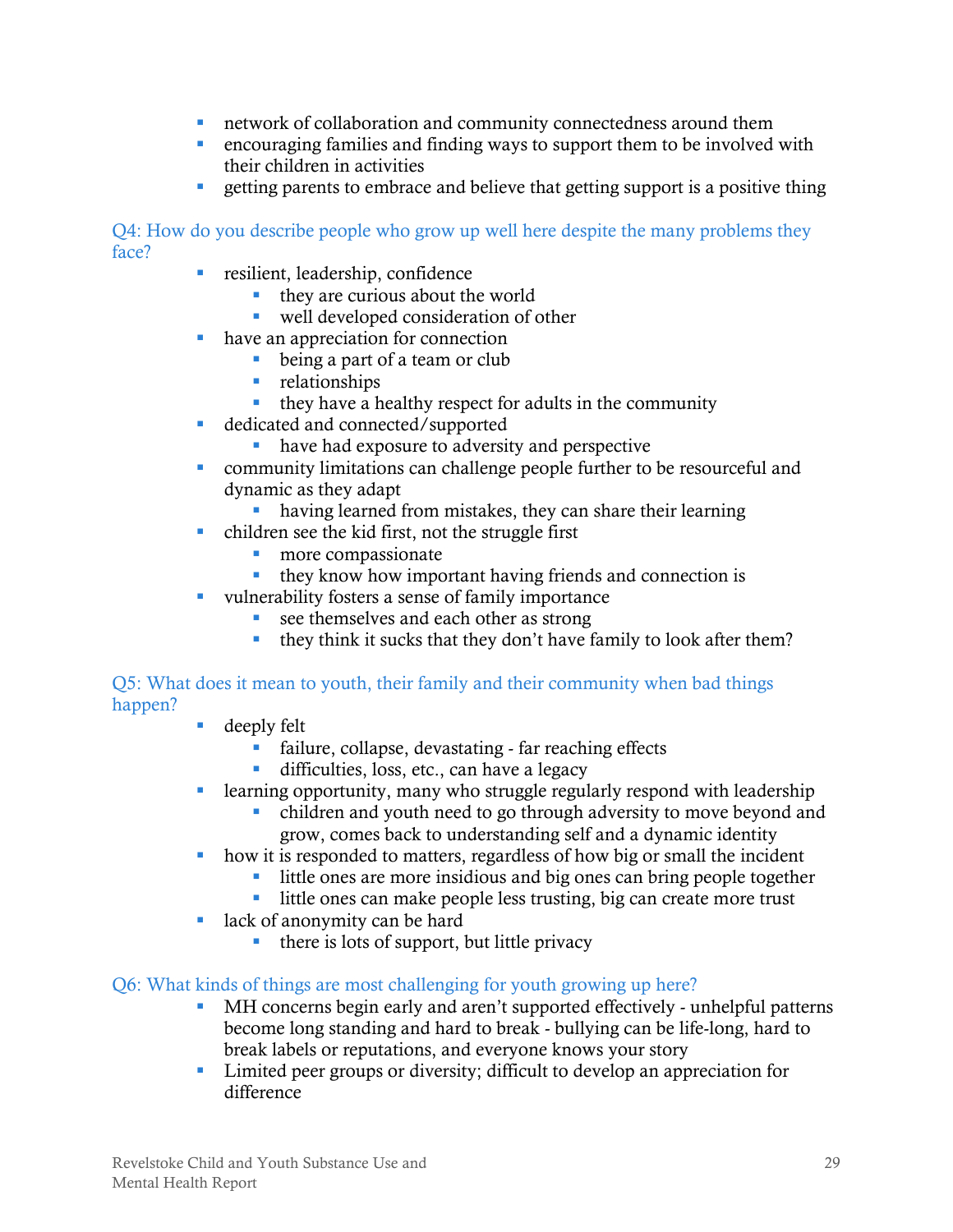- limited number of children and youth in town, different age cohorts with very different personalities or identities (hard to stray or branch out)
- Conservative standard and judgement; legacy of reputation can be hard to shift
	- high and narrow expectations of success
- **isolation, not having opportunities for perspective**
- access to higher or alternate education; related to employment struggles
- lack of activities or a place for youth to go without making a declaration, for unstructured experiences
	- transitions to adulthood when remaining in the community
- social media issues, adding to the complexity of growing up
	- because everyone is known, adds to stress and exposure, lack of anonymity or opportunities to branch out and try on different identities
	- **Creates a false sense of connection**
	- **increased exposure and vulnerability, limited visibility from adults**
- culture of weekend partying/recreational lifestyle seeps in to local residents **binge appeal given licence and momentum**
- poverty and making ends meet; pressure to 'be involved' or participate in activities
	- significant socioeconomic class divide in Revelstoke
	- **housing**
	- **getting around**
- disconnection from community fosters a sense of resentment and wanting to get out

#### Q7: What do youth do when they face difficulties in their life?

- talk to friends and family, vent online, motivation to become stronger and help others (pass it on)
- express it anger, with-draw, sub use there is always a response; high adrenaline activities
- some kind of action whether in or out
	- the trick is to see the behaviour and to try and understand where it's coming from; to listen, deconstruct the problem, deal with the behaviour AND the issue

#### Q8: What does being healthy mean to youth, their family and their community?

- active/physical health is the dominant discourse in the community
	- the picture is still incomplete
	- youth are better at including holistic view of health compared to older generations; youth open to talking where parents may not be
- having enough food/healthy food
	- thinking of being healthy is a privilege of those not in poverty or under extreme stress
- to be 'normal' or free from an issue (depression, etc)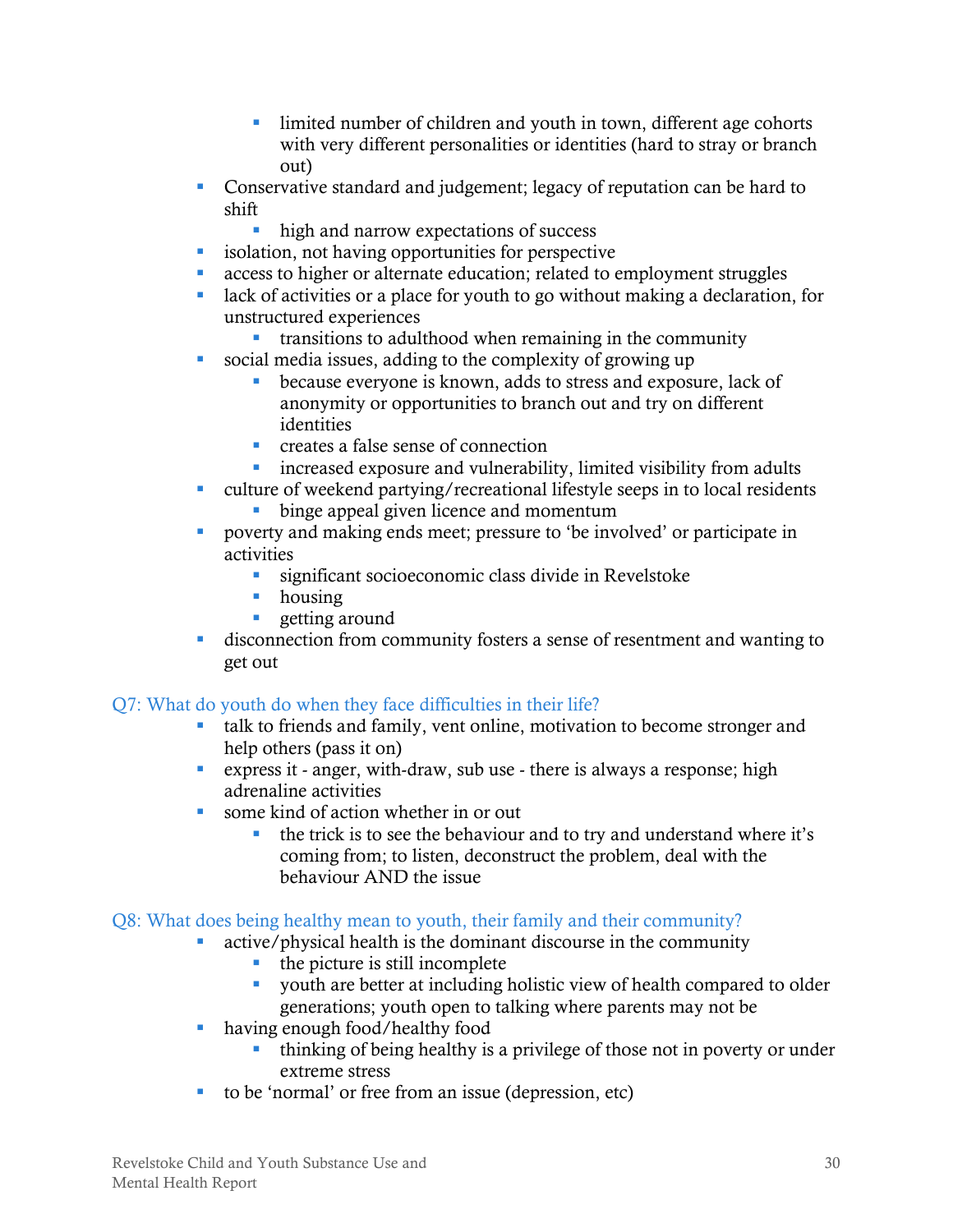- **Connected to each other** 
	- children/youth are an active part of the family, and family is a part of the community
- well-rounded and access to all aspects of self; interests and engagement, relationships
	- **balance**
	- being able to participate in their community, sense of connection (giving and receiving)
	- $\blacksquare$  freedom to be unique; a healthy community has the ability to accept, foster, and encourage children and youth to become their best, creative, compassionate selves

#### Q9: What do youth do to keep healthy?

- doing things skateboarding, biking, participating, accessing services (doctor, OPT, CC, etc.), educational achievement
	- awards given to reward children and youth that fit
- friends and relationships (receiving mentorship or learning passed on, coaches, teachers, etc.)
- unless parents facilitate there is little accessibility for children and youth to go out and engage
- spiritual expression is a commonly identified gap here

#### Q10: How would you describe the culture of substance use in our community?

- visible and accepted for adults and not unaccepted for youth (grade  $9-12+$ )
- nonchalance or even support for drinking for youth
- normalcy to drinking and medicating (not exclusive to Revelstoke), an escape and unwind culture
- seen that parents facilitate for teens (in the name of safety and preparedness)
- **accepted use of marijuana and recreational drug use**
- binge drinking culture is historical in this community (bush parties)
- the culture that nothing bad is going to happen; acceptance is inconsistent with the response when there is a problem or something bad happens
- **e** easily accessed
	- use is visible and openly discussed, perhaps a protective factor
- **•** room for dialogue open to conversation about it
- worry that it's a culture of coping

#### Q11: How would you describe the culture of mental health in our community?

- invisible, fear, not wanting to talk about it or let people know
	- vulnerabilities are masked by a 'fun and active lifestyle'
	- when there is mental illness we aren't sure what to do about it, an assumption that the community and residents are generally well *struggle to understand that aspects of wellness and struggle can co-exist*
- demographic variations 'serious' or not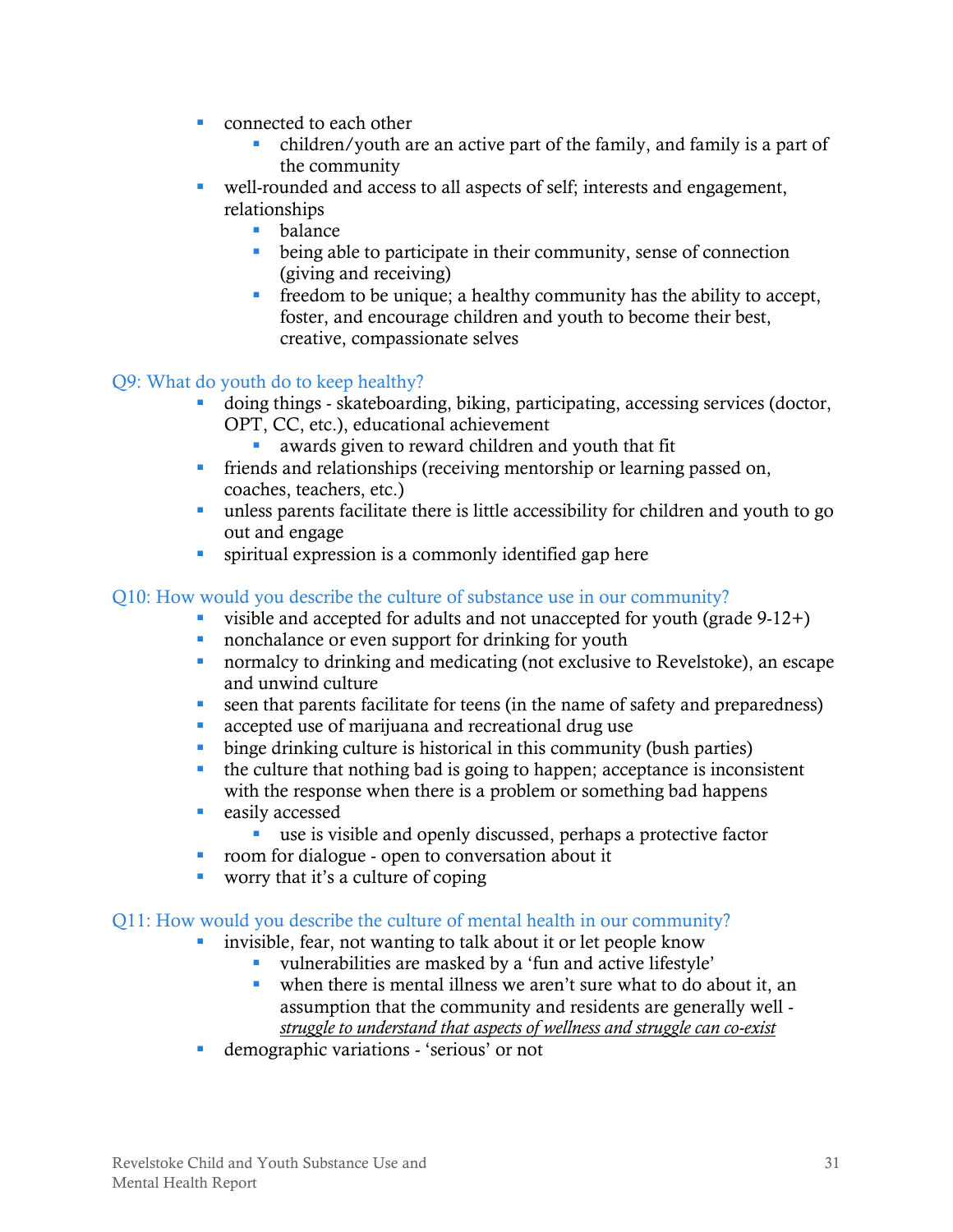- trend of increased self-referral as preventative or seeking to improve mental health (less diagnosed or 'serious' referrals), and gain perspective
- seems to be community acceptance and compassion for the few 'obvious' residents that struggle visibly
- lots of judgement, shame is prevalent for families and individuals who feel they aren't meeting expectations, fear stops people from sharing or asking
- **Example 1** a culture of openness around stress and anxiety (many parents will talk about stress in their lives), hopefully will continue to include openness around depression and other struggles
- stigma replaced by empathy once it is known or shared
- not associated with crime, mostly connected to a personal failure or deficit
- higher levels of service or care NOT accessible in this community (psychiatric supports)

#### Q12: What has been done? What has worked well? What could we be doing better?

- look to ECD to continue the pattern of parent/family engagement beyond early years
- be more visible as a committee and a strategy open up dialogue, education, engagement of children and youth earlier
	- making the ISSUES visible, not blaming or shaming the individuals or families that are struggling with the issues
	- community education/service provider professional development opportunities
		- to develop a shared, relational and contextual, language to engage with and about children, youth and families
- **e** earlier prevention rather than intervention
	- **integrated services and partnerships/sharing information in a safe and** respectful context
	- co-locating services; in a location that is accessible
- maybe specific or separate support for vulnerable or marginalized families
- a need to support diversity; reflecting on how we develop and offer support
- **program suggestions:** 
	- vouth centre!
	- crisis texting line
	- cross-generational engagement (ex. taking youth to Monashee court for lunch)
		- **EXTER 1** extend and grow mentoring opportunities
	- **parent engagement** 
		- **PEDRIM** parent component to presentations, guest speakers, health and wellness fair in all schools
- ICAT model for 'serious'/high risk mental health cases and transition planning
	- follow-up after connection or service established
	- re-invigorate the community wide intervention agreements (after staff/leadership turn-over)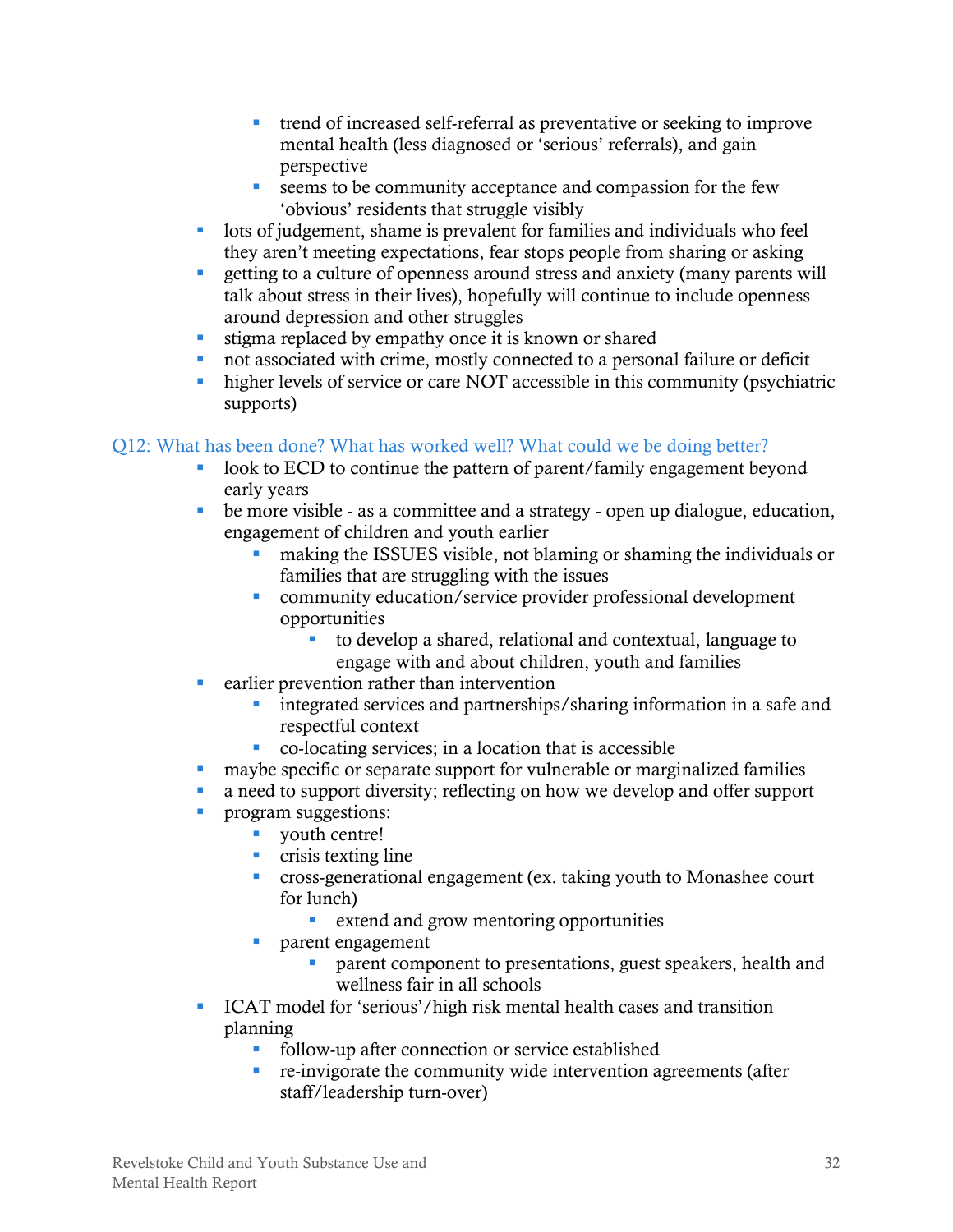- tracking children from early years to adulthood, continuation of service or connection gives context
- ASSESSMENT OF EFFECTIVENESS AND OUTCOMES OF COLLABORATIVE, and committee work
- RCMP building relationships with service providers AND youth
	- **n** more than just an enforcement job
- project based learning engaging children and youth in their learning and passing it on
- **gaps:** 
	- doctors engaged in community collaboration
	- **access to psychiatric services**
	- administrative support at BVE; seems to be lots of struggles there
- **LISTENING TO PEOPLE STORIES AND NOT SHAMING!**
- seeing the behaviour as an expression of a struggle, problems are separate from people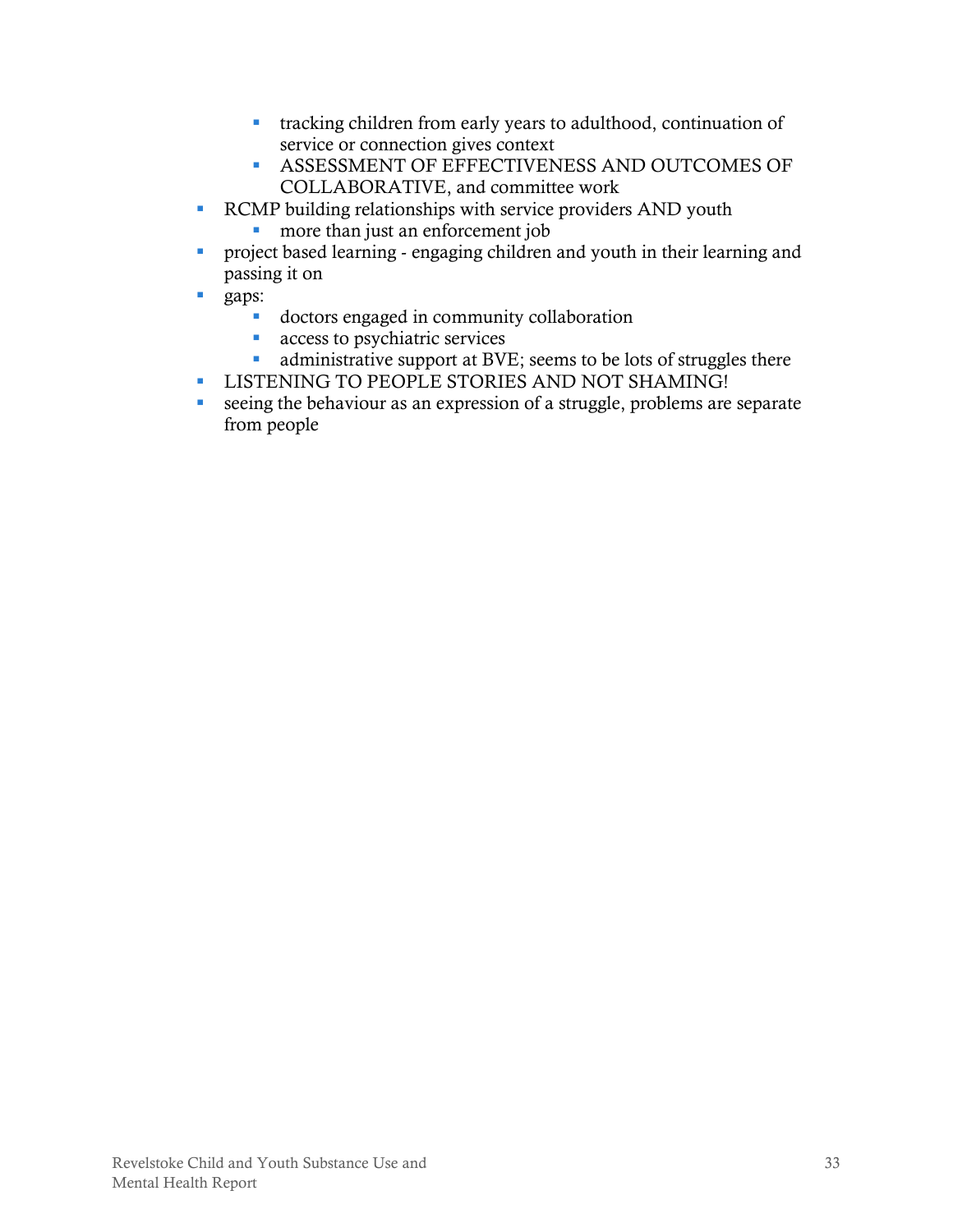## <span id="page-37-0"></span>Services, Gaps, Recommendations for Action

#### <span id="page-37-1"></span>Table 6: Services Existing

| <b>Service</b>                                                                | Age                    | Location                                                 | Provider                                          |
|-------------------------------------------------------------------------------|------------------------|----------------------------------------------------------|---------------------------------------------------|
| Health education and<br>support                                               |                        | <b>RSS</b>                                               | <b>Interior Health</b>                            |
| <b>RCMP</b> School Liaison                                                    | Grade 8-12             | <b>RSS</b>                                               | <b>RCMP</b>                                       |
| D.A.R.E. Program                                                              | Grade 5                | CPE/AHE/BVE                                              | RCMP/SD 19                                        |
| <b>CYMH</b> Counselling                                                       | to $19$                | MCFD/Schools?                                            | MCFD CYMH                                         |
| Youth Liaison: Stoke Youth<br><b>Network</b>                                  | 12-18                  | <b>RSS</b>                                               | City of Revelstoke                                |
| <b>School Mentoring</b>                                                       | Grades 1-<br>$7/10-12$ | All schools at BVE                                       | <b>Community Connections</b>                      |
| Mentoring                                                                     | <b>Ages 8-18</b>       | Community                                                | <b>Community Connections</b>                      |
| Youth Nights (Sangha<br>Bean)                                                 | Ages 12-18             | Sangha Bean                                              | <b>Community Connections</b>                      |
| <b>Health and Career</b><br>Education (HACE) 8:<br>Drug/Alcohol Presentations | Grade 8                | <b>RSS</b>                                               | <b>Community Connections</b>                      |
| <b>Individual Counselling</b>                                                 | Ages 6-18              | All schools, or Community<br>Connections                 | <b>Community Connections</b>                      |
| <b>Family Counselling</b>                                                     | A11                    | <b>Schools or Community</b><br>Connections               | <b>Community Connections</b>                      |
| Group counselling/support                                                     | Grades K-12            | Schools, community,<br>outdoor, Community<br>Connections | <b>Community Connections</b>                      |
| <b>FASD Support</b>                                                           | A11                    | Community                                                | Shuswap Children's<br>Association (Salmon Arm)    |
| Alcohol/Drug Counsellor                                                       | $12 +$                 | <b>QVH</b>                                               | <b>Interior Health</b>                            |
| School Assessment                                                             | Grades K-12            | Schools                                                  | SD 19 - Psychologist                              |
| <b>School Counselling</b>                                                     | Grades K-12            | Schools                                                  | SD 19                                             |
| Alternate School Program<br>(YELL)                                            | Grades 8-12            | RSS/Community                                            | SD 19<br>(Community Connections<br>participation) |
| Health and Career<br>Education (HACE)                                         | Grades 8-12            | <b>RSS</b>                                               | SD 19                                             |
| Presentations                                                                 | Grades K-12            | All schools                                              | SD 19                                             |
| <b>SAFE</b> Spaces                                                            | A11                    | Schools/Community                                        | Safe Spaces Committee                             |
| <b>Medical Services</b>                                                       | A11                    | Clinic/Hospital                                          | Selkirk Medical Group                             |
| Canadian Mental Health<br>Association                                         | Community              | Community                                                | Denise Butler (Salmon<br>Arm)                     |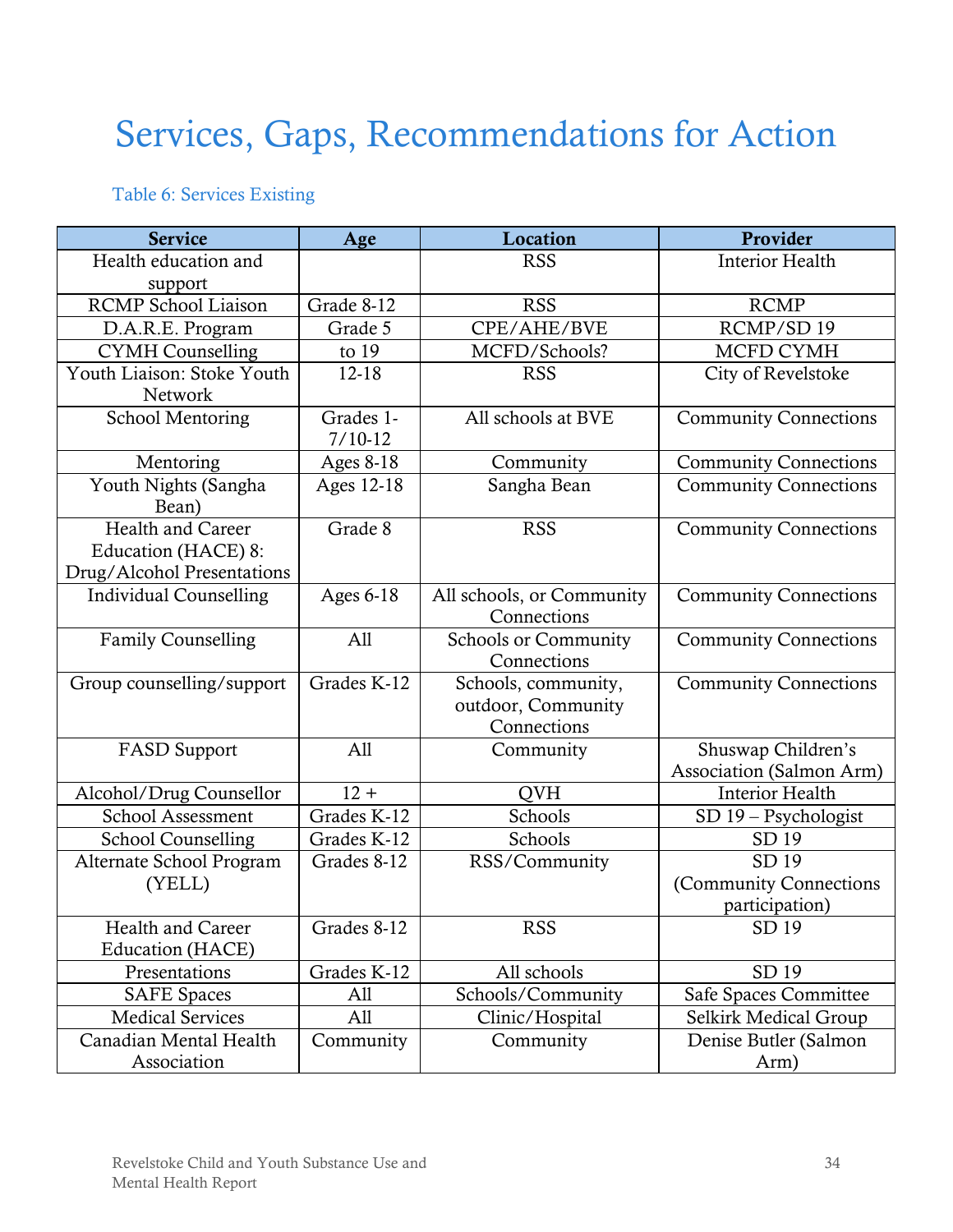## <span id="page-38-0"></span>**Gaps**

There are a number of obstacles to seeking out services for children, youth and families. Some are value based, often there is fear of uncertainty and judgment, not knowing where to go or what it will be like, community and societal stigma, and what has been identified as most significant is a lack of trust or relationship.

The community has identified that we are missing a physical, safe, accessible space to 'hang-out', talk, not do substances, connect with adults who care and support them.

Direct, local, and timely access to psychiatric services is a noted gap for children, youth and families who are looking for mental health support. The model in place from government does not meet the needs of our residents.

Partnerships and collaboration with local medical practitioners has been identified as a need and that has been some movement on this issue with some doctors participating in planning and case consultation.

Resources and funding to support existing services and programs and to expand and take on new areas identified as a need.

#### <span id="page-38-1"></span>**Recommendation Areas**

- 1. Psychiatric services expanded and more timely: it has been suggested that an alternative way to access a local child/youth psychiatric consultation be established and that it be available more often (perhaps once per month).
- 2. Parent/ family engagement (children aged 6-12): responses indicate a gap in services supporting mental health and well-being of children ages 6-12 and that these services and supports should engage families and friends as those are the natural support systems children go to.
- 3. Volunteer/mentor opportunities: there were many responses indicating the value of mentorship experiences, providing opportunities for connection and relational learning and support.
- 4. Measure effectiveness and outcome of collaborative/committees: there is a strong desire to implement outcome measurement and to know if the work and time going in to committees is having a desired impact.
	- Ensure that the LAT 'small tests of change' is indicative of the desired measurement process or if a larger effort would be preferred or welcomed to go along side.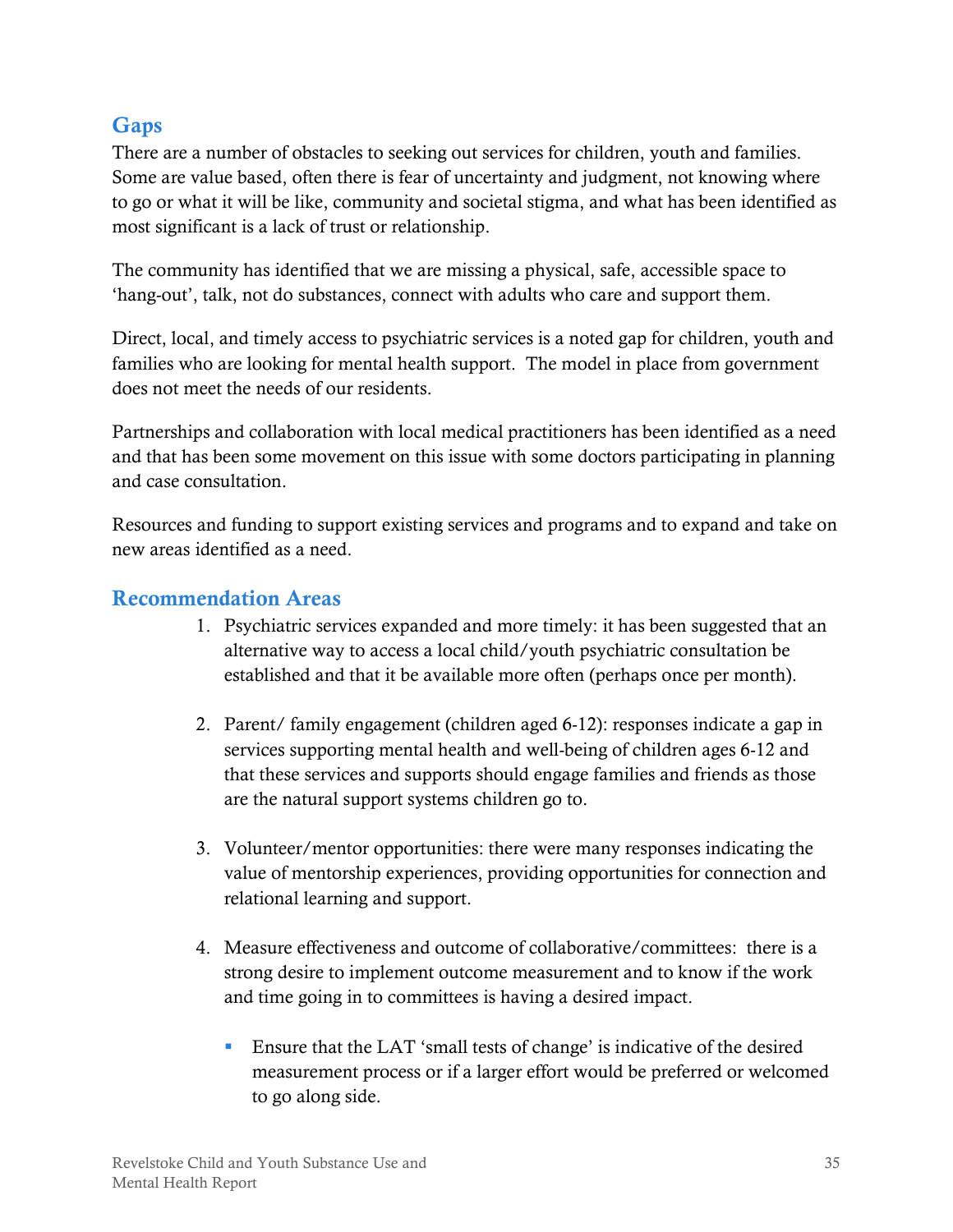- See appendix for possible context of measurement of effectiveness
- Determine effect size
- **Determine Social Return on Investment (SROI)**
- 5. Funding / creation of crisis intervention services / volunteer coordination: across the board of service provider interviews it was noted that funding is extremely tight and that actual money to support actual service delivery is a high priority.
	- Some programming suggestions (it does not seem like there is the capacity for any one program to expand or that there is enough resources to create new programs to address the issues or gaps raised):
		- Youth Centre!
		- Crisis response 'text' line
		- Deliver the friends program in elementary schools
		- **Expand counseling and transition support at RSS**
		- Youth Drug/Alcohol support and prevention group
		- **MH Fair to elementary schools and a parent component**
- 6. Intentional integration and partnerships of services responding to needs of children, youth, and families:
	- Not about model, all clients and families are unique and desire different things from services
	- It's not about us, it's about the work the work is contextual and relational
	- **Integrated case support** 
		- Identifying who is involved and how to best support children/youth and families based on their identified knowledge, preference, values
		- Follow up from nursing and hospital/medical discharge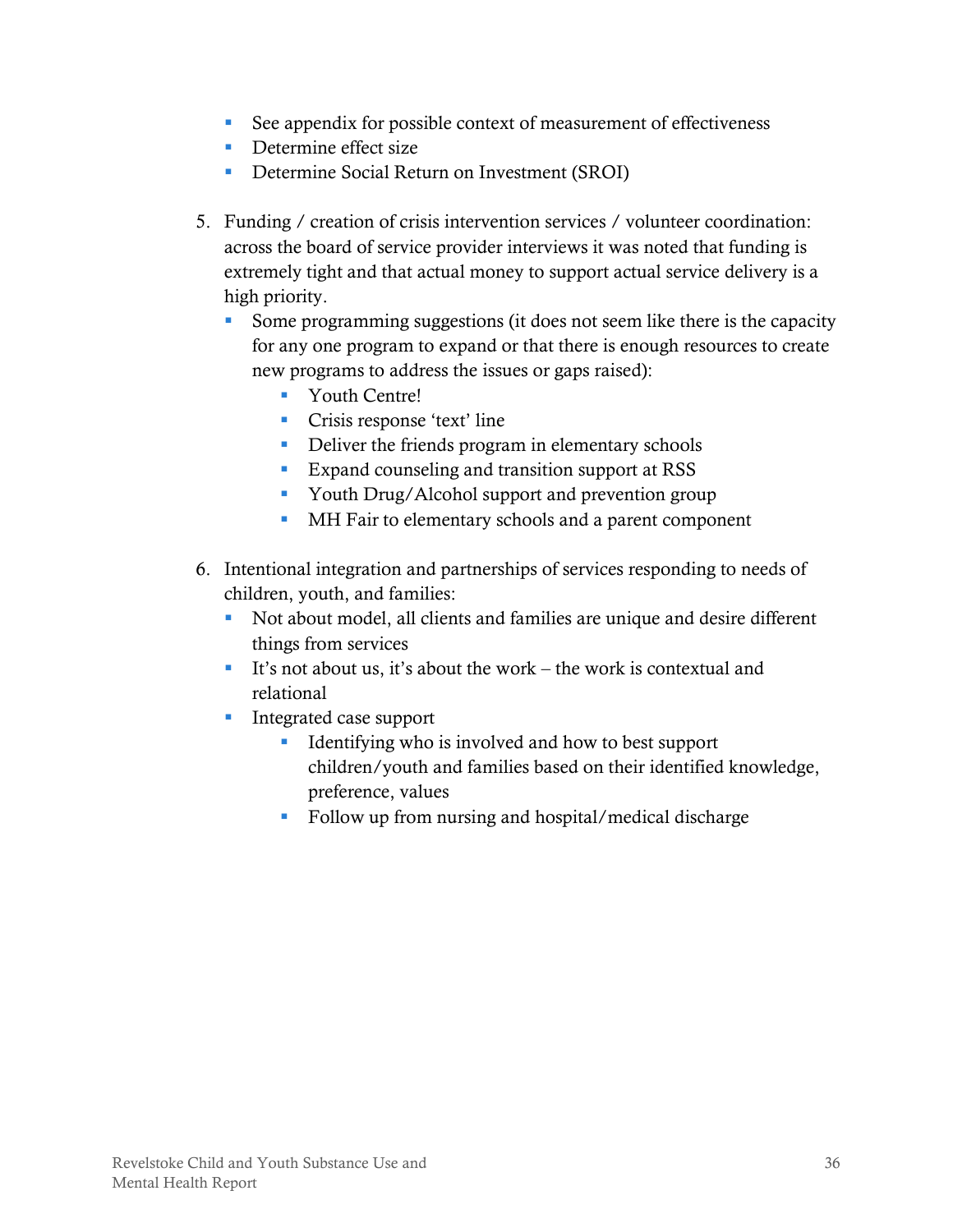## <span id="page-40-0"></span>**Implementation: Moving towards a Local Action Team**

**A sense of caution** to commit and participate in further committee/bureaucratic processes

- There is a worry about committee burn out, dissatisfaction, and holding back of full participation; that being said, there is significant interest and belief in the importance of this work in supporting the health and wellbeing of our children, families, organizations and community
- Struggle to see the 'effectiveness' and 'meaningfulness' of further administrative engagement
- There are hopes that engagement of families and youth in the collaborative will increase opportunities for accessibility and greater impact – reconnecting why we do the work

#### **Commitment**

- **Project plan, roles, timelines, outcome measurement**
- interest and opportunities to build in local context and culture
- **e** engaging children/youth and families
- build and repair relationships focus is on the work and the process is determined by the people we see in our work

#### **Interest and time**

- what are people interested in
- what do families want

#### **Hard issues**

- **psychiatrist**
- **school services**
- **systemic differences**
- **poverty**
- seeing the whole picture, the context of families, children/youth who are struggling
- vouth space!

#### **What we do well**

- **•** compassion from understanding
	- those who are 'clearly struggling' have a place and are seen to be important and to be protected
	- **EXECUTE:** can we leverage compassion to extend to less visible struggles
		- **language**
		- $\blacksquare$  education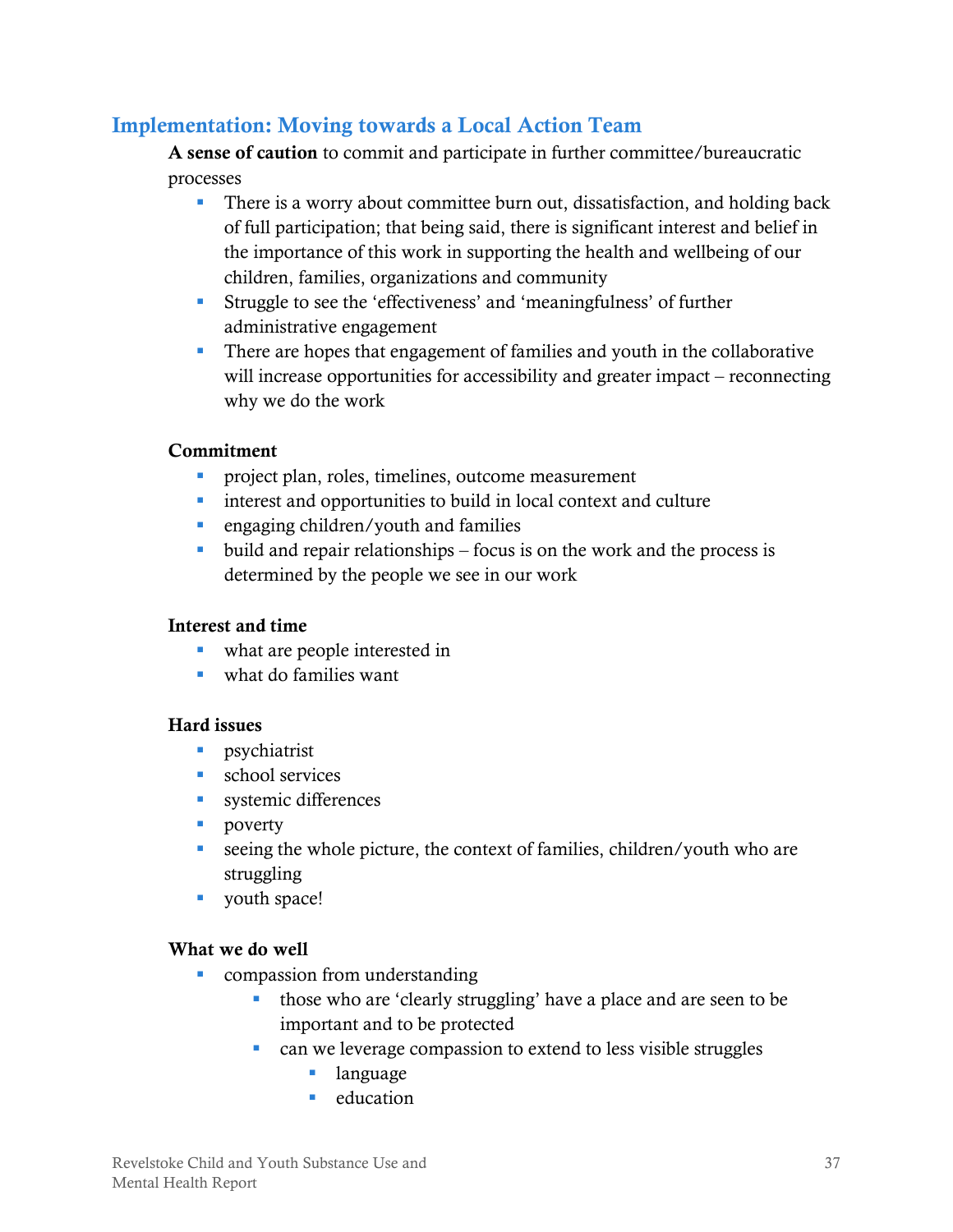- **more than one thing at the cause**
- we are the local experts local knowledge and need for service is unique
	- using local context, culture and values to inform direction,
		- NOT political agendas and funding direction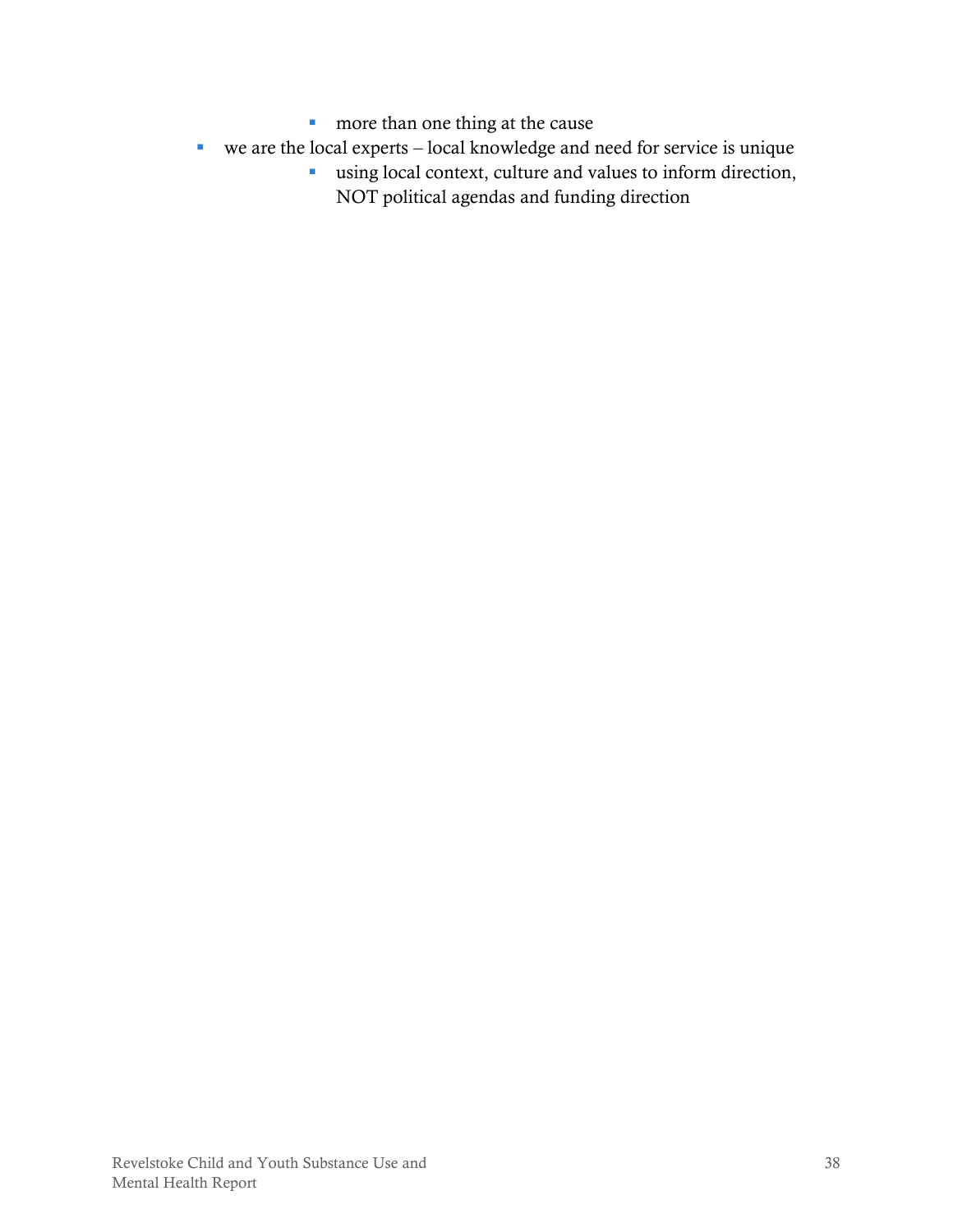## Conclusion

<span id="page-42-0"></span>In summary, this report is intended to help support the moving forward to the Local Action Team in addressing local issues and supporting the children, youth, and families around issues of mental health and substance use. The background information gathered to inform the analysis and recommendations consisted of local plans, strategies, and documents; local, regional, and provincial statistical information relevant to the focus of this project; and research and literature pertaining to community development, social services programing, research and data on the issues. Through the project, a survey was conducted at Revelstoke Secondary School, and stakeholder interviews and focus groups were conducted to gather information about individual, family, and community resilience and desired and valued direction in supports and services for children and families.

Engagement from local residents, service providers and families has been central in the analysis of data and literature. Significant findings have come from local voices and patterns outlining the cultures of Revelstoke. The identified struggles for children/youth and families are access to meaningful experiences or activities; barriers have been indicated as poverty, stress and not having the time, limited service options for child and youth mental health and psychiatric consultation, and integrated responses by service providers (not having to go from place to place and re-tell their story).

The data demonstrates that the community of Revelstoke is doing well when compared to provincial averages in the areas of early year's vulnerability, middle years health and wellbeing and connectedness, and that the relational culture of our community is a strong protective factor that supports the lives of residents. Some of the areas of concern were the higher local numbers of use of alcohol, marijuana and tobacco and the culture of acceptance and access to those substances that young people and adults are aware of.

From the analysis data and local findings and the literature review, this report has highlighted gaps in services and recommendations for moving forward in supporting children, families, and the community sustainability. The areas of recommendations are expanded psychiatric services that are more timely, parent and family engagement and expanded services for children aged 6-12, support for and expansion of mentorship opportunities, measurement of outcomes and effect of committees and the collaborative, increased funding and resources for expansion and creation of programs, and intentional integration and partnerships of services responding to needs of children, youth, and families.

Overall this community is very responsive to the needs brought forward of individuals, groups, and families. It is encouraging to have found that there is such deep and expansive belief in the resilience of the people who live here and a commitment to individual and collective well-being.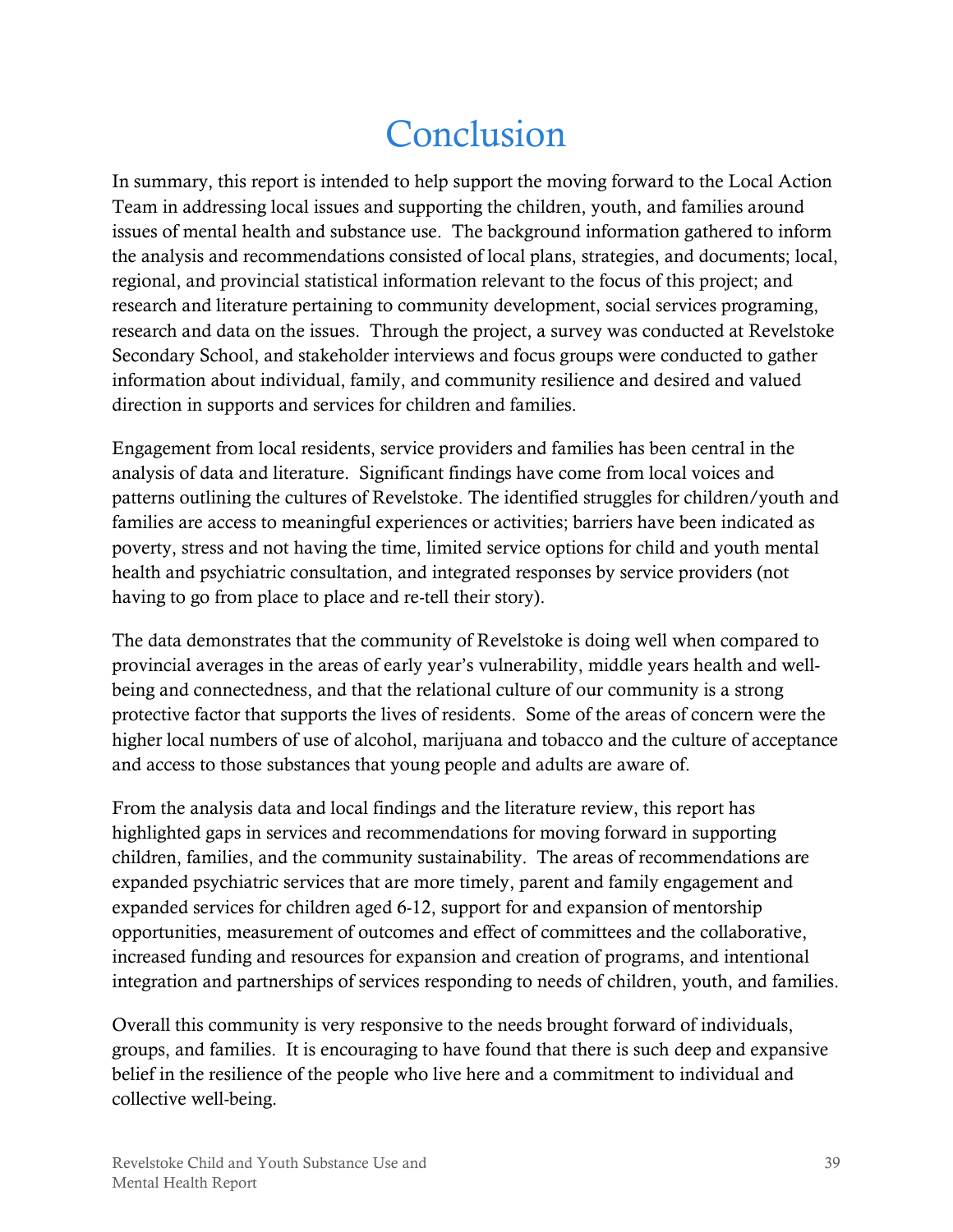## References

- <span id="page-43-0"></span>Child and Youth Mental Health and Substance Use (CYMHSU) Collaborative in BC (2015). *The charter.* Retrieved from [http://www.sharedcarebc.ca/sites/default/files/CYMHSU%20Collaborative%20C](http://www.sharedcarebc.ca/sites/default/files/CYMHSU%20Collaborative%20Charter%20FINAL%20March%202015_0.pdf) [harter%20FINAL%20March%202015\\_0.pdf](http://www.sharedcarebc.ca/sites/default/files/CYMHSU%20Collaborative%20Charter%20FINAL%20March%202015_0.pdf)
- Gregg, J. A. (2012). Rural Adolescent Substance Abuse: Prevention Implications from the Evidence. *Online Journal Of Rural Nursing & Health Care*, *12* (2), 41-50
- Human Early Learning Partnership. (2014). *Community summary: Wave 5. School district 19: Revelstoke.* Retrieved from<http://earlylearning.ubc.ca/media/comsum/w5/sd19.pdf>
- Human Early Learning Partnership. (2015a). *MDI grade 4 2015: Schol district and community report; Revelstoke.* Retrieved from

[http://earlylearning.ubc.ca/media/mapsets/MDI/2015/grade4/sd19\\_mdi4\\_sd\\_co](http://earlylearning.ubc.ca/media/mapsets/MDI/2015/grade4/sd19_mdi4_sd_community_report_19may2015.pdf) [mmunity\\_report\\_19may2015.pdf](http://earlylearning.ubc.ca/media/mapsets/MDI/2015/grade4/sd19_mdi4_sd_community_report_19may2015.pdf)

Human Early Learning Partnership. (2015b). *MDI grade 7 2015: School district and community report; Revelstoke.* Retrieved from

[http://earlylearning.ubc.ca/media/mapsets/MDI/2015/grade7/sd19\\_mdi7\\_sd\\_co](http://earlylearning.ubc.ca/media/mapsets/MDI/2015/grade7/sd19_mdi7_sd_community_report_19may2015.pdf) [mmunity\\_report\\_19may2015.pdf](http://earlylearning.ubc.ca/media/mapsets/MDI/2015/grade7/sd19_mdi7_sd_community_report_19may2015.pdf)

Krieger, J.L., Coveleski, S., Hecht, M. L., Miller-Day, M., Graham, J.W., Pettigrew, J., & Kootsikas, A. (2013). From kids, through kids, to kids: Examining the social influence strategies used by adolescents to promote prevention among peers. *Health Communication 28* (7), 683-695. doi: 10.1080/10410236.2012.762827

Kline, E., (1997). Sustainable community indicators: How to measure progress. In Roseland, M. (Editor), *Eco-city dimensions: Healthy communities, healthy planet* (152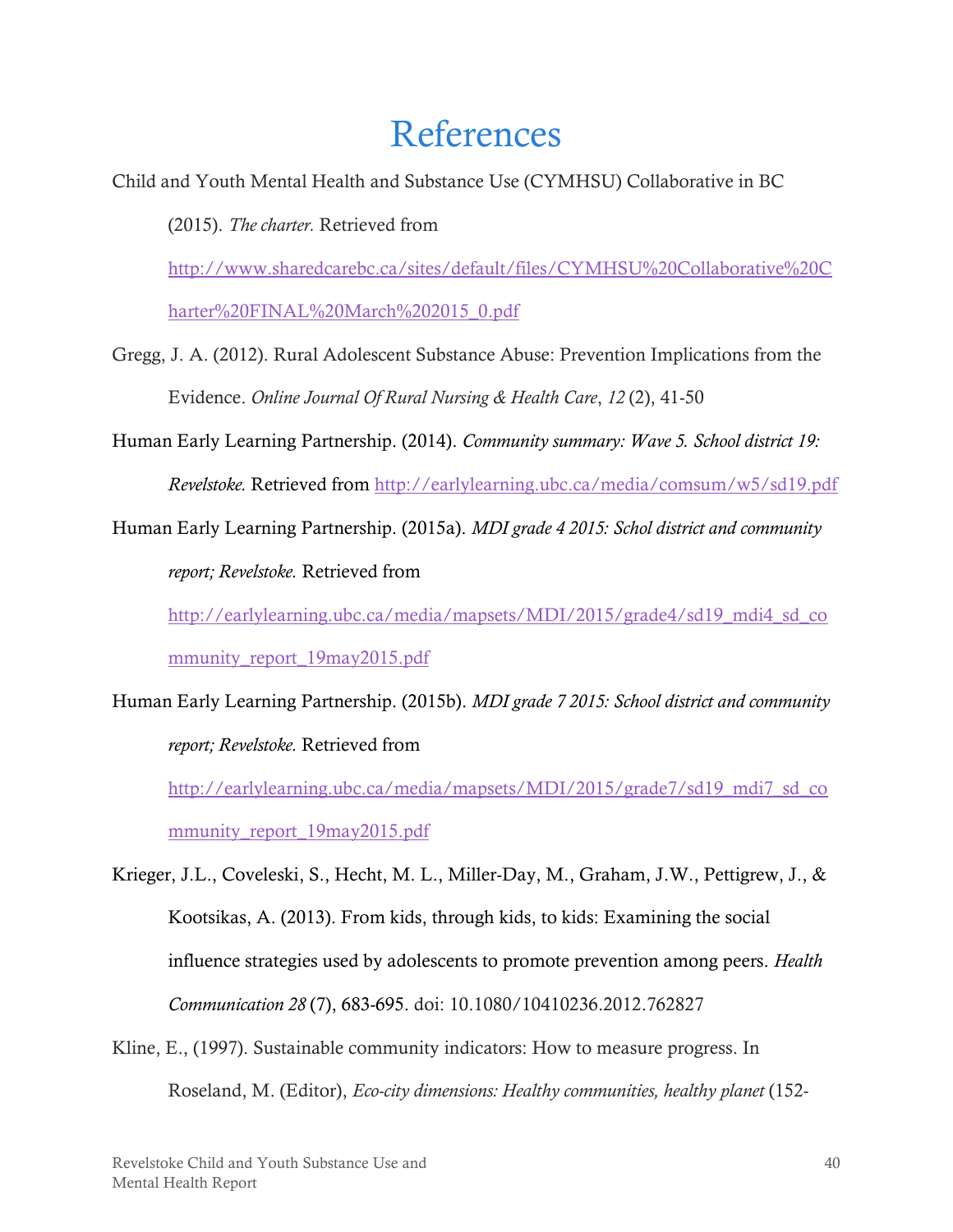166). Gabriola Island, BC: New Society Publishers.

- Lynam, D. R., Milich, R., Zimmerman, R., Novak, S. P., Logan, T. K., Martin, C., Leukefeld, C., & Clayton, R., (1999). Project DARE: No effects at 10-year followup. *Journal of Consulting and Clinical Psychology, 67* (4), 590-593.
- Miller-Day, M., & Hecht, M. L. (2013). Narrative means to preventative ends: A narrative engagement framework for designing prevention interventions. *Health Communication, 28* (7), 657-670. doi: 10.1080/10410236.2012.762861
- Ministry of Health. (2005). *Harm reduction: A British Columbia community guide.* Retrieved fro[mhttp://www.health.gov.bc.ca/library/publications/year/2005/hrcommunitygu](http://www.health.gov.bc.ca/library/publications/year/2005/hrcommunityguide.pdf) [ide.pdf](http://www.health.gov.bc.ca/library/publications/year/2005/hrcommunityguide.pdf)
- Morino, M. (2011). *Leap of reason: Managing to outcomes in an era of scarcity.* Venture Philanthropy Partners. Washington, DC.
- Phillips, S. D. (2014). Preparing for impact: The evolution of evaluation in Canada's nonprofit sector. In Seel, K. Editor (3rd ed.), *Management of nonprofit and charitable organizations in Canada* (335-378). Markham, ONT: LexisNexis Canada Inc.
- Poon, C., Stewart, D., Peled, M., Kovaleva, K., Cullen, A., Smith, A., & McCreary Centre Society. (2014). T*hompson Cariboo Shuswap: Results of the 2013 BC Adolescent Health Survey*. Vancouver, BC: McCreary Centre Society.

Poulin, C. (2006). *Harm reduction policies and programs for youth.* Canadian Centre on Substance Abuse. Retrieved from

[http://site.ebrary.com.ezproxy.lib.ucalgary.ca/lib/ucalgary/detail.action?docID=10](http://site.ebrary.com.ezproxy.lib.ucalgary.ca/lib/ucalgary/detail.action?docID=10264665) [264665](http://site.ebrary.com.ezproxy.lib.ucalgary.ca/lib/ucalgary/detail.action?docID=10264665)

Revelstoke Sustainability Action Plan (2013). *Appendix 5; Responsive, caring social systems.*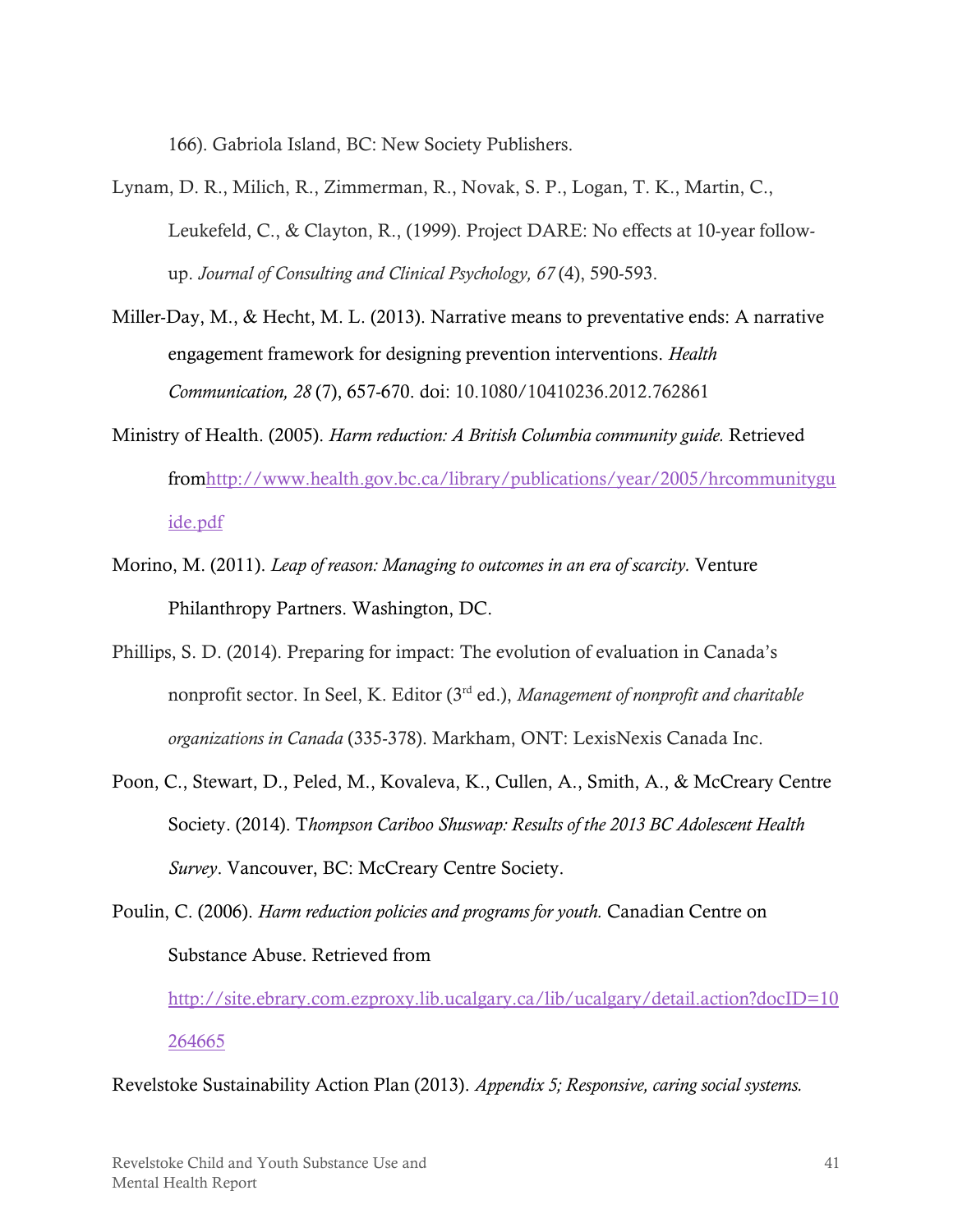Retrieved from <http://bc-revelstoke.civicplus.com/DocumentCenter/View/1102>

- Shin, Y., Miller-Day, M., Pettigrew, J., Hecht, L. M., & Krieger, J. L. (2014). Typology of delivery quality: latent profile analysis of teacher engagement and delivery techniques in a school-based prevention intervention, keepin' it REAL curriculum. *Health Education Research, 29*, 897-905.
- Siu, B. (2014). *Developing public policy: A practical guide.* Toronto, ON: Canadian Scholars Press. ASIN: B00HN8KPJ
- Tilsen, J., & Nylund, D. (2010). Psychotherapy research, the recovery movement and practice-based evidence in psychiatric rehabilitation. *Journal of Social Work in Disability & Rehabilitation, 7*(3-4), 340-354. doi: 10.1080/15367100802487663
- Ungar, M. (2015). Practitioner Review: Diagnosing childhood resilience: A systemic approach to the diagnosis of adaptation in adverse social ecologies. *Journal of Child Psychology and Psychiatry, 56*(1), 4-17
- Wampold, B. E. & Bhati, K. S. (2004). Attending to the omissions: A historical examination of evidence-based practice movements. *Professional psychology: Research and practice, 35*(6), 563-570. doi: 10.1037/0735-7028.35.6.563
- Wampold, B. E., & Imel, Z. E. (2015). Great psychotherapy debate : The evidence for what makes psychotherapy work (2nd Edition). Florence, KY: Taylor and Francis. Retrieved from [http://www.ebrary.com](http://www.ebrary.com/)
- Wheatley, M. J. (2005). *Finding our way: Leadership for an uncertain time.* San Francisco, CA: Berrett-Koehler Publishers, Inc.
- Zacharias, J. (2010). *Revelstoke community substance use strategy.* Retrieved from [http://www.revelstokesocialdevelopment.org/assets/files/Substance%20Use%20Str](http://www.revelstokesocialdevelopment.org/assets/files/Substance%20Use%20Strategy%20Final%20report.pdf) [ategy%20Final%20report.pdf](http://www.revelstokesocialdevelopment.org/assets/files/Substance%20Use%20Strategy%20Final%20report.pdf)